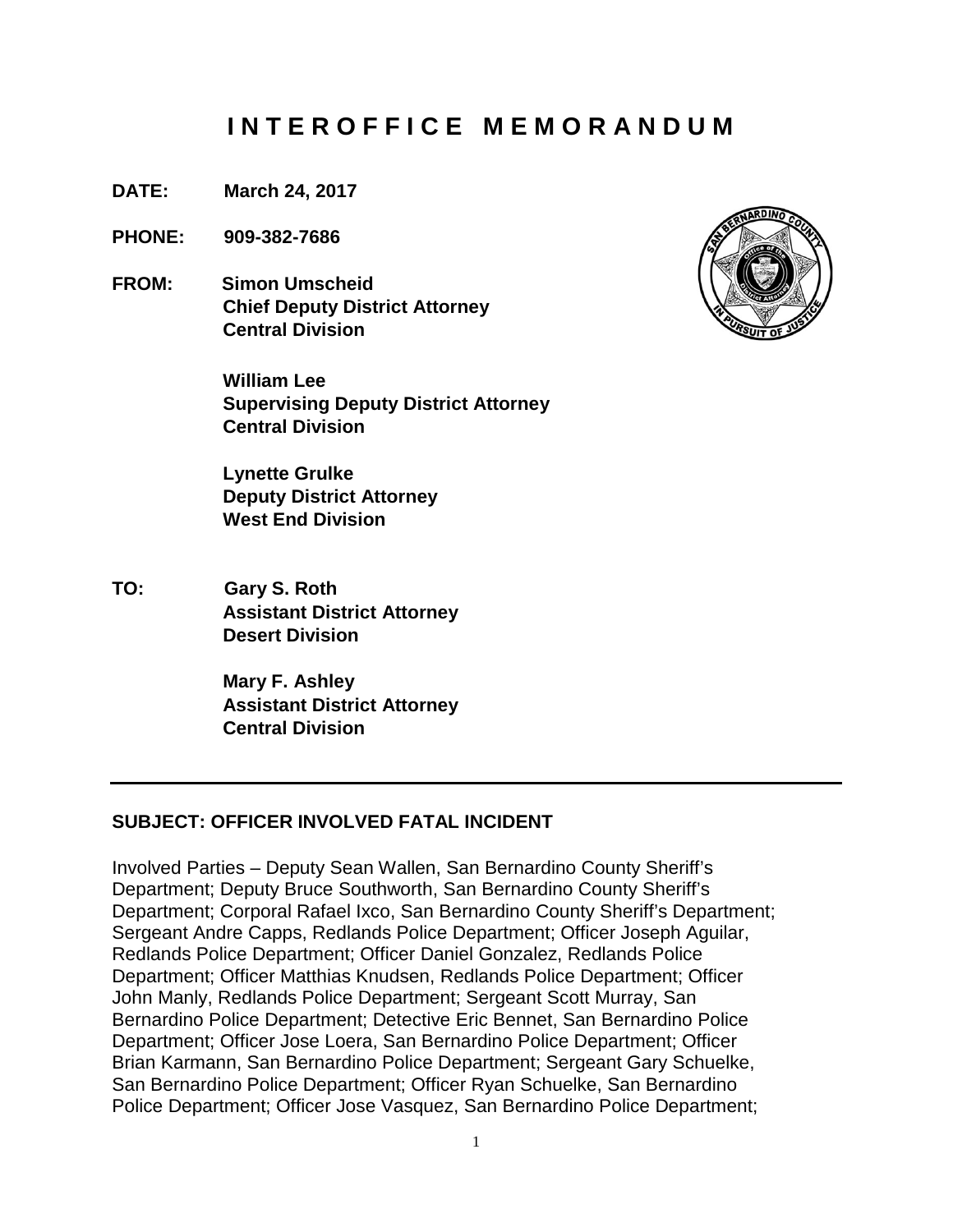Officer Brian Olvera, San Bernardino Police Department; Officer Raymond Bonshire, San Bernardino Police Department; Sergeant Gerald Beall, San Bernardino Police Department; Officer Nicolas Koahou, San Bernardino Police Department; Sergeant Jeff Harvey, San Bernardino Police Department; Officer Edward Lee, San Bernardino Police Department; Investigator Tom Boyles, San Bernardino County District Attorney's Office; Investigator T. C<sup>1</sup>., Riverside Sheriff's Office;

Suspect – Syed Rizwan Farook, DOB – 06/14/1987, Resident of Redlands, CA. Suspect – Tashfeen Malik, DOB – 07/13/1986, Resident of Redlands, CA. Date of Incident – December 2, 2015, 1549 Hours;

Location – San Bernardino Ave. / Shedden Dr., San Bernardino, CA. Case Agent – Detective Michael Cleary, San Bernardino County Sheriff's Department Investigating Agency – San Bernardino County Sheriff's Department DR# 601500179 DA Star # 2016-00-0037993

## **PREAMBLE**

The summary of this incident is drawn from material submitted by the San Bernardino County Sheriff's Department. The case agent is Detective Michael Cleary of the San Bernardino County Sheriff's Department Homicide Unit. The submission contains various narrative reports that include interviews of deputies, officers and civilians, dispatch call logs, crime scene description and diagrams, photographs, video recordings, audio recordings, coroner investigation report, autopsy protocol with attached toxicology reports and the deceased subject's criminal history.

For further information, see detailed list below of reports provided and reviewed.

\_\_\_\_\_\_\_\_\_\_\_\_\_\_\_\_\_\_\_\_\_\_\_\_\_\_\_\_\_\_\_\_\_\_\_\_\_\_\_\_\_\_\_\_\_\_ 1 Full name not used in order to protect officer's confidentiality.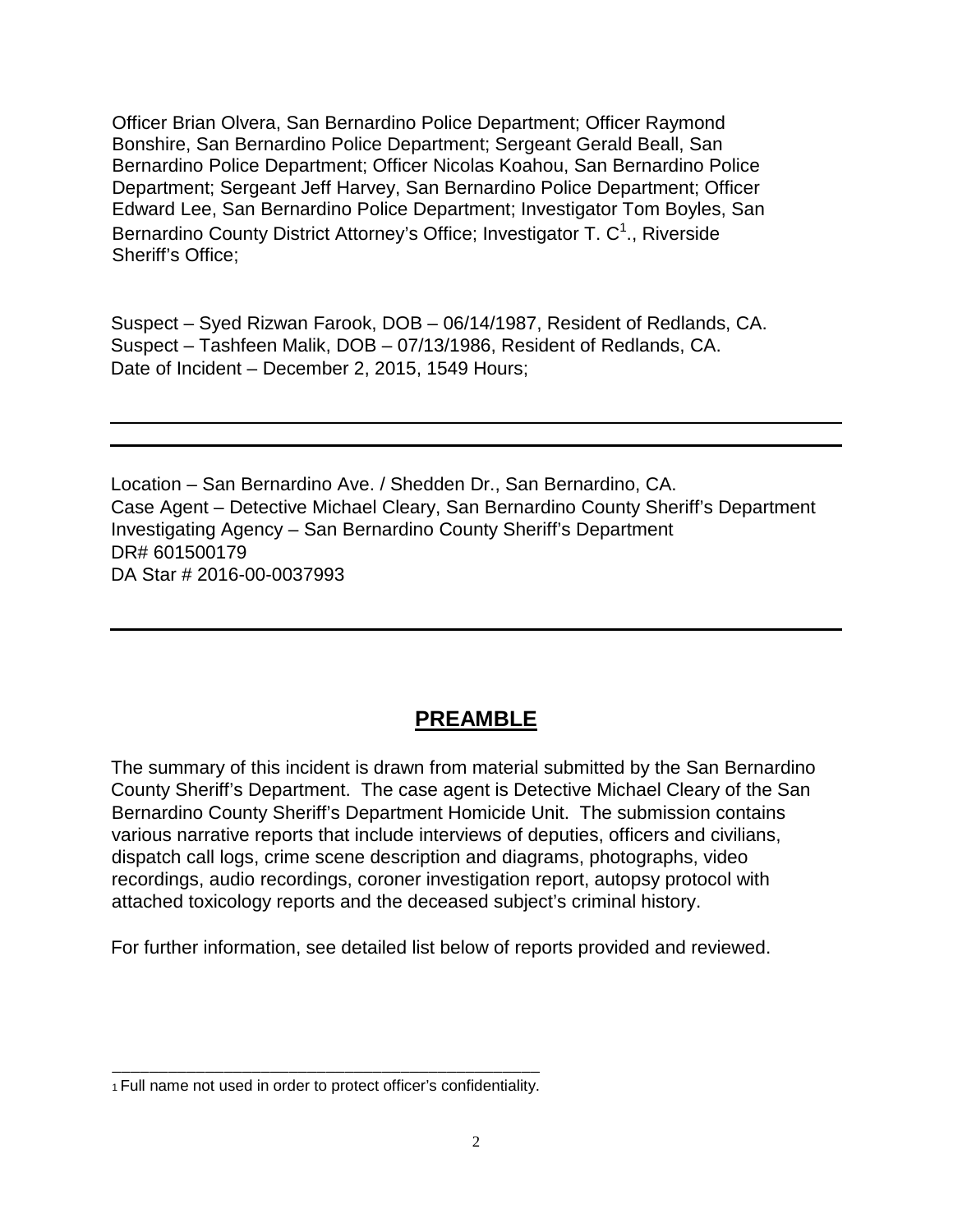#### Reports Reviewed

- San Bernardino Sheriff's Department Officer-Involved Shooting Report (Master Report), DR # 601500179, H # 2015-106 (Detective Michael Cleary).
	- o Supplemental by Lieutenant W. Green.
	- o Supplemental by Sergeant M. Dorsey.
	- o Supplemental by Sergeant J. Burton.
	- o Supplemental by Sergeant M. Kraut.
	- o Supplemental by Corporal S. Snyder.
	- o Supplemental by Corporal M. Ernes.
	- o Supplemental by Corporal J. Van Tuinen.
	- o Supplemental by Detective R. Vogelsang.<br>
	o Supplemental by Corporal L. Coughlin.
	- Supplemental by Corporal L. Coughlin.
	- o Supplemental by Corporal R. Curtis.
	- o Supplemental by Corporal R. Hunt.
	- o Supplemental by Corporal M. Gonzales.
	- o Supplemental by Corporal K. Slusser.
	- o Supplemental by Officer J. Coillot.
	- o Supplemental by Officer F. Losch.
	- o Supplemental by Officer S. Michels.
	- o Supplemental by Corporal E. Stewart.
	- o Supplemental by Sergeant H. Dominguez.
	- o Supplemental by Corporal E. Campa.<br>
	o Supplemental by Corporal R. Mendez.
	- Supplemental by Corporal R. Mendez.
	- o Supplemental by Corporal A. Jaeger.
	- o Supplemental by Officer Mike Collins.
	- o Supplemental by Officer Matthew Collins.
	- o Supplemental by Officer C. Ward.
	- o Supplemental by Officer J. Ramirez.
	- o Supplemental by Sergeant S. McFarland.
	- o Supplemental by Captain J. Weems.
	- o Supplemental by Sergeant C. Hice.
	- o Supplemental by Officer G. Anderson.
	- o Supplemental by Officer M. Mastaler.
	- o Supplemental by Officer M. Render.
	- o Supplemental by Officer L. Quaker.
	- o Supplemental by Officer J. Lopez.
	- o Supplemental by Officer N. Parcher.
	- o Supplemental by Officer J. Pulido.
	- o Supplemental by Officer R. Peterson.
	- o Supplemental by Officer B. Harris.
	- o Supplemental by Agent M. Hong.
	- o Supplemental by Officer H. House.
	- o Supplemental by Officer R. Snyder.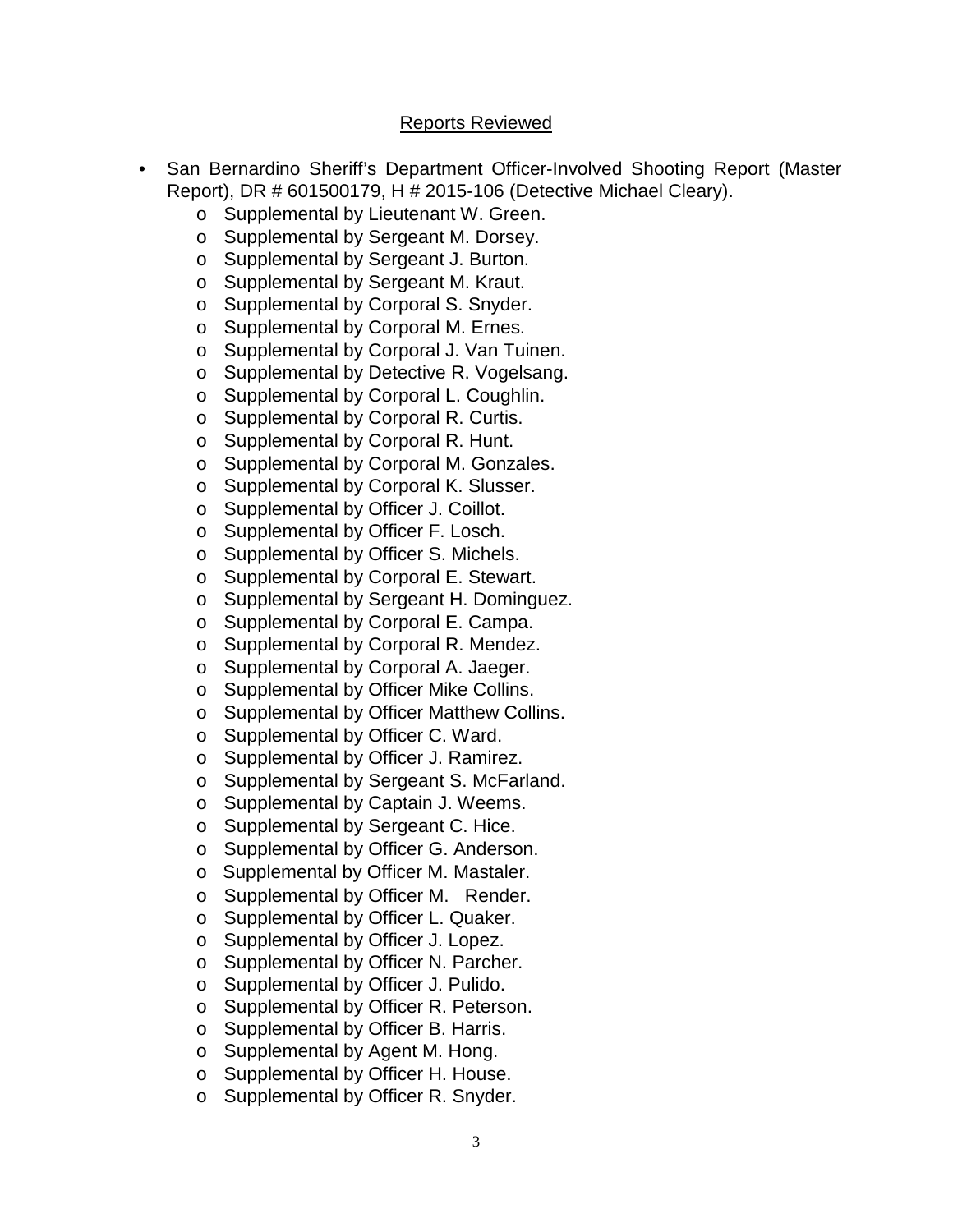- o Supplemental by Detective J. Cunningham.
- o Supplemental by Detective A. Tello.
- o Supplemental by Officer Dorsett.
- o Supplemental by Officer R. Thornburg.
- o Supplemental by Officer J. Di Mola.
- o Supplemental by Detective N. Oldendorf.
- o Supplemental by Officer Murphy.
- o Supplemental by Investigator G. Carr.
- o Supplemental by SBSD Narcotic Division.
- o Supplemental by SBSD Rancho Station.
- o Supplemental by SBSD Yucaipa Station.
- o Supplemental by SBSD Chino Hills Station.
- o Supplemental by SBSD Highland Station.
- o Supplemental by SBSD Central Station.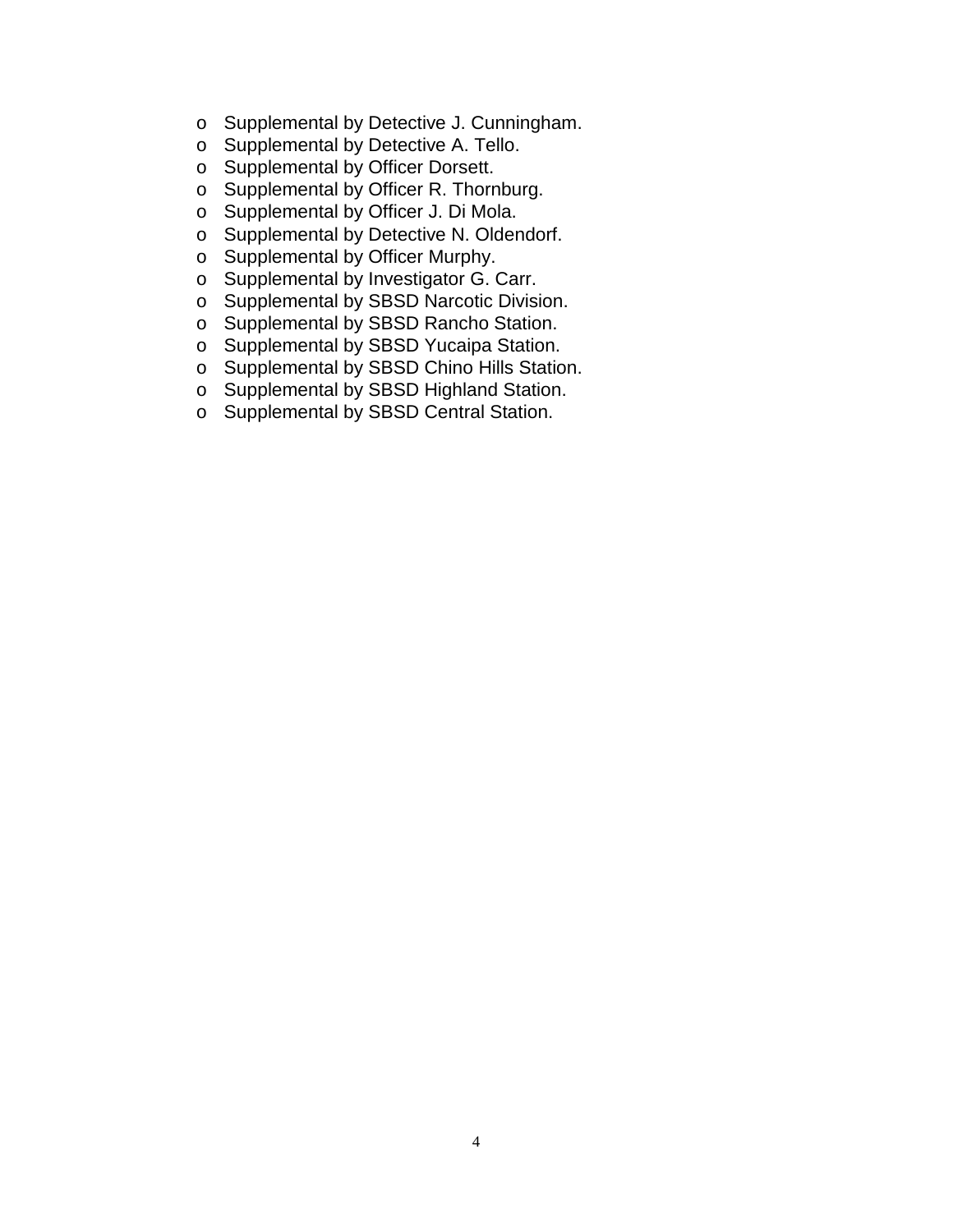## **TABLE OF CONTENTS**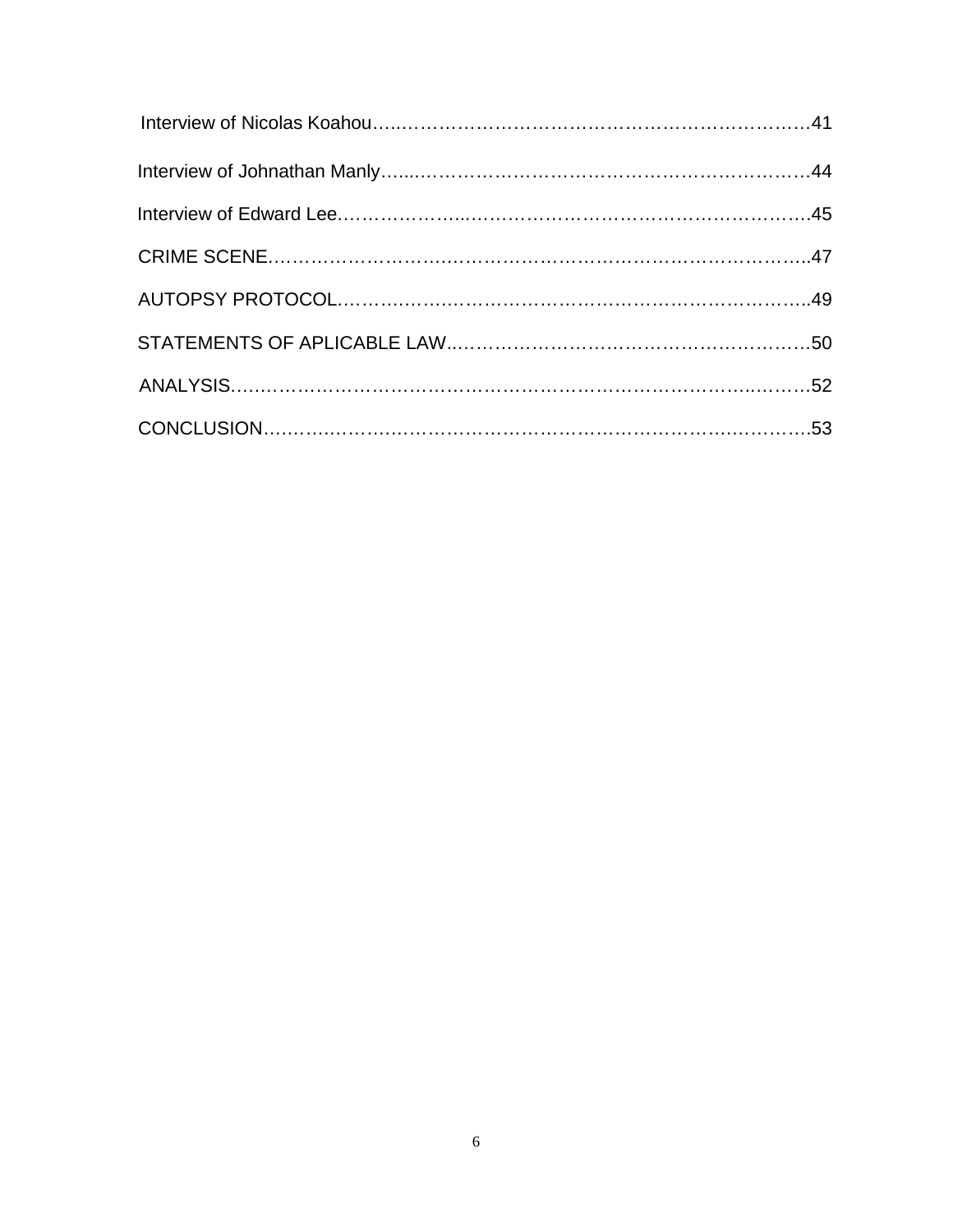## **FACTUAL SUMMARY**

*The following summary is based on the San Bernardino Police Computer Aided Dispatch report, the reports prepared by first responders and the Federal indictment of Enriquez Marquez, Jr.*

On December 2, 2015 at about 10:58 am San Bernardino Police began to receive numerous calls of shots fired at the Inland Regional Center located at 1365 South Waterman Avenue in San Bernardino. Initial calls indicated that there were several gunshots heard. Another call reported that there were two or possibly three subjects in all black clothing and masks armed with assault weapons. Within a matter of three to four minutes there were multiple calls reporting that multiple masked subjects had entered in the conference room, located in Building 3 of the Inland Regional Center, and opened fire in the main conference room.

One of the calls, which came in approximately six minutes of the first call, indicated that there was a black vehicle with out of state license plates located to the rear of the building. Multiple calls came in from victims who were injured or were hiding in bathrooms and other area to try and avoid being shot. One caller reported seeing the suspects flee in a black full size SUV. Calls also reported that there were multiple victims down inside the IRC conference room.

Officers arrived on scene at the IRC complex within a few moments and began the process of searching for suspects and clearing victims out of the building. Officer Scott Snyder of the Fontana Police Department was on scene at IRC 11:06. He met with Lt. Mike Madden from San Bernardino Police and they devised a plan to enter the building.

Officer Snyder was joined in the initial entry into the building with a group of other officers from the San Bernardino Police Department. Officer Snyder was partnered with Detective Lewis. They made entry from the east side of the building. Before entering the building, Officer Snyder noted two victims in the rear area of the building. A male victim was sitting slumped on a bench outside the doors. He also saw a female victim lying on the sidewalk outside the entry doors. Both victims, after an initial check, appeared to be deceased.

Officer Snyder made entry into the large conference room on the east side of the IRC Conference Building. He noted that there was shattered glass at the rear entry. The fire alarm system in the building was activated and the ceiling sprinklers were activated spraying water. The room was still filled with smoke and the stench of gunpowder.

Once inside the conference room Snyder and the other officers located multiple gunshot victims on the floor who were unresponsive. Officer Snyder along with the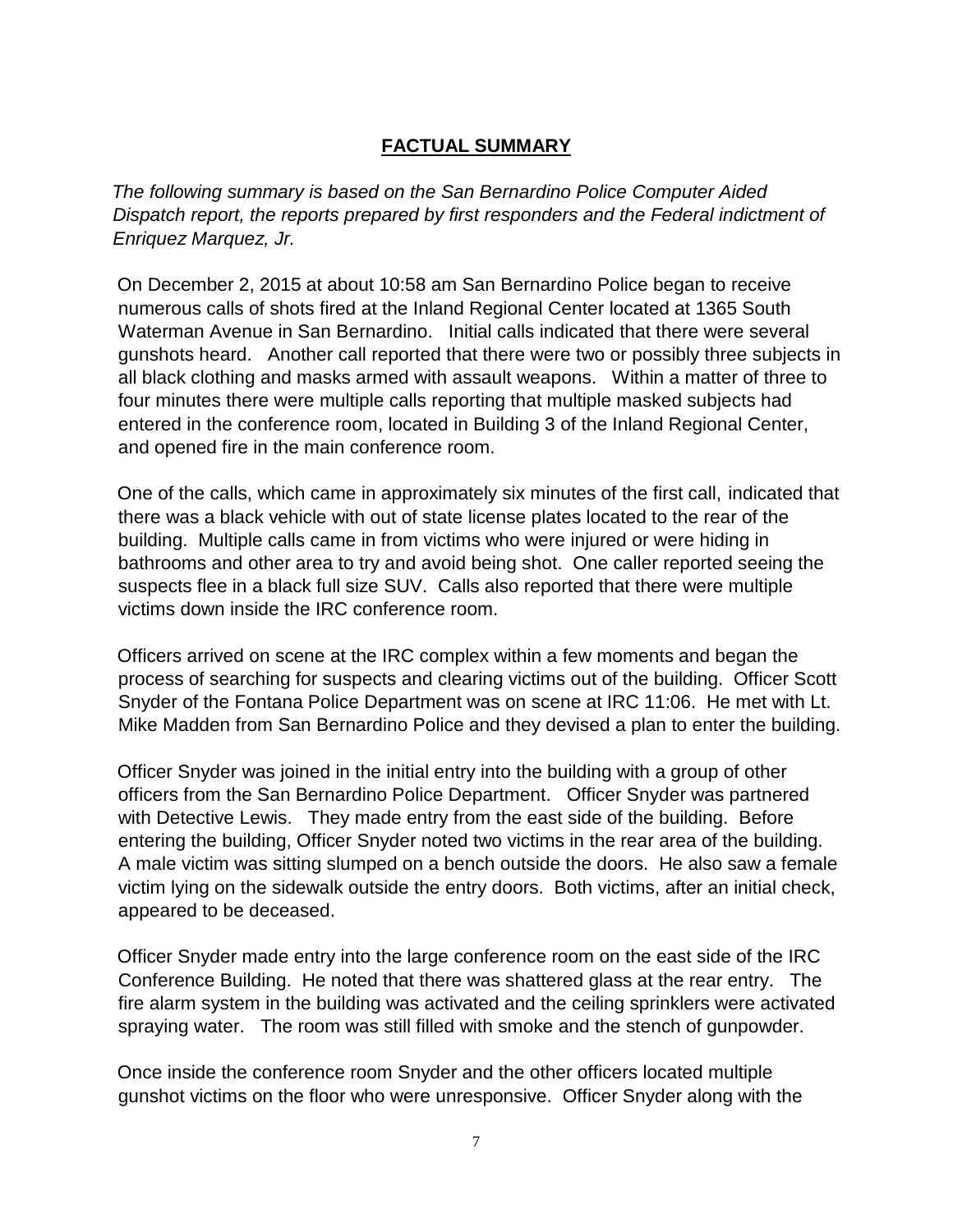other officers went room to room on the first floor evacuating those who were hiding in restrooms and other spaces. The officers went to the other floors in the building and cleared the building. When Officer Snyder returned to the first floor, medical staff was on-scene and attempting to assist those who were injured.

Officer Brian Murphy from San Bernardino Police was also one of the officers that made the initial entry into the IRC building within minutes of the shooting. His report describes much the same scene as Officer Snyder. He indicated that he saw as many as twenty victims in the conference room. Some of the victim were on the floor and some were slumped over in chairs.

On the date of the shooting, suspect Syed Rizwan Farook (Farook) arrived at the IRC at 8:48 am. At 9:05 Farook entered the IRC conference Room. At 10:37 Farook left the IRC in a black sports utility vehicle. At approximately 10:58 the black SUV returned to IRC. Farook and a second individual exited the black SUV and entered the IRC Conference Center killing 14 and injuring 22 other victims.

## **INTERVIEWS**

## SERGEANT ANDY CAPPS

Sergeant Andy Capps of the Redlands Police Department was interviewed by Detective Mike Cleary and Detective Tina Kirby of the Sheriff's Department on December 2, 2015 at 10:42 Pm at Sheriff's Headquarters.

Sgt. Capps was assigned on that date as the watch commander from 11:30 am until midnight. Capps had become aware of the mass shooting in San Bernardino by listening to radio traffic prior to the beginning of his shift. He had heard the suspect and vehicle description over the radio prior to briefing that morning.

The description indicated two male suspect driving a dark SUV possibly having Utah plates. After briefing Capps received unrelated call regarding a possible Lojack hit on a stolen vehicle. Capps responded to the area where that call was taking place. While enroute, Capps was flagged down by an undercover San Bernardino Police Officer in a silver minivan. In the area of Alabama Street and the 10 freeway.

Capps was told that they were involved in surveillance of the possible suspects in the IRC shooting. SBPD undercover units had been following the vehicle prior to Capps making contact with the officer. Capps was asked to assist in the surveillance. Capps followed the undercover vehicle onto the 10 freeway traveling westbound. He exited the freeway at Tippecanoe and traveled northbound in heavy traffic.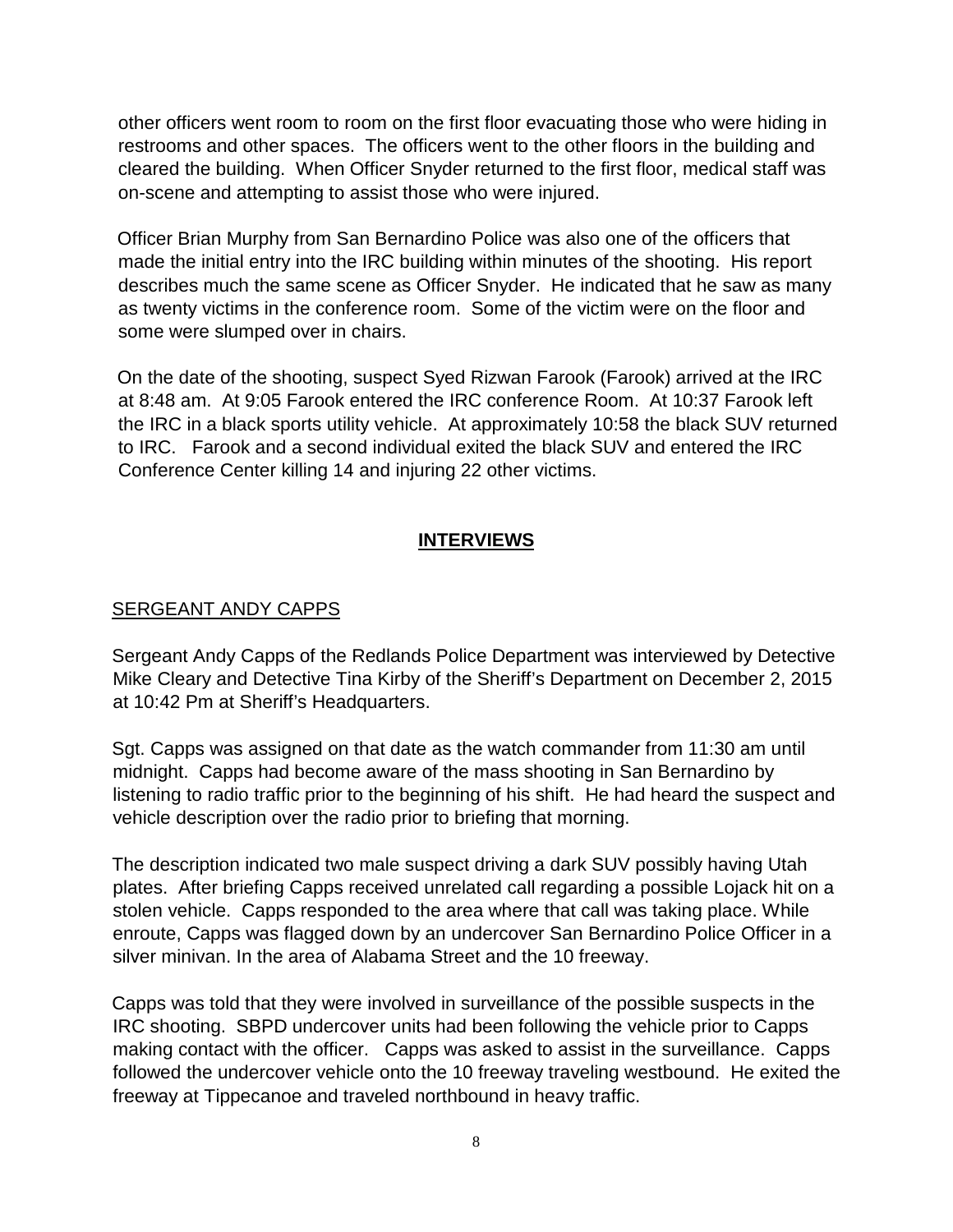It turned out the suspect vehicle was three vehicles ahead of Sgt. Capps also sitting in traffic. Sgt. Capps was the only officer in a marked vehicle. After the light turned green heading northbound on Tippecanoe, Sgt. Capps positioned his vehicle behind the SUV and activated his emergency lights. It was at that point that Sgt.Capps attempted to initiate a felony traffic stop.

It was at that point that Sgt. Capps noticed a Sheriff unit and a motor unit (unknown department) also with flashing lights. The suspect vehicle did not yield but accelerated at the green light but maintained the speed limit. Sgt. Capps was close enough that he could see that there were two individuals inside the vehicle. Sgt. Capps could see the suspects passing something between the two of them and it appeared to him they were wearing ballistic vests. The suspect vehicle turned eastbound onto San Bernardino Avenue. As Sgt. Capps turned, the Sheriff's Department vehicle was next to Sgt. Capps as he followed the black SUV.

As Sgt. Capps followed the Black SUV eastbound he heard what he thought sounded like gunfire. He then saw the rear window in the SUV shatter out. Sgt. Capps immediately slowed down to greaten the distance between his vehicle and the SUV. Sgt. Capps then realized that he and the other law enforcement vehicles were taking gunfire from the rear of the SUV.

Sgt. Capps broadcasted that there were "shots fired." As the SUV passed Richardson it slowed down and came to a stop. Sgt. Capps estimated that he was 50 to 60 feet behind the SUV. The Sheriff unit continued past Sgt. Capps and stopped north of the SUV in the northbound lanes of San Bernardino Avenue.

As the SUV stopped it erupted in gunfire from within the vehicle. Sgt. Capps retrieved his AR-15 from the rifle rack of his vehicle. He exited his vehicle and took a position behind the right rear tire, utilizing his vehicle for protection. He believed that the gunfire coming from the SUV was directed towards where he had taken position. Sgt. Capps also feared that the Sheriff's deputy was at risk given where the vehicle was positioned.

Sgt. Capps could hear gunfire and saw muzzle flashes coming from the suspect vehicle. Capps fired at the SUV from a kneeling position behind his unit. He then saw one of the suspects exit the vehicle with what looked like a long rifle. He saw the suspect began to engage the Sheriff deputy parked to the north in a gun battle. Capps could not tell at that point if the suspect who had exited the vehicle was male or female.

Capps continued to fire back at the suspects, attempting to take precise shots at both suspects inside and outside the SUV. The gun battle lasted sometime as other officers joined in. Other officers arriving on-scene also took protective positions behind Sgt. Capps' vehicle. There was an undercover silver van that had moved into position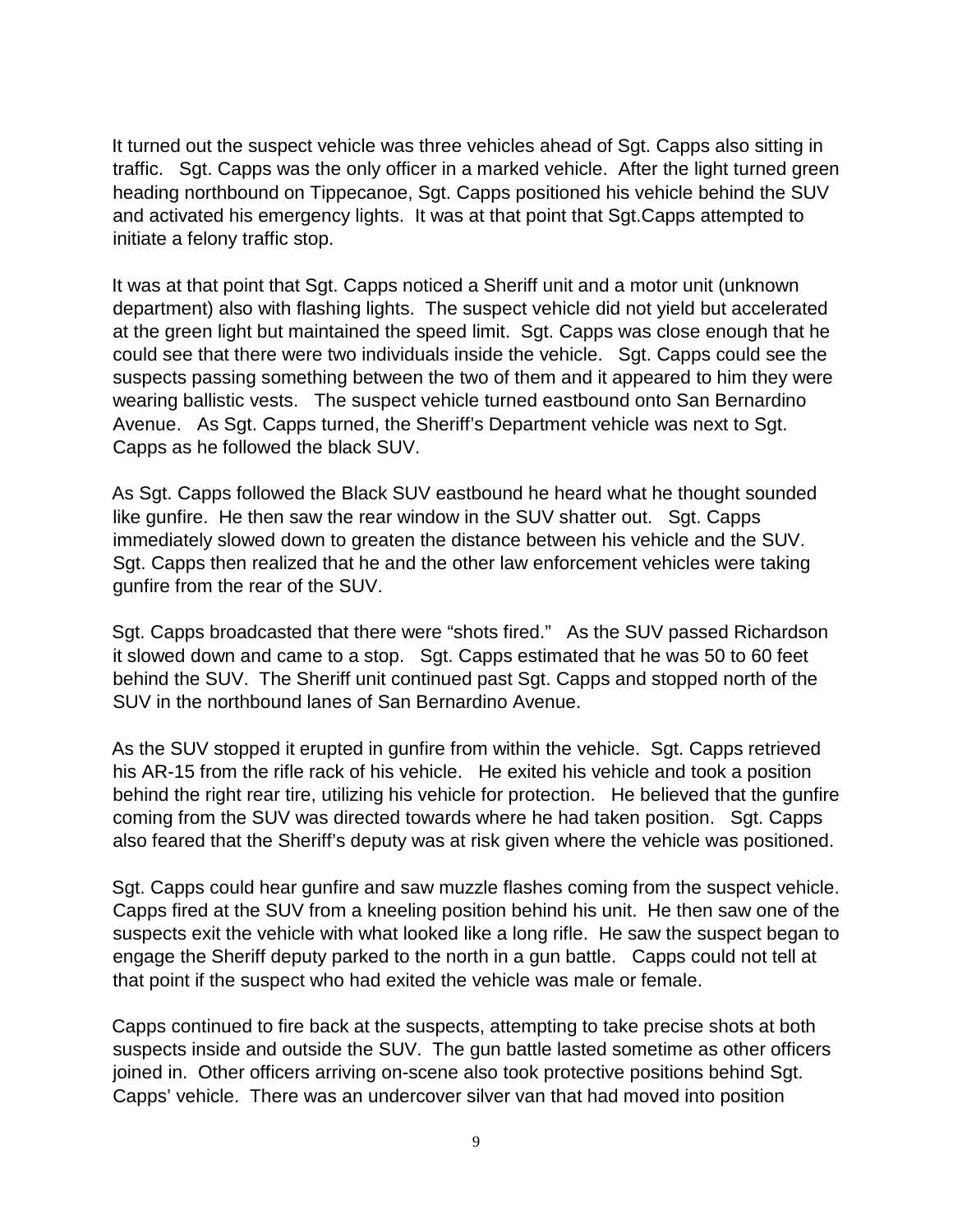between his vehicle and the Sheriff vehicle. He could see that the van was taking gunfire from both suspects.

Sgt. Capps had to direct attention to his weapon during the gunfire due to it malfunctioning. As a result of his weapon malfunctioning, Sgt. Capps did not see the first subject who exited the vehicle start to walk north across San Bernardino Avenue. Sgt. Capps was running low on ammunition and was handed a magazine by another officer. He then saw that there was a tactical team walking along the south side of San Bernardino avenue in attempt to take a flank position. Sgt. Capps provided cover fire for the team as they approached on foot.

As the team approached on foot there was still gunfire coming from the rear of the vehicle. During the gunfire Sgt. Capps could not hear what was being broadcast over the radio. Once the suspect in the vehicle stopped returning fire Sgt. Capps and the other officers on scene began to check and make sure no officers were injured. He heard over the radio that another officer had been shot but that he was going to be okay.

He also learned that there was possibly another subject that had fled the suspect vehicle. Sgt. Capps indicated he had not seen any other individuals other than the two involved in the shooting. Sgt. Capps had been fearful for his own safety and that of the other law enforcement officers involved given that both subjects opened fire on law enforcement with rifles.

## **SERGEANT GARY SCHUELKE**

Sgt. Gary Schuelke of the San Bernardino Police Department was interviewed by Detective Jon Cahow of the San Bernardino County Sheriff's Department at the San Bernardino County Sheriff's Department Headquarters on December 3, 2015 at about 12:18 am. Detective Chuck Phillips was also present during the interview.

At the time of the shooting Schuelke was assigned as the sergeant over the San Bernardino Police Narcotics team. He was in plain clothes at the time with a black raid vest. At the time of the incident Schuelke's team was assisting the Drug Enforcement Administration on a drug investigation.

Schuelke was on the freeway in Ontario when he was advised by his department that there was an active shooter situation in San Bernardino. After learning that there were possibly multiple fatalities Sgt. Schuelke and his team responded back to San Bernardino. Schuelke responded to the IRC command post which had been set up near IRC. Schuelke met with SPD Lieutenant Travis Walker. Together they decided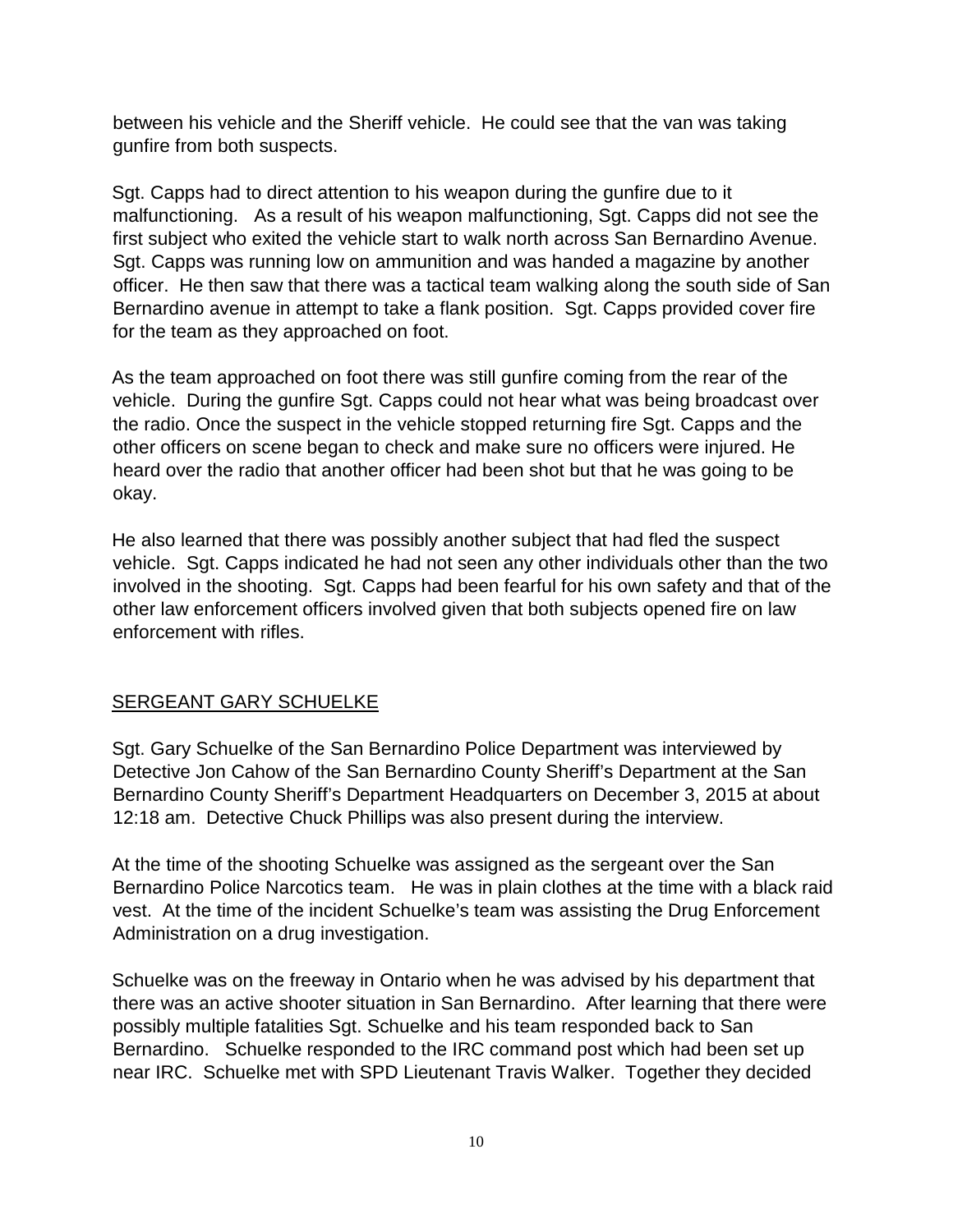that Schuelke and his team would focus on attempting to identify and locate the suspects.

Sgt. Schuelke's son, Officer Ryan Schuelke, is also employed by the San Bernardino Police Department as a police officer. Ryan Schuelke was assisting at IRC with the evacuations. Officer Ryan Schuelke was told during the evacuations by an evacuee that he might of know who one of the shooters was. Ryan Schuelke contacted Sgt. Schuelke and the two officers brought the evacuee back to IRC and interviewed him.

Sgt. Schuelke could not remember the name of the evacuee but was told that the evacuee had been sitting next to Farook at the meeting prior to the shooting. The evacuee stated that he attempted to engage Farook in a friendly conversation that morning but Farook would not respond. The witness indicated he found that it was very odd. Farook was very quiet in the meeting and then got up and left early for unknown reasons. When the shooting started, the witness felt it was likely Farook based on stature and body movement. The information was turned over to Sheriff Intel at the command post. At this point Sgt. Schuelke and his team convened in a nearby hotel parking lot to gather information and to formulate a plan.

Sgt. Schuelke made sure his team had appropriate raid vests, weapons and other equipment. Sheriff's Intel discovered Farook had rented a black Ford SUV with Utah plates from Enterprise Rent a Car a day or two prior to the shooting. Given that the vehicle matched descriptions given by witnesses, Sgt. Schuelke believed that they were in fact on the right track.

Through the car rental company, they were able to get two cell phone numbers for Farook. With that Sgt. Schuelke's team was able to get an emergency ping on the phone from Verizon. The phone pinged to 53 Center Street in Redlands, which they were able to determine was Farook's address. Sgt. Schuelke sent two teams of officers to the Redlands address in an attempt to locate the black SUV.

While driving by the address, officers discovered that two SBPD homicide detectives were already conducting surveillance of the address. One of the officers then saw the suspected vehicle leave the alleyway from behind the residence. Officer Campos reported to Sgt. Schuelke that they had located the vehicle and that there were two subjects in the vehicle.

Sgt. Schuelke was eastbound on the 10 Freeway when he received the information that Officer Campos was following the potential suspects. Sgt. Schuelke's immediate concern was that the suspects could possibly be going back to the IRC to engage officers in another shooting. He instructed Officer Campos to follow the SUV. Sgt. Schuelke wanted either a marked unit to attempt a traffic stop or possibly SWAT.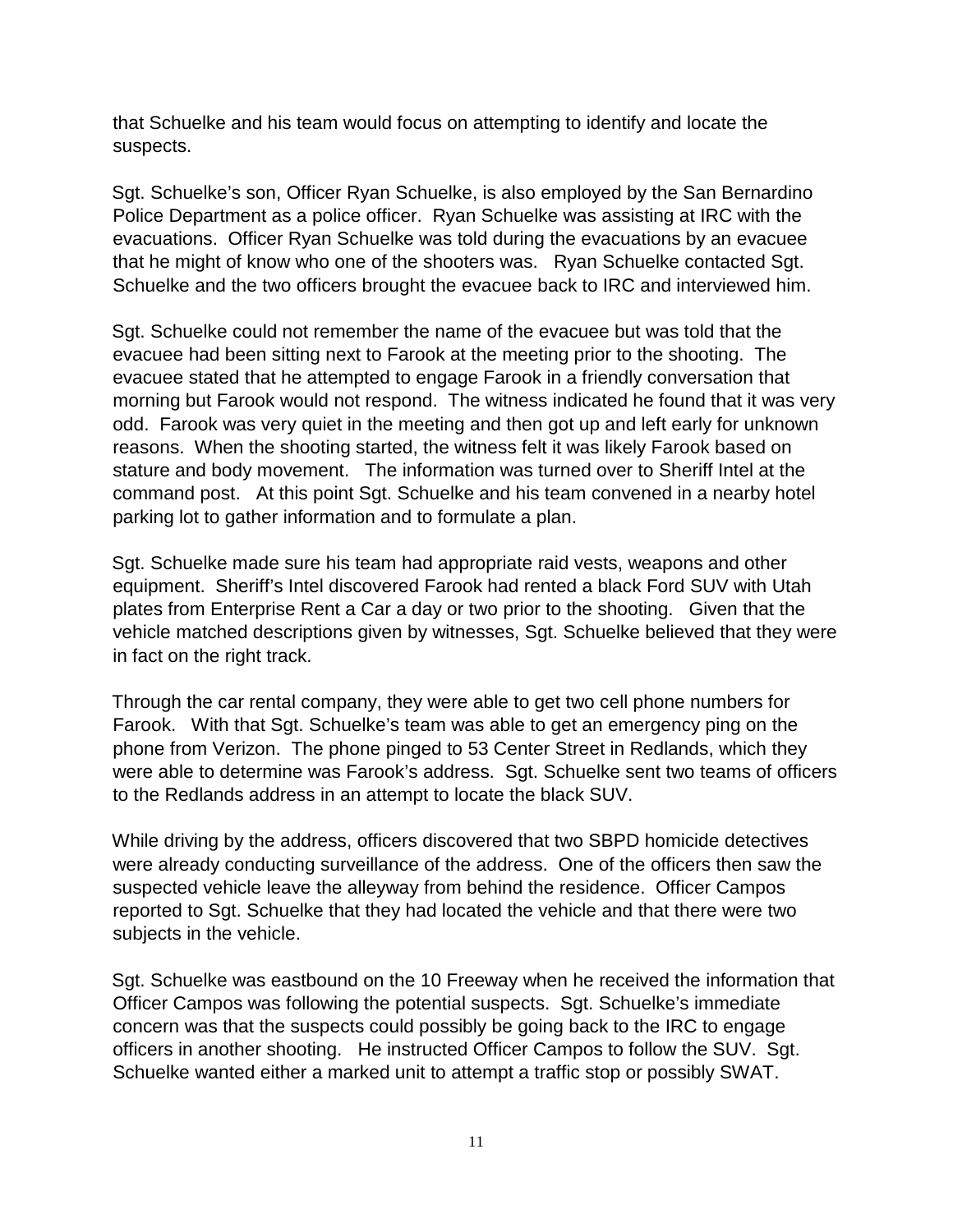Officer Koahou was able to flag down Redlands Police Sergeant Andy Capps who was driving a marked unit.

Sgt. Schuelke first saw the suspect vehicle, followed by his team's vehicle, as it passed the Mountain View off ramp. The SUV suddenly veered off and exited at Tippecanoe which made Sgt. Schuelke believe that the driver had recognized he was being followed. The driver (later identified as Farook) turned and went northbound on Tippecanoe. Sgt. Schuelke instructed his officers to utilize the "push to talk" devices during the surveillance in case the media or others were utilizing police scanners to track the events.

Based on officers saying that the subjects in the SUV were looking around, Schuelke believed that they were conducting counter surveillance. He put out on the radio that a traffic stop should not be initiated until the vehicle was north of San Bernardino Avenue; an area where there would be significantly less people and traffic. Sgt. Schuelke saw that the Redlands Police unit were coming up from behind with their lights on. The black SUV turned right onto San Bernardino Avenue from Tippecanoe as the marked Redlands unit took position behind the suspect vehicle.

Ryan Schuelke notified Sgt. Schuelke that shots were being fire before Sgt. Schuelke heard them. He told investigators that he saw the back window of the SUV shatter but did not realize it was from gunfire from inside the vehicle. Sgt. Schuelke saw Sgt. Capps' vehicle swerving back and forth and then realized officers were taking fire. The SUV stopped along the south curb of the street past Richardson. Sgt. Capps's vehicle stopped about ten to fifteen yards behind the SUV. Initially Ryan Schuelke grabbed the AR 15 rifle and began to return fire.

Gary Schuelke saw the suspect (later identified as Farook) get out of the SUV and begin shooting at a Deputy Sheriff that was parked north of the SUV. Farook walked north towards the deputy who was taking cover from behind his unit. Sgt. Schuelke took the rifle from Ryan Schuelke. Ryan Schuelke transitioned to his handgun. Sgt. Schuelke had a clear sightline of Farook and estimated the distance at about 80 yards. He fired at Farook with the rifle as fast and accurately as he could, knowing he needed to stop Farook. He utilized the red dot optic on the weapon to fire as accurately as he could at Farook realizing that they were in a residential neighborhood with people likely being in the surrounding homes.

Sgt. Schuelke estimated that he took between 5 and 6 shots at Farook's center mass. One of the rounds passed through Farook causing a mist of blood on impact. Farook fell to the ground but was still moving. Schuelke fired two more rounds at Farook because he was still clutching the rifle. After Farook went to the ground Schuelke saw that rounds were still being fired from within the SUV.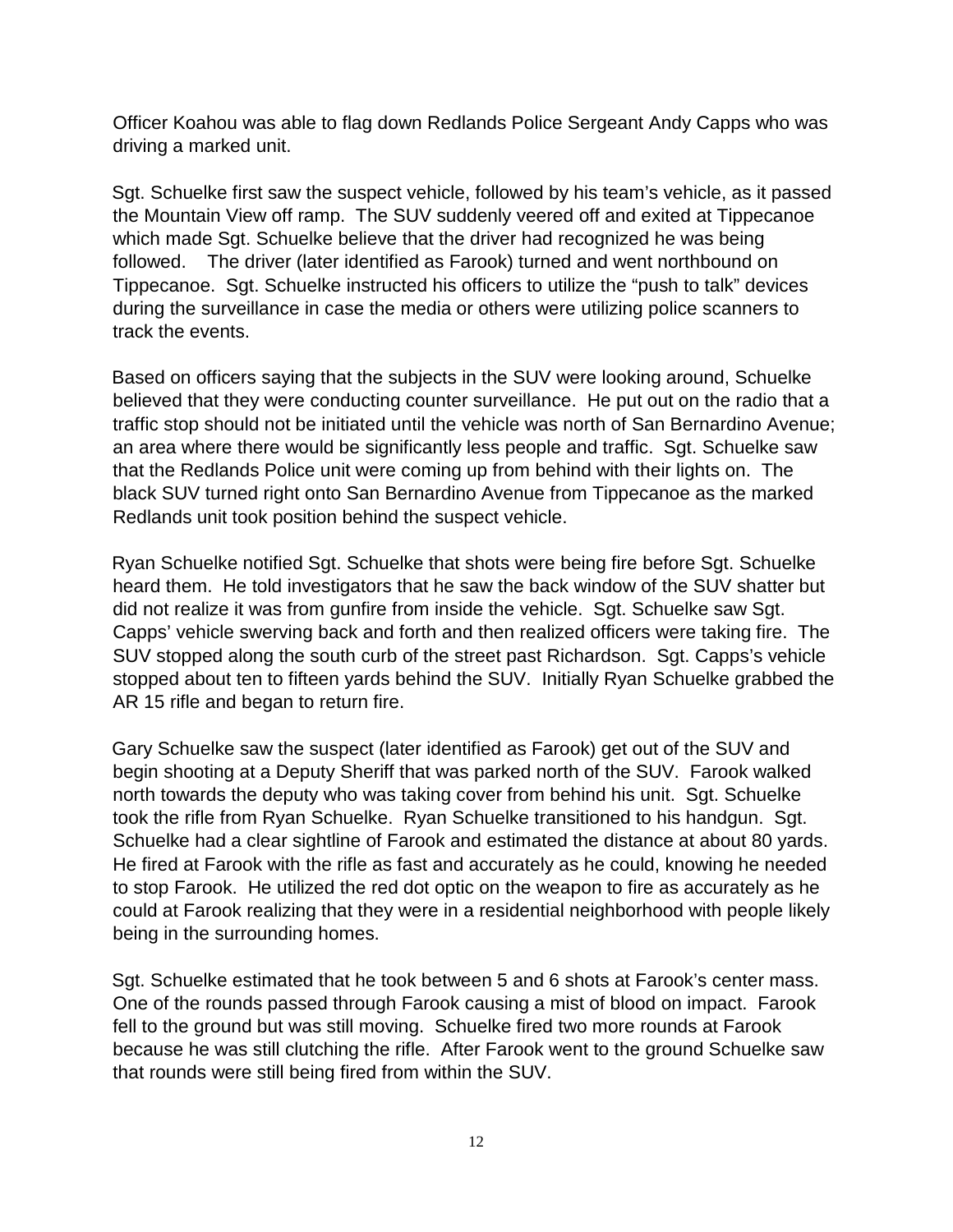Sgt. Schuelke remembered that there were other officers with him at the time also firing their weapons at the suspects. Sgt. Schuelke and the other officers took cover behind a fence about forty yards from the rear of the SUV. The subject in the SUV (later identified as Tashfeen Malik) was continuing to fire from within the SUV. He could see that Malik would fire multiple rounds before ducking down. She would then pop back up and open fire again. Based on Sgt. Schuelke's position it appeared to him that she was blindly firing towards the officers rather than taking aim.

Sgt. Schuelke fired multiple rounds towards the tailgate of the suspect vehicle as Malik continued to fire bursts of rounds towards law enforcement. Sgt. Schuelke could not estimate the number of rounds he fired from that position but reloaded his thirty-round magazine once in between firing rounds at the suspect vehicle. As multiple officers fired at the SUV, eventually Malik stopped shooting back.

After the shooting stopped, Sgt. Schuelke heard over dispatch that there was a possible third suspect. He and his officers walked southbound along the fence line but did not locate any possible third suspect.

Sgt. Schuelke and other members of his team got into his vehicle and went to a location on Almond Avenue where there was a dispatch of a possible third suspect being detained. When Sgt. Schuelke arrived, a subject was detained. That subject turned out to be a local resident and was not involved with Farook and Malik.

After the scene was secured, Sgt. Schuelke and other members of his team returned to the Center Street address in Redlands and coordinated with the FBI who took over the investigation later in the evening.

During his interview Sgt. Schuelke described the suspects of firing a barrage of rounds at officers. He felt that the officers had no choice to return fire and attempt to stop the suspects or they would have killed more people. Sgt. Schuelke described the situation as being the scariest and most dangerous situation he had been in in his twenty-four years as a police officer.

#### OFFICER BRIAN OLVERA

Officer Brian Olvera of the San Bernardino Police Department was interviewed by Detective Brian Chambers and Sgt. Jerry Davenport of Sheriff Specialized Investigations on December 3, 2016 at 9:58 pm at Sheriff Headquarters.

On the day of the IRC shooting, Officer Olvera was attending SWAT training at Arrowhead Springs which is located on Waterman Avenue. While at the training Officer Olvera overheard the call of shots fired at the IRC. He immediately got into his vehicle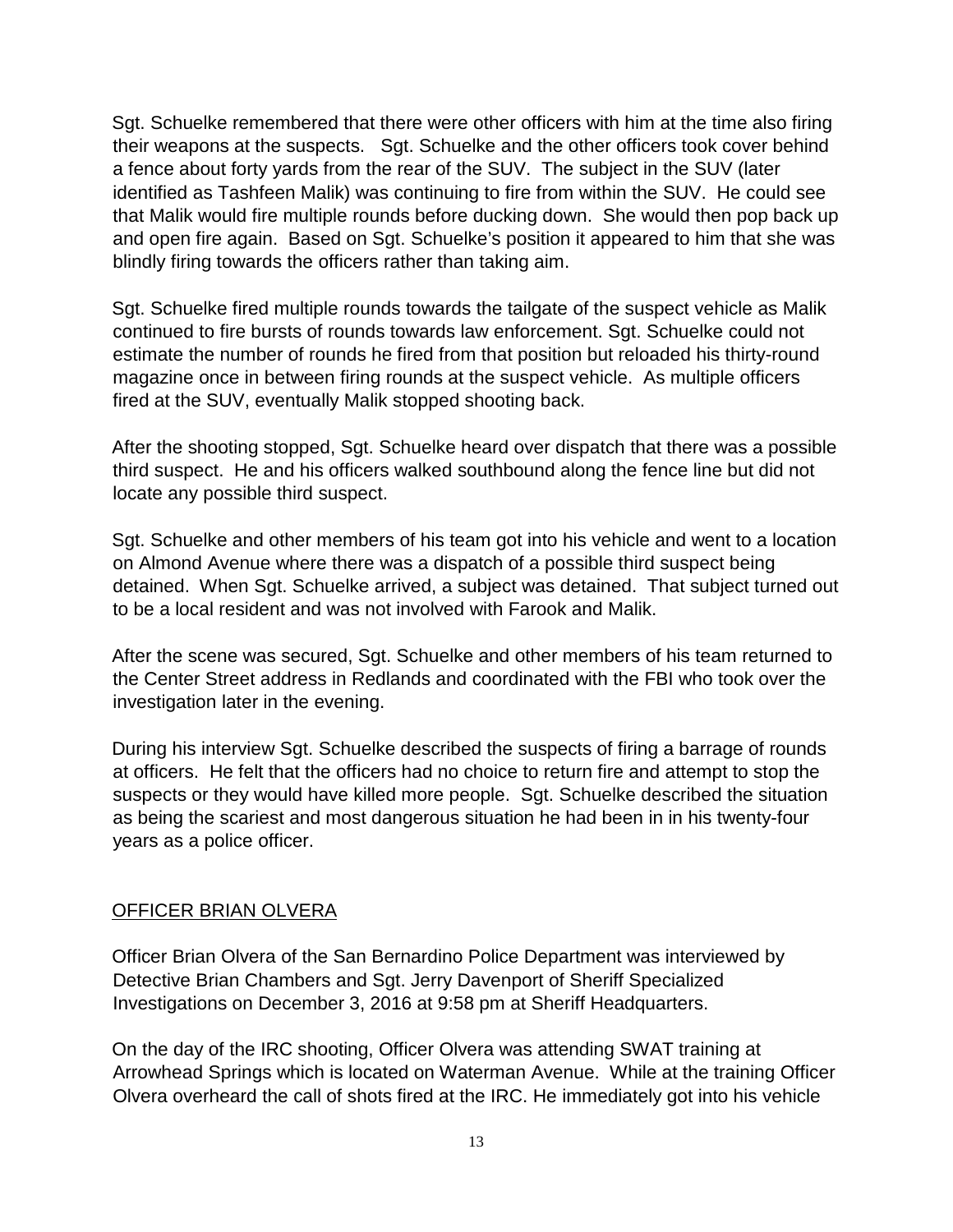with his gear and drove to the scene at IRC. Officer Olvera, Officer Ahmed and Officer Flowers were the first tactical team on scene at IRC.

Officer Olvera and his partners entered the number one building at IRC and assisted other officers in clearing the building. After clearing the building Officer Olvera overheard that there was a pursuit of a possible suspect. Olvera and Officer Ahmed immediately got into their vehicle and attempted to head to the scene. Olvera estimated they got to the location in about 2 to 3 minutes. Officer Olvera was at the corner of San Bernardino Avenue and Tippecanoe when he heard a broadcast that shots were being fired.

As he pulled up next to units already on scene from San Bernardino Police, Redlands Police and the Sheriff's Department, Officer Olvera recognized the sound of assault weapons being fired in the direction of law enforcement. Officer Olvera and Ahmed ran towards the sound of gunfire to attempt to aid the other officers already on scene. Upon arrival at the scene, Officer Olvera could see muzzle flashes coming from inside the black SUV out the rear window. He could also see Farook laying in the street on the northbound side of San Bernardino Avenue. He could not tell whether Farook was down or was just firing from a lying position.

Olvera ran to the aid of two officers who were yelling they were out of ammunition. As he took his position near the two officers. Officer Olvera could hear bullets whizzing by and striking the ground. Officer Olvera observed what he knew to be a San Bernardino Police Department undercover van with about 8 to 10 officers taking cover behind it while the suspect in the black SUV continued to fire at law enforcement.

Officer Olvera also saw that Deputy Wallen was taking cover behind his vehicle. He also saw that Officer Koahou was down with a bandage on his leg. Officer Koahou confirmed that he had been shot in the leg but was able to provide medical aid to himself. Officer Olvera requested a nearby deputy to assist in getting Koahou out of harms' way. Officer Olvera also requested the assistance of an armored vehicle because they were engaged in an active gunfight.

Officer Olvera could see that Malik was still inside the vehicle shooting out the back window. Officer Olvera noted that she would pop up and fire towards officers and get back down. He did not know at the time the suspect in the vehicle was a female. He could only tell the person was in dark clothing and was firing at them with an assault weapon from inside the vehicle through the rear shattered window.

Olvera was concerned for the safety of Deputy Wallen whose vehicle had multiple bullets holes and flat tires from the suspects shooting at Deputy Wallen. Olvera also feared for the safety of the officers behind the van since it had been hit with multiple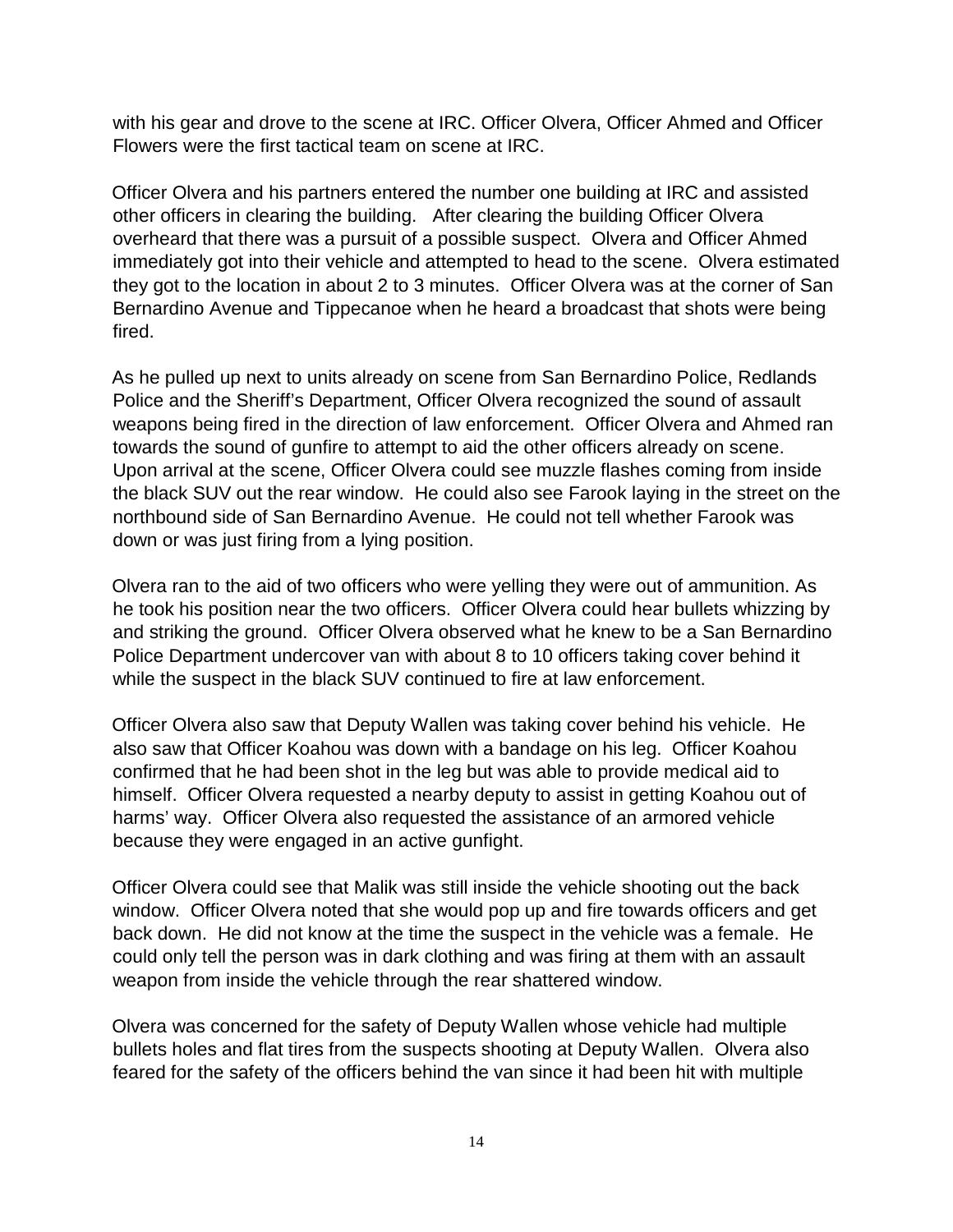rounds. Officer Olvera contacted a number of unknown deputies hiding behind another Sheriff's unit. He wanted to put in place a plan to attempt to extract Deputy Wallen.

One of the unknown deputies got into the unit and began to drive slowly with the other deputies behind it. As they slowly made their way to where Deputy Wallen was pinned down, Officer Olvera began to fire rounds in the direction of Malik in the SUV to provide cover while the other officers went to try and extract Deputy Wallen. Officer Olvera estimated that he fired 15 rounds towards Malik in three separate volleys. He told investigators that as he fired towards the SUV, Malik was firing back the officers obviously trying to kill them. Officer Olvera told investigators that he feared for his life as Malik continued to fire at him and the other officers.

When the Sheriff vehicle got within about ten yards of Deputy Wallen, he ran for cover behind the vehicle. The vehicle then began to back the vehicle to a safer position. It was now that Officer Olvera realized that there was no longer gunfire coming from inside the SUV. Olvera and the other officers stayed in a covered position until the first armored vehicle arrived on scene.

Once the scene was determined to be safe, Officer Olvera began to assist checking the neighborhood to make sure that the residents in the immediate area were okay. Officer Olvera told the investigators that he knew from being on scene that the suspects were heavily armed with assault weapons and that they had shot multiple unarmed citizens. All Officer Olvera's fired rounds came in the rescue attempt of deputy Wallen. He fired all his rounds at the subject in the SUV to provide cover so that Deputy Wallen could get out safely.

#### DEPUTY SHAUN WALLEN

Deputy Shaun Wallen was interviewed by Sheriff's Department Detective Jonathan Woods at Sheriff's Headquarters on December 2, 2015 at 8:42 pm. On the date of the IRC shooting Deputy Wallen was assigned to the Rancho Cucamonga Station and was working the day shift. At 11:10 am he heard the dispatch broadcast of an active shooter at 1365 South Waterman Avenue in San Bernardino.

Deputy Wallen responded to dispatch's request for officers to respond to the scene of the active shooter. Deputy Wallen drove eastbound on the 10 freeway and exited on Waterman Avenue and headed north. During the drive Deputy Wallen heard updates including that there were several fatalities and that the suspects were armed with assault weapons and dressed in body armor.

Deputy Wallen arrived at IRC at 11:25 am. He parked his vehicle to the southeast of the IRC Building. He saw that SWAT teams were present and preparing to go inside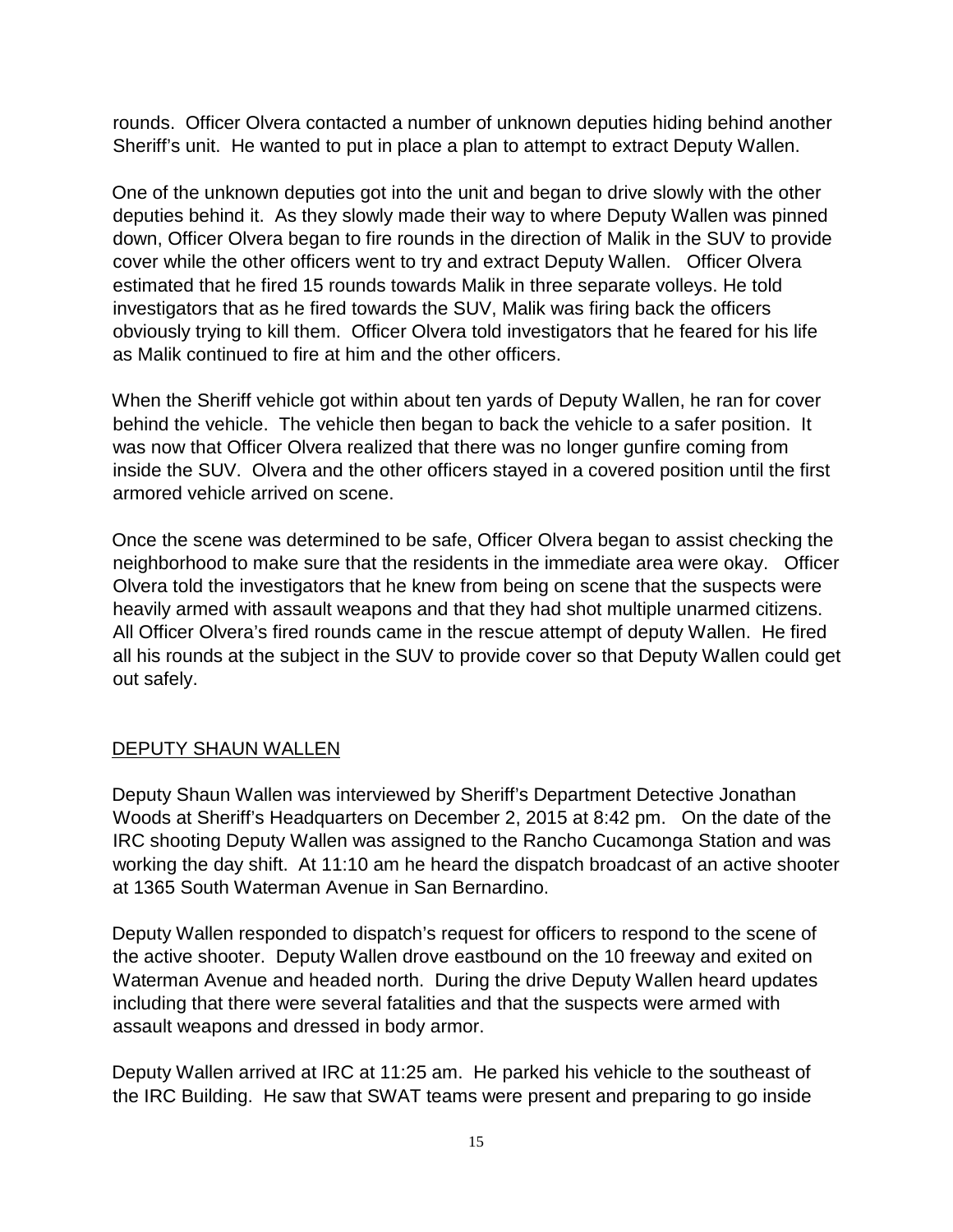the buildings. Deputy Wallen joined unknown officers and entered the building. He saw that there were two deceased people outside of the entrance; a male slumped over on a bench and female laying on the ground. Both victims had obvious gunshot wounds to their heads. Deputy Wallen also noticed that some law enforcement officers were already loading injured and possibly deceased victims into beds of pickup trucks.

Deputy Wallen and the other officers entered the building and began to escort out trapped citizens from inside the building. Deputy Wallen then assisted the Bombs and Arson Detail search the parking lot for possible explosive devices. After assisting with the search, no additional threats were located. During the search, Deputy Wallen overheard the description of a black SUV possibly leaving north on Waterman with two to three suspects in black clothing and body armor.

About 3:00 pm Deputy Wallen overheard a dispatch broadcast that Redlands Police and San Bernardino Police Officers were following a potential suspect vehicle on the 10 freeway westbound. Wallen got into his vehicle and got onto the 10 freeway driving eastbound. He saw the possible pursuit in the other direction so he got off the freeway and reentered going westbound. He followed the other law enforcement vehicles behind the black SUV. The suspect vehicle and trailing law enforcement exited the freeway (Wallen didn't know at the time of the interview that it was Tippecanoe Avenue). Wallen attempted to catch up and saw the suspect vehicle make a right turn onto San Bernardino Avenue from Tippecanoe.

As the vehicles went eastbound on San Bernardino Avenue there was a "shuffle" amongst the order of the law enforcement vehicles. Deputy Wallen pulled up next to a Redlands Police Unit that was behind the black SUV. The black SUV slowed down. Knowing that the suspects had high powered rifles, Deputy Wallen took off his seatbelt and armed himself with his Mini 14 rifle in preparation for a felony stop. Suddenly Deputy Wallen saw the rear window of the SUV shatter out and he realized there was gunfire coming out of the rear of the suspect vehicle.

The suspect vehicle then accelerated away eastbound down San Bernardino Avenue. A short distance later the vehicle again stopped. Deputy Wallen estimated that he stopped his vehicle about 75 feet from the suspect vehicle. As soon as the suspect vehicle stopped, both suspects began firing their weapons towards Wallen and the other officers. Deputy Wallen exited his vehicle and took cover. He immediately began returning fire and Farook and Malik with his Mini 14 rifle.

Farook began running northbound across the street shooting at Deputy Wallen. Fearing that Farook would try and get around his cover, Deputy Wallen went around to the rear of his vehicle. Farook and Deputy Wallen were about 80 feet apart when they engaged in a gun battle in the middle of San Bernardino Avenue. As Farook appeared around the driver's side of Wallen unit, he was still firing at the deputy. Deputy Wallen continued firing back at Farook.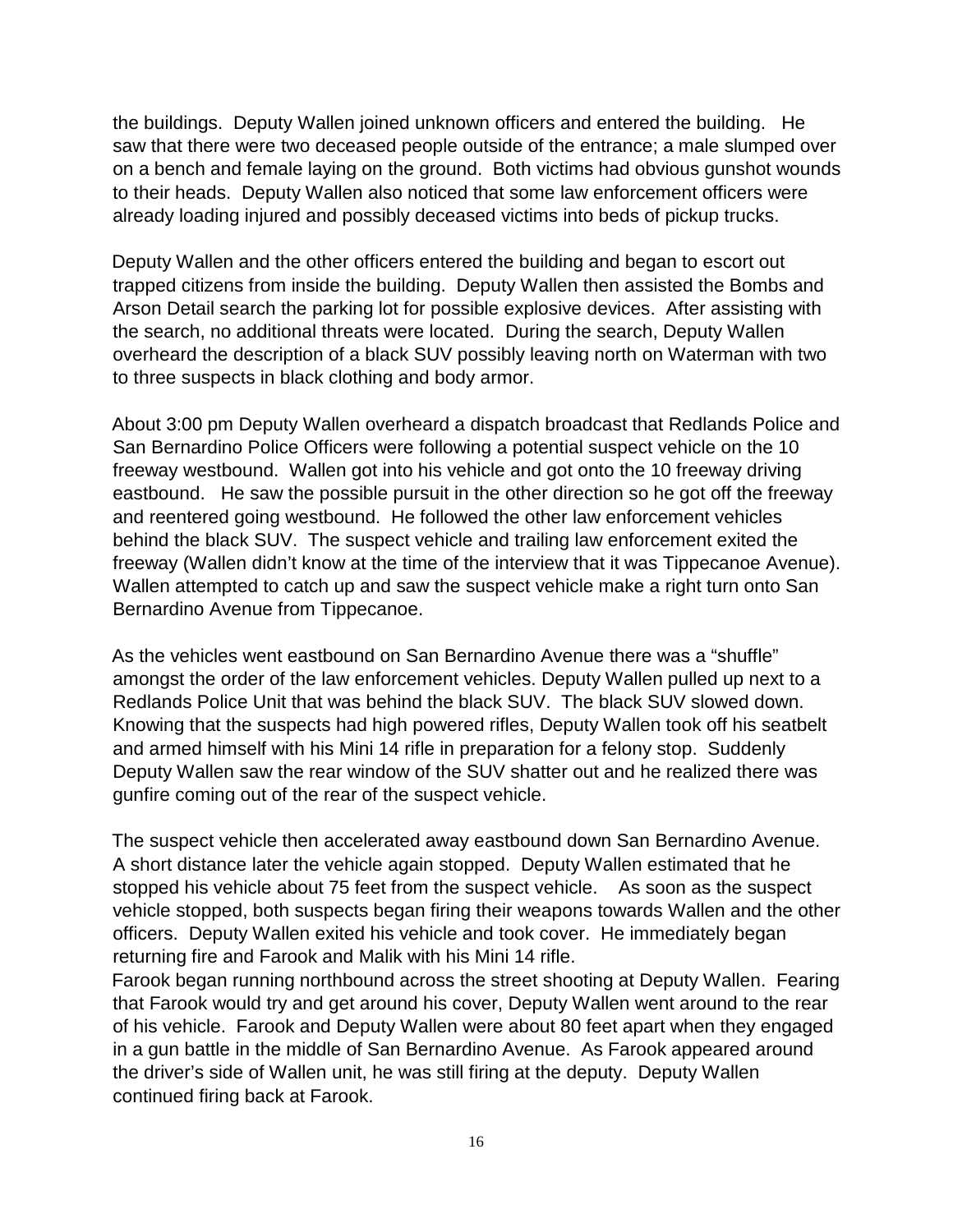Farook went down to a seated position in the street as Wallen continued to fire at him. From a seated position, Farook continued to fire at him with the AR-15 rifle. Deputy Wallen could hear the rounds from Farook passing Wallen's head. Farook transitioned to a handgun that he pulled from a holster on his right thigh. Farook continued to fire at Wallen from a seated position with the handgun. Wallen shifted his position and then saw that Farook had fallen to the ground and was no longer firing at him.

Deputy Wallen could see that the second subject was till firing from the rear of the SUV. After changing out two magazines for the Mini 14, Deputy Wallen was out of ammunition. He retrieved his Remington 870- shotgun from inside his vehicle. He took cover behind the trunk of his car. He continued to hear shots coming from the SUV. Wallen was also aware that other officers were firing at the SUV.

Deputy Wallen believed he had a sightline of Malik so he fired at her with the shotgun. As Malik continued to fire on the officers, Wallen switched to his department issued handgun. Wallen fired fifteen more rounds at Malik with his handgun. Due to his vehicle's position, Deputy Wallen had no protection from Malik other than his police unit. He was notified by Detective Chad Johnson and Deputy Bruce Southworth that they were going to extract him utilizing another unit for protection. Detective Johnson drove another marked unit close to Wallen's position. Southworth continued firing at Malik giving cover so Wallen could take cover behind Johnson's vehicle. Johnson drove slowly to the corner of San Bernardino Avenue and Sheridan Avenue.

Deputy Wallen remembered firing forty rounds from his Mini 14 rifle. He also fired all four rounds from his department issued shotgun. He also fired fifteen rounds from his handgun. Prior to the incident, Deputy Wallen had turned on his belt recorder. It picked up and recorded the gunfight as it occurred. During the duration of the gunfight, Deputy Wallen gave no verbal commands to either suspect. He also did not hear Farook or Malik say anything during the gunfight.

#### OFFICER MATTHIAS KNUDSEN

Officer Matthias Knudsen of the Redlands Police Department was interviewed by Detective Gary Hart of the San Bernardino County Sheriff's Department. The interview took place at the Sheriff's Headquarters. Officer Knudsen was a member of the SWAT team and received a group text from Lieutenant Reiss indicating that there was an active shooter situation in San Bernardino.

After being briefed Officer Knudsen was paired with Officer John Manly. After following up on other possible suspect vehicles, Officer Knudsen and his partner entered the 10 Freeway and drove to the area of Tippecanoe. They were tracking the radio traffic of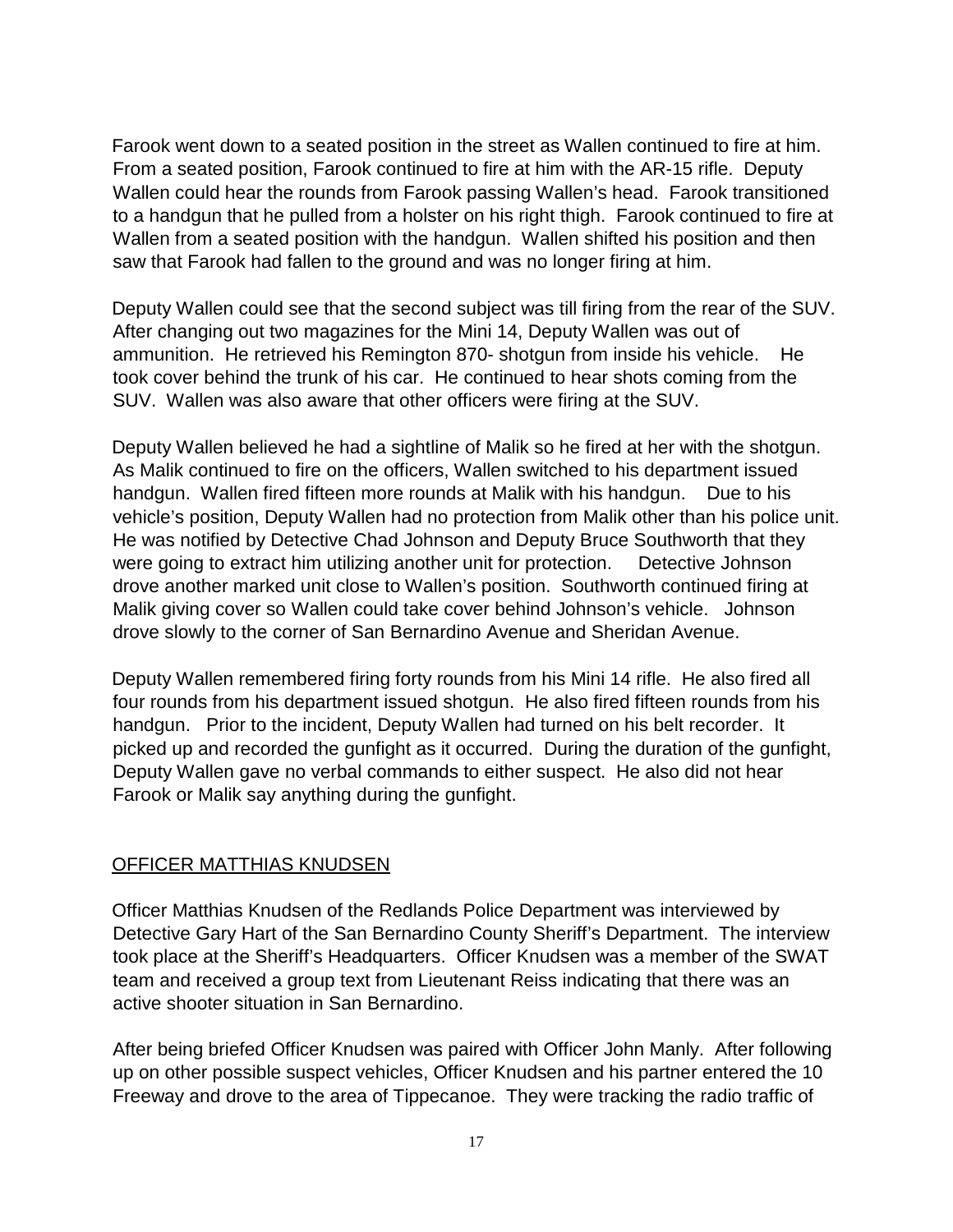the officers following the black SUV with Utah plates. Officer Knudsen heard Sgt. Capps broadcast that the subjects were moving about in the vehicle and appeared to be putting on vests. At that point, Officer Knudsen increased his response to Code Three, utilizing overhead lights and the siren.

A few moments later Officer Knudsen overheard the broadcast that the subjects were firing at officers. Officers Knudsen and Manly arrived at the scene on San Bernardino Avenue once the subjects had stopped and were in a gun battle with other officers. Officer Knudsen moved his vehicle up amongst the other law enforcement vehicles whose respective officer occupants were shooting at the suspects. Both officer Knudsen and Officer Manly took up positions behind their respective vehicles.

Officer Knudsen then moved into position behind Sgt. Capps vehicle by running and crouching along the way. Officer Knudsen estimated that his position behind Capps' vehicle was about 40 yards to the west of the suspect vehicle. Based on his military training and experience, Officer Knudsen could distinguish between incoming and outgoing gunfire. While he could not see any muzzle flash, he could tell that gunfire was coming from out of the rear of the black SUV towards the officers.

Officer Knudsen could see that there were two San Bernardino Police Officers in the prone position. He then heard yelling that an officer had been hit. Officer Knudsen raised his rifle and took aim at "center Mass' of the SUV and fired 2-3 rounds at the vehicle. Knudsen then saw the left rear door of the SUV open and saw a leg come out of the door. Approximately a second or so later Officer Knudsen saw a head pop up in the rear seat of the vehicle. He could not see if the subject had raised a firearm or not.

Officer Knudsen believed that gunfire was still coming from the SUV so he took aim and fired 2-3 rounds at the head that had emerged from the backseat. The head then dropped back down and out of sight from Officer Knudsen's viewpoint. He then fired multiple rounds at the left rear hatch and quarter panel area where the subject was sitting in the vehicle. He fired until his magazine was empty. Between the three volleys of shots, Officer Knudsen fired about 25 rounds. During the same time frame, Officer Manly had also been firing at the black SUV.

Officer Knudsen reloaded his weapon. He and other officers began to move south and east to take a flank position to the SUV. They moved in the front yard areas and began moving east towards the SUV. During this time Officer Knudsen heard that there was a subject possibly down in the street, something he could not have seen based on his position during the initial firefight with the occupant in the vehicle. As they moved along in the yard he and the other two officers cleared a shed that was located in one of the front yards. The shed was empty but Officer Knudsen did locate a cell phone which was later determined to belong to a resident who fled at the initial sounds of gunfire.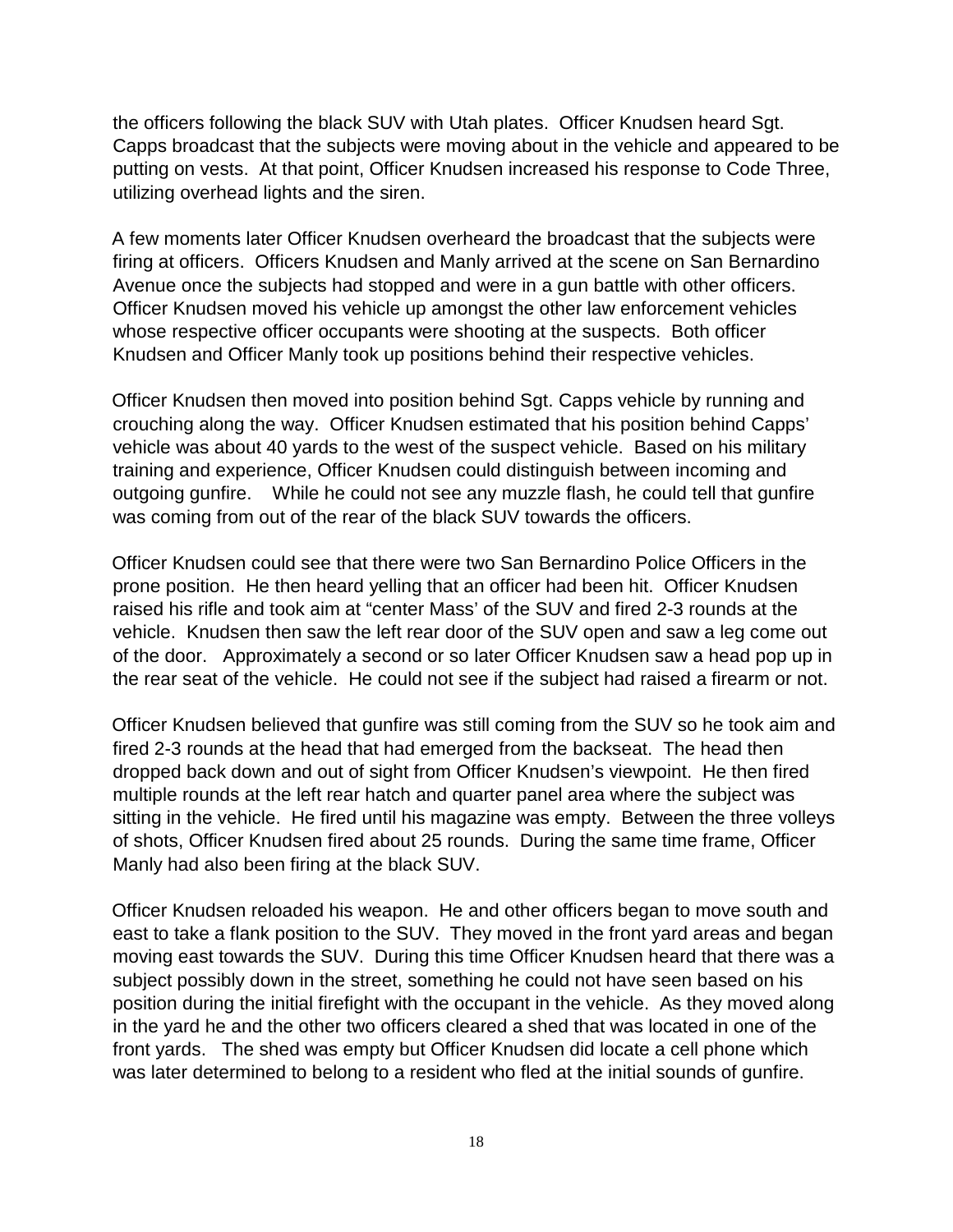A significant number of other officers arrived on scene during this time. Officer Knudsen remained at this flank position until it was determined the threat presented by the two suspects was neutralized. Officer Knudsen told the interviewing investigator that he felt as if he and the other officers were in immediate danger if he hadn't attempted to shoot the suspects.

## OFFICER JOSEPH AGUILAR

Officer Joseph Aguilar of the Redlands Police Department was interviewed by Detective Johnathan Woods of Sheriff Specialized Investigations on December 3, 2015. The interview took place at Sheriff Headquarters on the date of the IRC incident Officer Aguilar was assigned to patrol in the City of Redlands and was driving a marked Redlands Police unit.

Officer Aguilar received notice that there was an active shooter situation about 11:45 am on December 2, 2015 via a group email. Approximately 15 minutes after the email, he heard the BOLO regarding the potential suspect vehicle being in Redlands. Officer Aguilar learned more details of the shooting from news reports. Officer Aguilar continued to handle routine service calls for the next couple of hours. Officer Aguilar responded to assist another Redlands officer on a pursuit of an unrelated stolen vehicle. That incident took Officer Aguilar to the area of Alabama Street and the 10 Freeway. It was at this time that Officer Aguilar heard from Sgt. Capps that he and undercover vehicles were following a possible IRC suspect vehicle. Officer Aguilar ended up entering the freeway going westbound at Mountain View. At the time, he entered the freeway he did not see the IRC suspect vehicle or trailing officers.

Officer Aguilar heard a broadcast that suspect had exited at Tippecanoe and were heading northbound. Officer Aguilar also exited Tippecanoe and then saw 5-6 other police units going northbound. He utilized his siren and lights to get through traffic to catch up to the last trailing law enforcement vehicle. Officer Aguilar then saw the suspect vehicle turn right onto San Bernardino Avenue. The suspect vehicle appeared to be going about 25 miles per hour.

Given the number of law enforcement vehicles trailing the suspect vehicle and the fact he was several vehicle lengths behind, Officer Aguilar could not see the subject or subjects inside the SUV. While still driving his vehicle, Officer Aguilar heard a string of shots. He then heard a broadcast that the suspects in the black SUV where firing at officers. Officer Aguilar and the other police vehicles came to a strop as the shots rang out.

Officer Aguilar got out of his vehicle and went around behind it to take cover. He could hear rounds striking the asphalt. He then moved to the south side of San Bernardino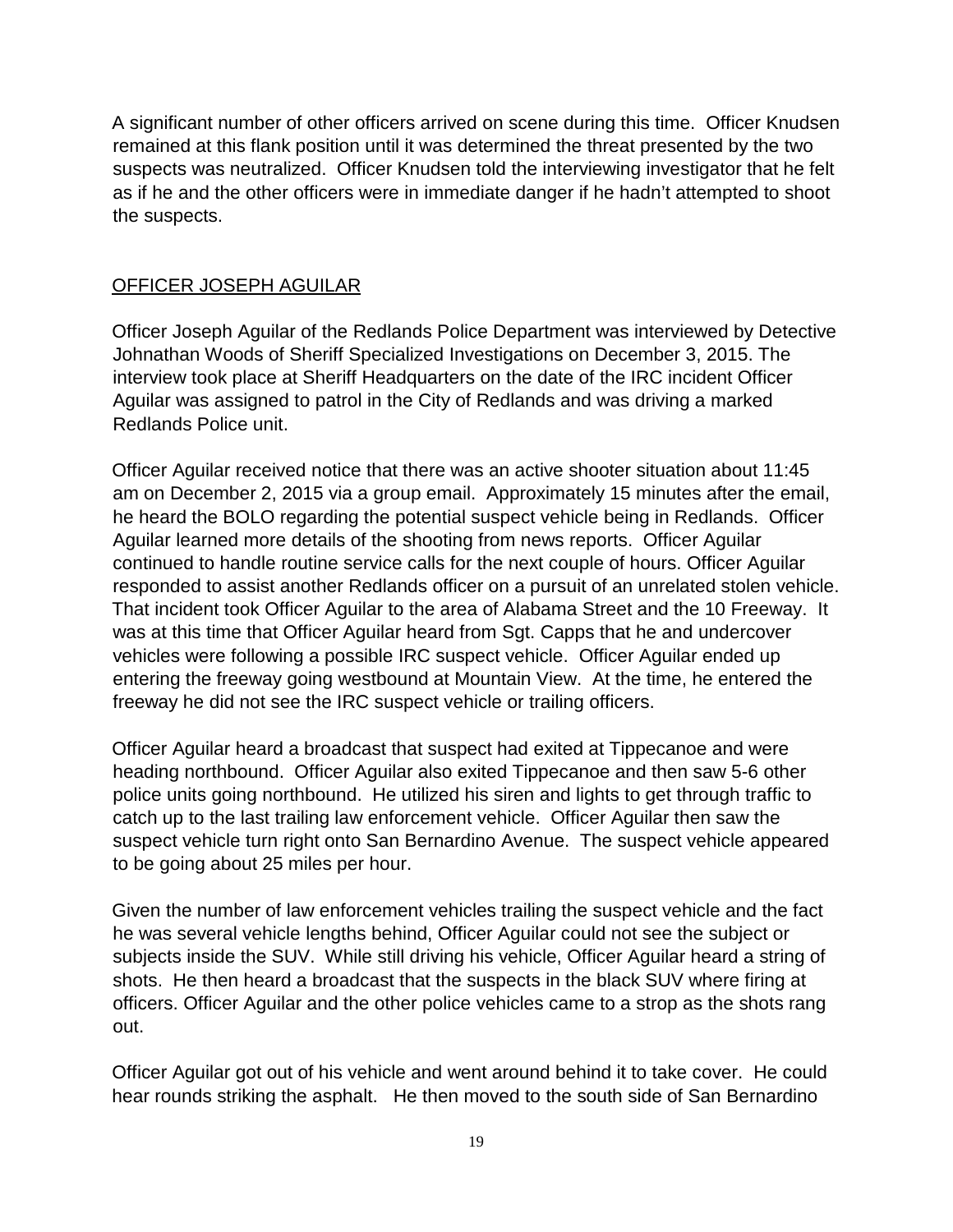Avenue and began moving east along the street utilizing stopped vehicles as cover. Officer Aguilar ended up next to Sgt. Capps behind Capps' vehicle. From this vantage point Officer Aguilar had a clear view of the black SUV. He could hear shots still coming from the vehicle. As he saw a door on the black SUV open, Officer Aguilar attempted to fire with a shotgun but it malfunctioned. He then laid the shotgun down inside Capps' vehicle and began firing with his handgun.

Officer Aguilar heard yelling that someone was shooting from inside the SUV. He could also see that there was a Sheriff's Deputy pinned behind a vehicle north of his location. Officer Aguilar took aim at the rear hatch area of the SUV and fired 5-6 rounds. He did not know whether his shots hit the suspect, but he did not see any further movement from within the SUV.

Officer Aguilar and other officers utilized a unit driven by Deputy Johnson to take cover and proceed slowly to where the deputy was pinned. Utilizing Deputy Johnson's shotgun, he and other officers provided cover as deputy Johnson slowly drove towards the deputy who was pinned behind his unit. He fired two rounds at the SUV as they moved forward. Once they were able to retrieve the deputy, they slowly backed away. They retreated to an area near the undercover van on the north side of San Bernardino Avenue.

It was broadcast that there was possibly a pipe bomb in the area. Officer Aguilar and the other officers stayed in place until the SWAT team made sure the threat from the SUV was in fact neutralized.

## SERGEANT SCOTT MURRAY

San Bernardino Police Department Sergeant Scott Murray was interviewed by Detective Hurtado and Sgt. Steers of Sheriff Specialized Investigations. The interview occurred on December 2, 2015 at about 9:38 pm. On the date of the IRC massacre Sgt. Murray was attending a training ion Rialto from 8:00 am to 5:00 pm. Officer Luna who was also attending the class received a call advising the officer of the active shooter at IRC. Sgt. Murray and the other officers left the class and went to the San Bernardino Police Department.

After retrieving a patrol vehicle, a green SMASH shirt and equipment at the station, Sgt. Murray drove to IRC to await further instructions. Sgt. Murray spoke with some of the SWAT officers who had entered the building. He was told that there were at least twelve deceased victims inside and that there were high capacity magazines inside the building where the victims had been shot.

Sgt. Murray and other officers were dispatched to a man with a gun call at the 1600 East Coulston Street. That call turned out to be unrelated to the IRC shooting. While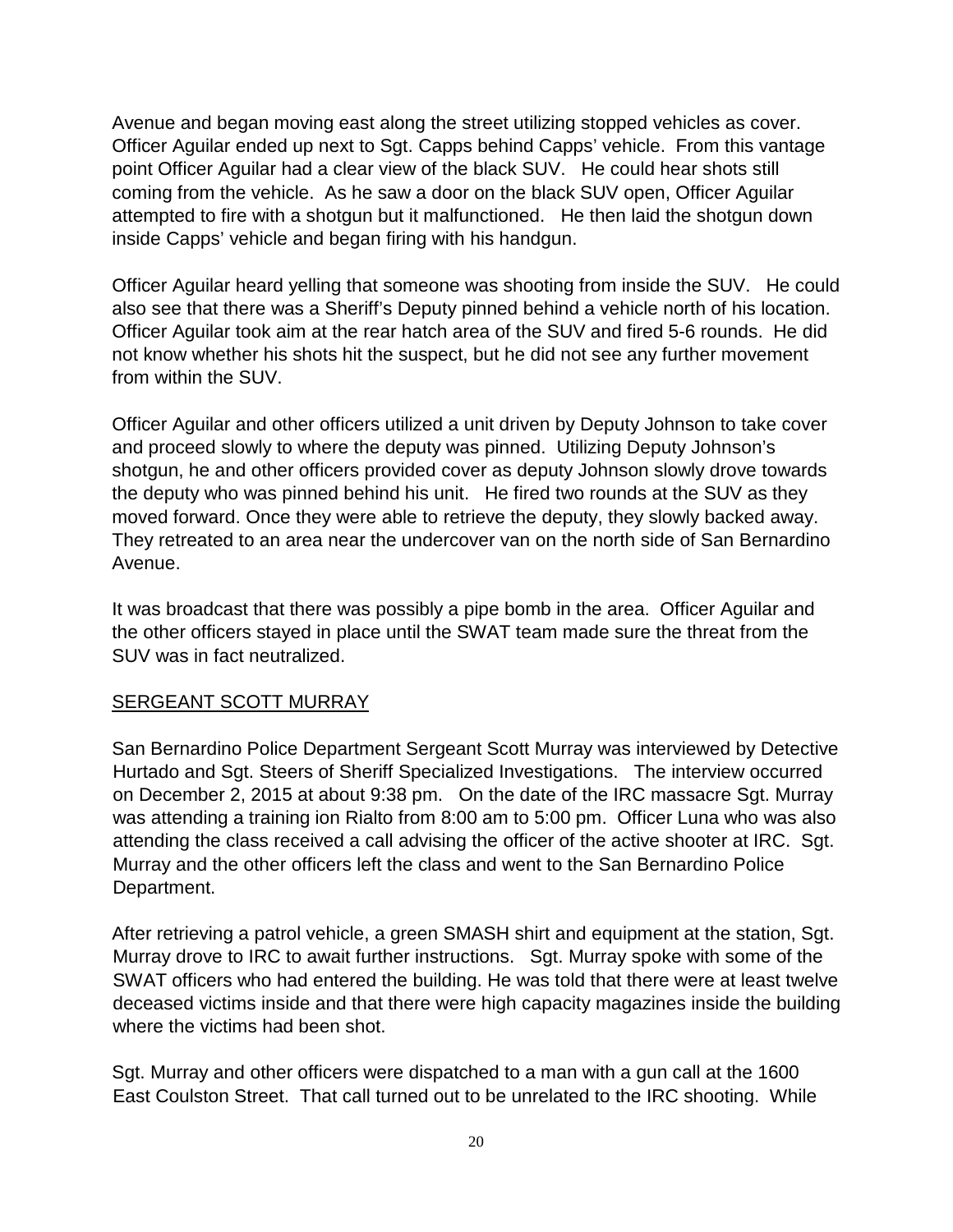leaving that scene, Sgt. Murray heard over the radio that officers were in pursuit of a possible suspect vehicle. Sgt. Murray went westbound on Coulston and then turned northbound on Tippecanoe. When he got to the intersection of Tippecanoe and San Bernardino Avenue, Sgt. Murray could see the pursuit about half a mile ahead of him.

As he got close enough to see, Sgt. Murray saw that the suspect SUV's rear window was shot out. He also saw that the SUV's driver's side door was open. He could hear several gunshots being fired. Sgt. Murray believed the gunshots were coming from the SUV. He could also hear rounds hitting the street surface. He could also hear rounds whizzing by his head as he exited his vehicle.

Sgt. Murray had his M4 rifle as he went towards a residence southeast of the suspect vehicle. Sgt. Murray saw several officers hiding behind a row of hedges. The officers were all firing at the suspect vehicle. He heard incoming rounds going by his head as he walked. He believed the rounds were coming from the SUV. He also saw the male suspect lying in the roadway. Near the motionless body in the street was a rifle.

Upon taking his position with the other officers, Sgt. Schuelke advised he was out of ammunition. While the hedges provided screening in terms of visibility, Sgt. Murray was aware that they did not provide cover from the rounds. As he stood he could see a silhouette inside the vehicle moving. Fearing for the safety of himself and the other officers, Sgt. Murray fired three rounds into the rear window area of the vehicle. He could see that the person inside the SUV was still moving about so he fired two more rounds into rear of the SUV.

After firing the last round, Sgt. Murray did not see any further movement from inside the SUV. Sgt. Murray believed that during the incident that if he did not return fire the suspect would potentially kill officers.

#### OFFICE DANIEL GONZALES

On December 3, 2015, at approximately 9:09 in the evening, Redlands Police Officer Daniel Gonzales was interviewed by Detective Mike Cleary and Detective Christine Kirby.

On December 2, 2015, Officer Gonzales was assigned to patrol at the Redlands Police Department. Officer Gonzales was wearing a class "A" Redlands Police Department uniform. Officer Gonzales was aware of the active shooter incident at the Inland Regional Center (IRC) prior to starting his shift. Officer Gonzales attended a briefing and was told to conduct business as usual unless they were needed. The suspects were described as two males, wearing dark clothing, ski masks, ballistic vests armed with AR-15's, assault style rifles.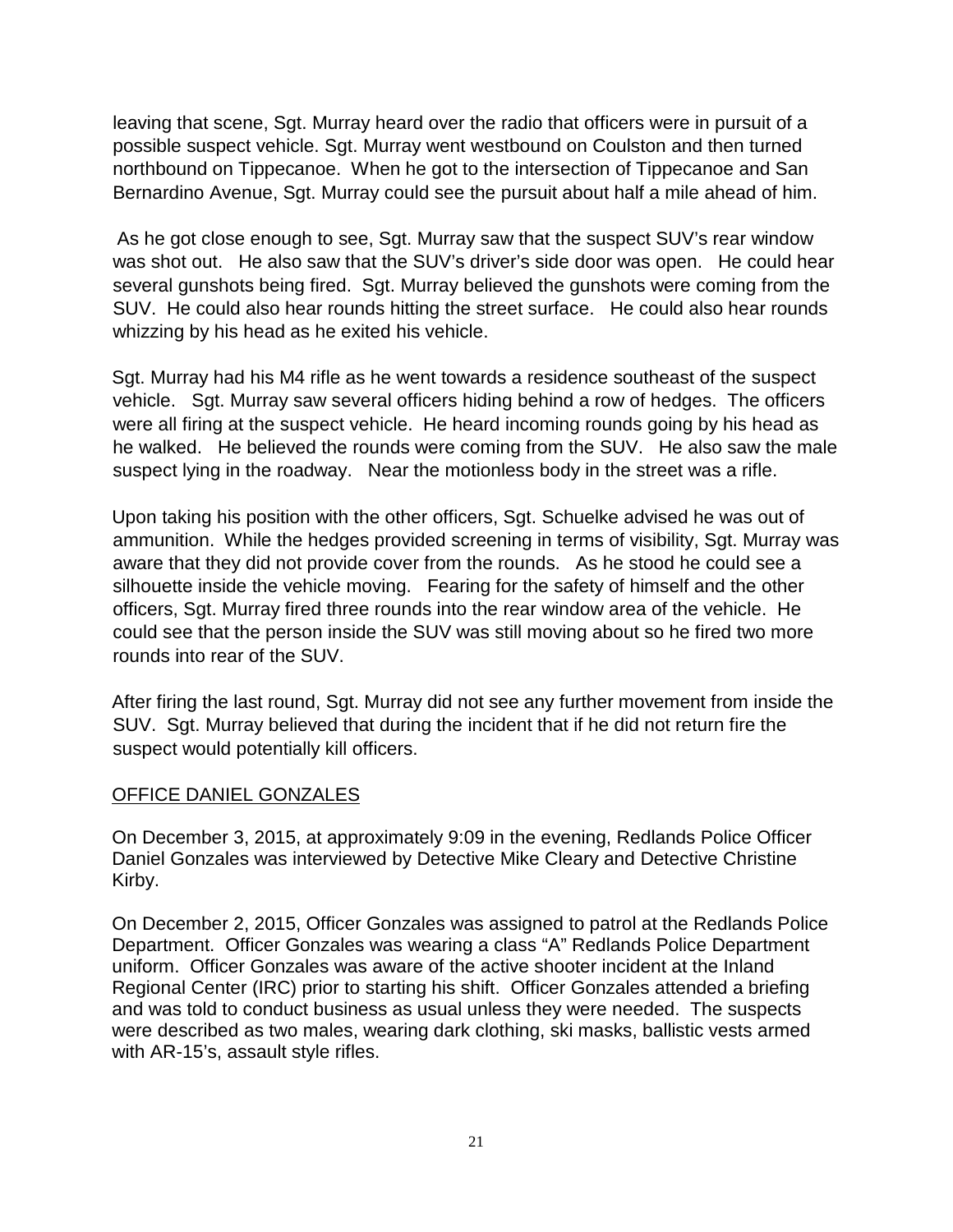Officer Gonzales was dealing with a domestic disturbance call when he heard dispatch broadcast a suspicious vehicle in the area of State Street and Tennessee Street. Officer Gonzales advised dispatch he would respond to the area. The suspicious vehicle was described as a black SUV, which was the same description given during the shooting at the IRC.

While Officer Gonzales drove to the area he heard Redlands Police Department Sergeant Andrew Capps broadcast he was being flagged down in the area by plain clothes officers. The plain clothes officers asked Sergeant Capps to conduct a traffic stop of a black SUV that got onto the 10 freeway and traveled westbound. Sergeant Capps broadcast over the radio that he exited on Tippecanoe Avenue and turned east on San Bernardino Avenue. When Officer Gonzales turned east on San Bernardino Avenue he heard Sergeant Capps and Redlands Police Department Corporal Kelly Bishop broadcast shots fired.

The SUV stopped on San Bernardino Avenue in the eastbound lanes, east of Richardson. Before Officer Gonzales stopped his patrol unit, he could already hear gunfire. Officer Gonzales believed the gunshots were from a rifle and not a handgun. Officer Gonzales stopped 50 to 60 yards behind Sergeant Capps' patrol unit which was off set from the SUV. Officer Gonzalez put on his ballistic helmet, exited his patrol vehicle, and immediately removed his duty weapon from his holster. Officer Gonzales ran towards Sergeant Capps' vehicle.

Officer Gonzales heard gunfire coming from the SUV in his direction. As Officer Gonzales ran east he could see rounds, fired by the suspects in the direction of law enforcement, strike the asphalt creating plumes of dust as they hit. Officer Gonzales saw a San Bernardino County Sheriff's Department (SBCSD) patrol vehicle was extremely close to the SUV. It appeared there were numerous rounds being fired at the SBCSD vehicle. Glass on the SBCSD vehicle was shattering and falling to the ground.

Officer Gonzales stayed near Sergeant Capps' vehicle which was approximately fifty feet west of the suspects' SUV. Officer Gonzales did not see the male suspect, later identified as Syed Farook, on the ground. Officer Gonzales believed there was still active gunfire coming from the rear of the SUV. Officer Gonzales saw movement in the back of the SUV. Officer Gonzales never saw a complete figure of an individual but could see a person's shoulder in the rear of the SUV. Officer Gonzales saw the percussion of the gunfire from inside the SUV moving pieces of fabric inside the SUV. The gunfire from the interior of the SUV appeared to be coming from the passenger side of the SUV and directed toward the SBCSD vehicle.

Sergeant Capps ran out of ammunition in his rifle. There were multiple officers stacked up behind Sergeant Capps. The officers began rotating to shoot at the SUV. Officer Gonzales was the first officer to rotate into Sergeant Capps' position when Sergeant Capps ran out of ammunition. Officer Gonzales fired his handgun at the rear compartment of the SUV where he could still see movement in the center of the back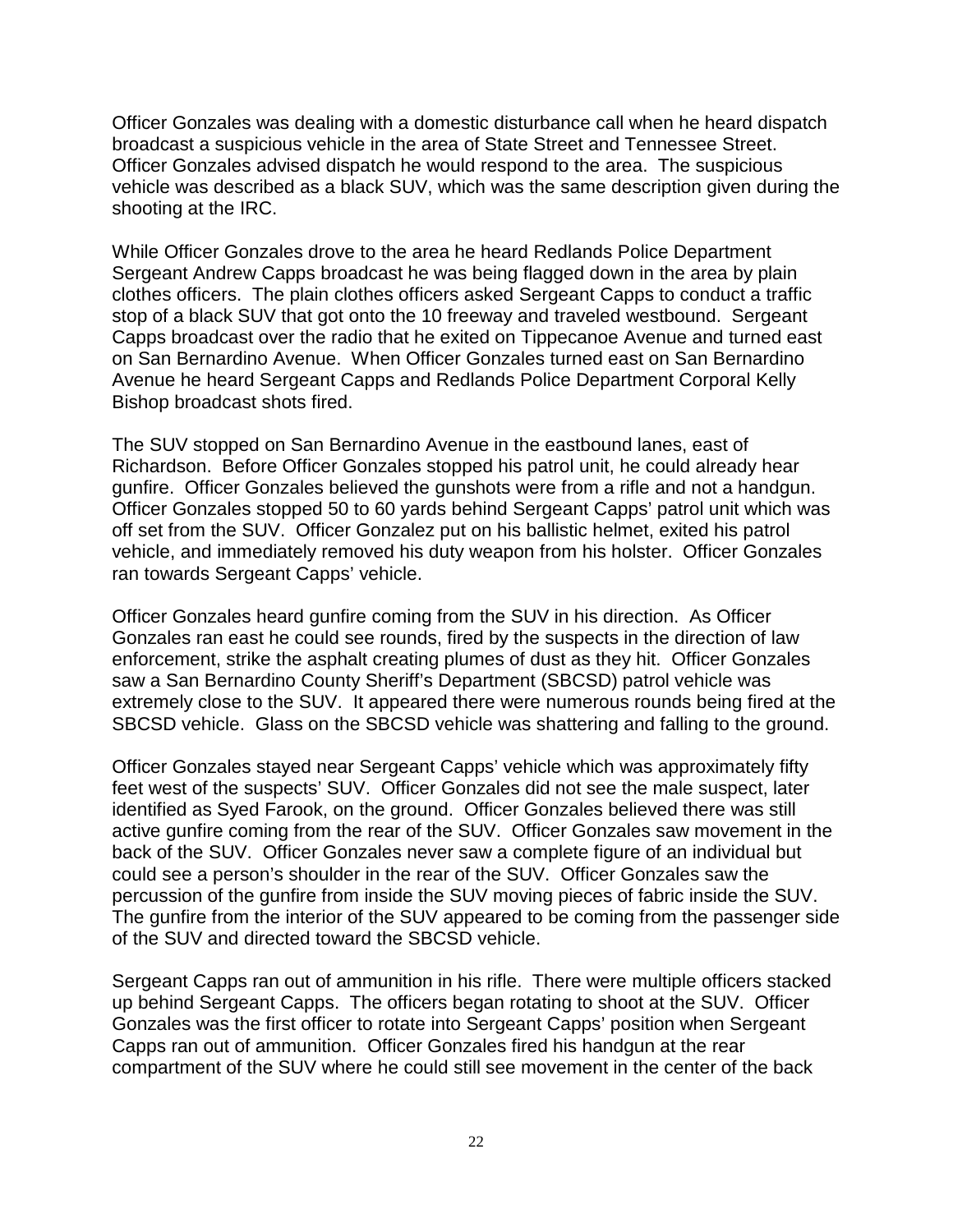seat. Officer Gonzales shot his entire magazine and reloaded a new magazine into his weapon. Officer Gonzales fired an additional five rounds from the second magazine.

Another officer with a rifle took Officer Gonzales' position and attempted to stop the threat. Officer Gonzales looked towards the south curb line and saw members of the San Bernardino Police Department's narcotics team attempt to engage the SUV from a southeast position. Officer Gonzales was afraid he and other law enforcement officers were going to be shot by the suspects. Officer Gonzales was also afraid that the SUV may blow up if a device was placed somewhere in the interior of the vehicle.

Officer Gonzales heard there was another officer shot and was worried how serious the officer's injury was. Officer Gonzales was aware there was a deputy sheriff that was very close to the SUV that could not safely back out of his position and an extraction team was going in to help the deputy. Officer Gonzales heard there was another officer down at that location. Officer Gonzales, however, was not able to see what was happening with either incident because of his location.

## OFFICER JOSE LOERA

On December 3, 2015, at approximately 1:17 in the morning, San Bernardino Police Officer Jose Loera was interviewed by Detective Brendan Motley and Detective Jacob Gault.

On December 2, 2015, Officer Jose Loera was assigned to the narcotics detail at the San Bernardino Police Department. Officer Loera was wearing plain clothes including a black tactical vest with the word "POLICE" written in white lettering across the front and back of the vest. Officer Loera had a San Bernardino Police Department cloth badge affixed to the left chest of the vest. Officer Loera was working with his team on a narcotics investigation in the area of Ontario and Los Angeles. A member of Officer Loera's team was contacted by the crime analyst from San Bernardino Police Department who advised there was an active shooter at the 1300 block of South Waterman. Officer Loera and his team responded to San Bernardino and went to the command post at the shooting scene.

Initially, Officer Loera's team attempted to obtain information from witnesses and victims. Officer Loera's team then left the command post and met at the Double Tree Hotel on Hospitality Drive in San Bernardino for a briefing. A possible address for the suspect was located in Redlands and another possible address was located in Riverside. The addresses were provided to Officer Loera's team.

Officer Loera and two other officers were directed to go to Riverside and conduct surveillance. Officer Loera was headed to Riverside when he was diverted to Redlands after the suspect's cell phone was located there. Officer Loera responded to Redlands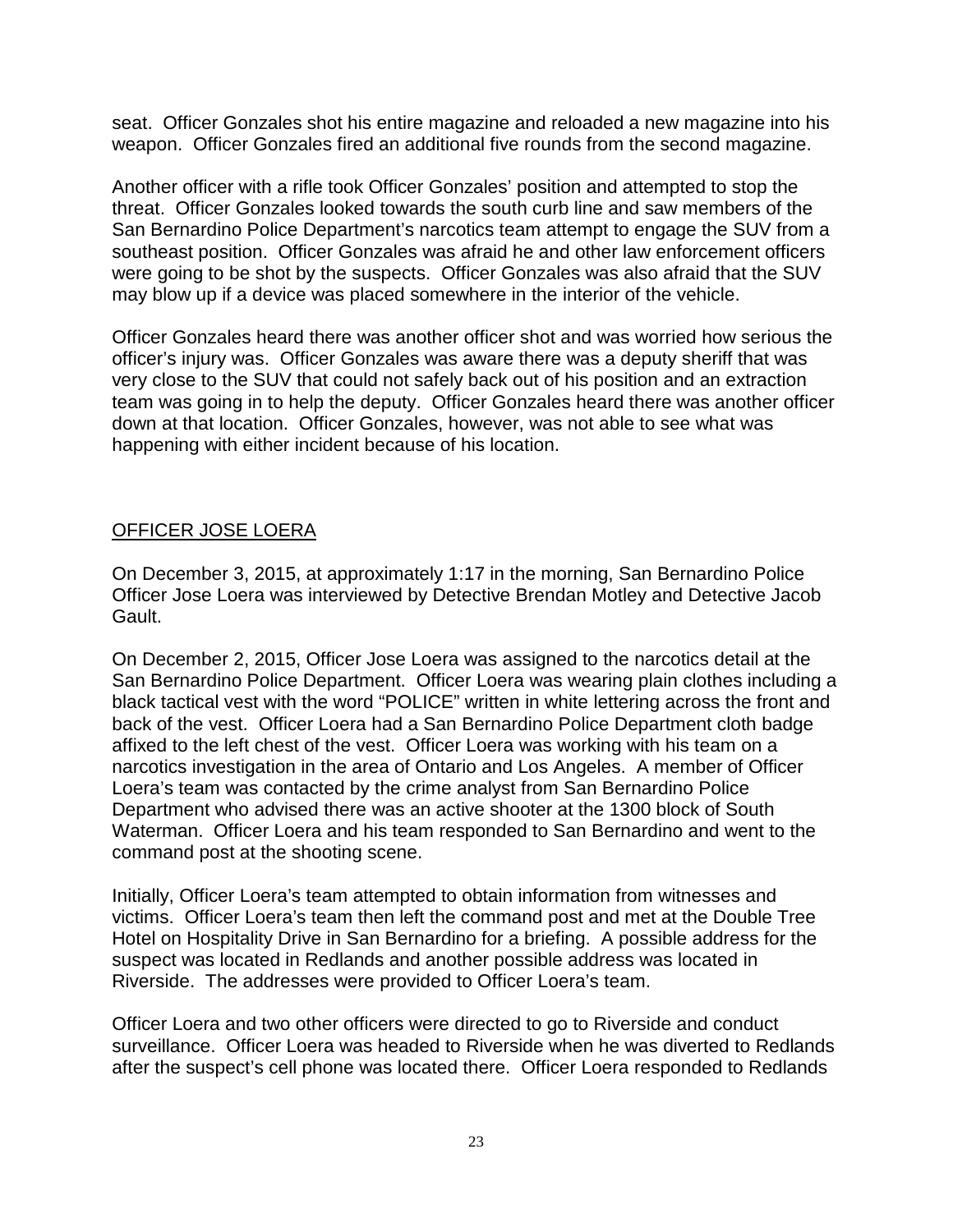and kept a look out for the suspect vehicle which was described as a rented black SUV with Utah license plates.

Officer Eric Campos from the San Bernardino Police Department arrived at the location and watched the back of the Redlands residence. Officer Campos saw a SUV that matched the suspect vehicle description arrive at the rear of the residence and then leave. Officer Campos began to follow the SUV. Officer Loera assisted in "rolling surveillance" of the SUV.

Officer Loera followed the SUV onto the 10 freeway. Officer Loera saw two suspects in the SUV. Officer Loera continued to follow the SUV after it exited on Tippecanoe Avenue. The passenger of the SUV was in the rear seat directly behind the driver. The passenger of the SUV began looking backward. It appeared to Officer Loera that the passenger was checking for vehicles that may be following the SUV. Officer Loera slowed down his unmarked vehicle and created some distance for safety. Officer Loera was afraid that the suspects may start shooting through the rear of the SUV. A narcotics detective requested air support and a marked unit respond.

A marked Redlands Police Department unit arrived as Officer Loera followed the SUV north on Tippecanoe Avenue. The Redlands officer activated his emergency lights and siren and attempted to conduct a traffic stop of the SUV. The SUV failed to pull over and a pursuit started. Two additional marked patrol units arrived. Officer Loera continued to follow the pursuit. The SUV turned east onto San Bernardino Avenue. Prior to Officer Loera passing Richardson Street, Officer Loera heard a "pop, gunfire." Within seconds, Officer Loera passed an area of roadway where black glass was on the ground, which Officer Loera believed was from the rear window of the SUV. Officer Loera determined that the suspects in the SUV were shooting at pursuing officers.

The SUV stopped on San Bernardino Avenue after it passed Richardson Street. The marked patrol units stopped behind the SUV. Officer Loera immediately heard gunfire. Officer Loera took his semi-automatic, AR-15 rifle, from his vehicle and moved east towards the SUV. Officer Loera heard bullets whistle as they passed Officer Loera. The gunfire was very rapid and sounded as though it was coming from a fully automatic weapon.

Officer Loera went to the passenger side of Sergeant Gary Schuelke's vehicle where the door was open. Officer Loera could see the rear glass of the SUV was shattered. The driver side of the SUV opened and one suspect, later identified as Syed Farook exited. Farook began shooting an assault rifle towards Officer Loera and the other police officers. Officer Loera had his rifle pointed at the SUV. Officer Loera took the aim of his rifle off the SUV and aimed it at Farook. Officer Loera heard fired bullets hitting vehicles and striking the pavement near him. Officer Loera fired his rifle at Farook. Officer Loera fired all the rounds from the magazine until Officer Loera saw Farook drop to the ground. Officer Loera was afraid for his safety and the safety of the other officers at the scene. Officer Loera felt he would have died if he had not fired his weapon at the suspects to stop the immediate threat.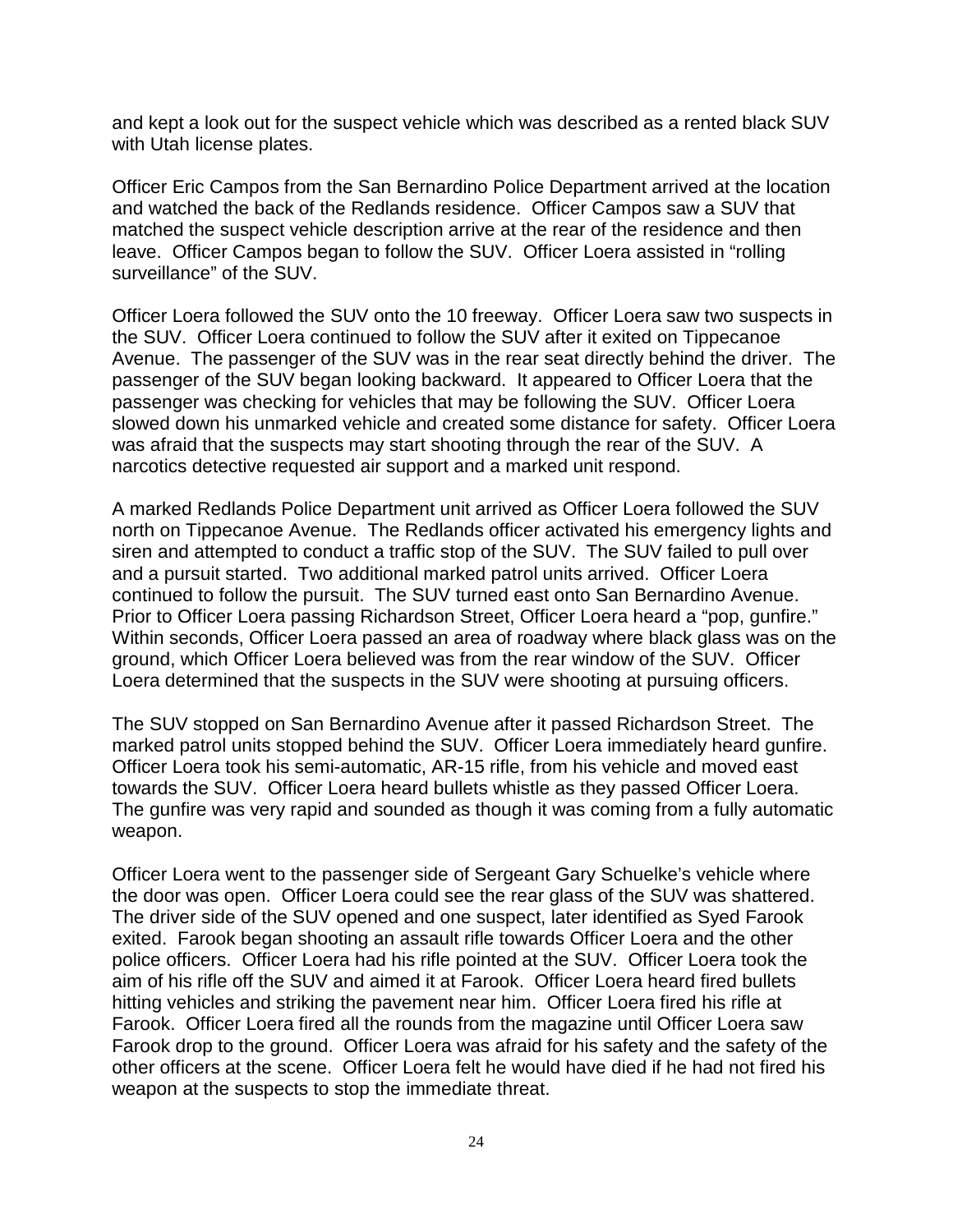Farook was moving while on the ground and still had control of his rifle. Officer Loera had no more ammunition for his rifle so he transitioned to his handgun and moved east toward Farook. Officer Loera took cover near a utility pole on the south side of San Bernardino Avenue. Officer Loera could see a deputy "hunkered" at the rear of his patrol car. The deputy had "overshot" the area where all the other police vehicles stopped to return fire. That deputy's patrol car was being struck by gunfire from a suspect, later identified as Tashfeen Malik, who was inside the SUV.

Officer Loera felt he needed to help the deputy by engaging Malik. Officer Loera fired all but two rounds from his handgun magazine at Malik in the SUV. Officer Loera advanced closer towards the SUV and heard additional rounds hitting law enforcement vehicles. Officer Loera obtained a clear visual of Malik in the SUV and fired the remaining two rounds of ammunition. Officer Loera changed magazines and fired all the rounds of the second magazine at Malik. Officer Loera changed magazines and reloaded his handgun for a third time.

Sergeant Schuelke and San Bernardino Police Officer Jose Vasquez came to Officer Loera's location and engaged Malik who was still inside the SUV. Additional officers arrived at the scene and began shooting from the Redlands Police Department patrol unit. Officer Loera held his position until gunfire ceased between police officers and the two suspects.

## SENIOR D.A. INVESTIGATOR THOMAS BOYLES

On December 2, 2015, at approximately 10:51 in the evening, Senior Investigator Thomas Boyles was interviewed by Detective Brendan Motley and Detective Jacob Gault.

On December 2, 2015, Senior Investigator Boyles was employed by the San Bernardino County District Attorney's Office. Senior Investigator Boyles was assigned to the SANCATT auto theft task force. Senior Investigator Boyles was wearing plain clothes and a black tactical vest with the word "POLICE" written across the front chest. He had a San Bernardino County District Attorney cloth badge affixed to the left chest. The words "POLICE D.A. INVESTIGATOR" were written in block letters across the back of the vest.

Senior Investigator Boyles was working an assignment in Victorville when he heard dispatch advise Victorville Police Department units of an incident involving a shooting at the IRC in San Bernardino. At around 2:00 in the afternoon, Senior Investigator Boyles and his team met with his sergeant at the San Bernardino Police Department for a briefing. The team formed two man units and were assigned to check for the suspect vehicle which was described as a black SUV.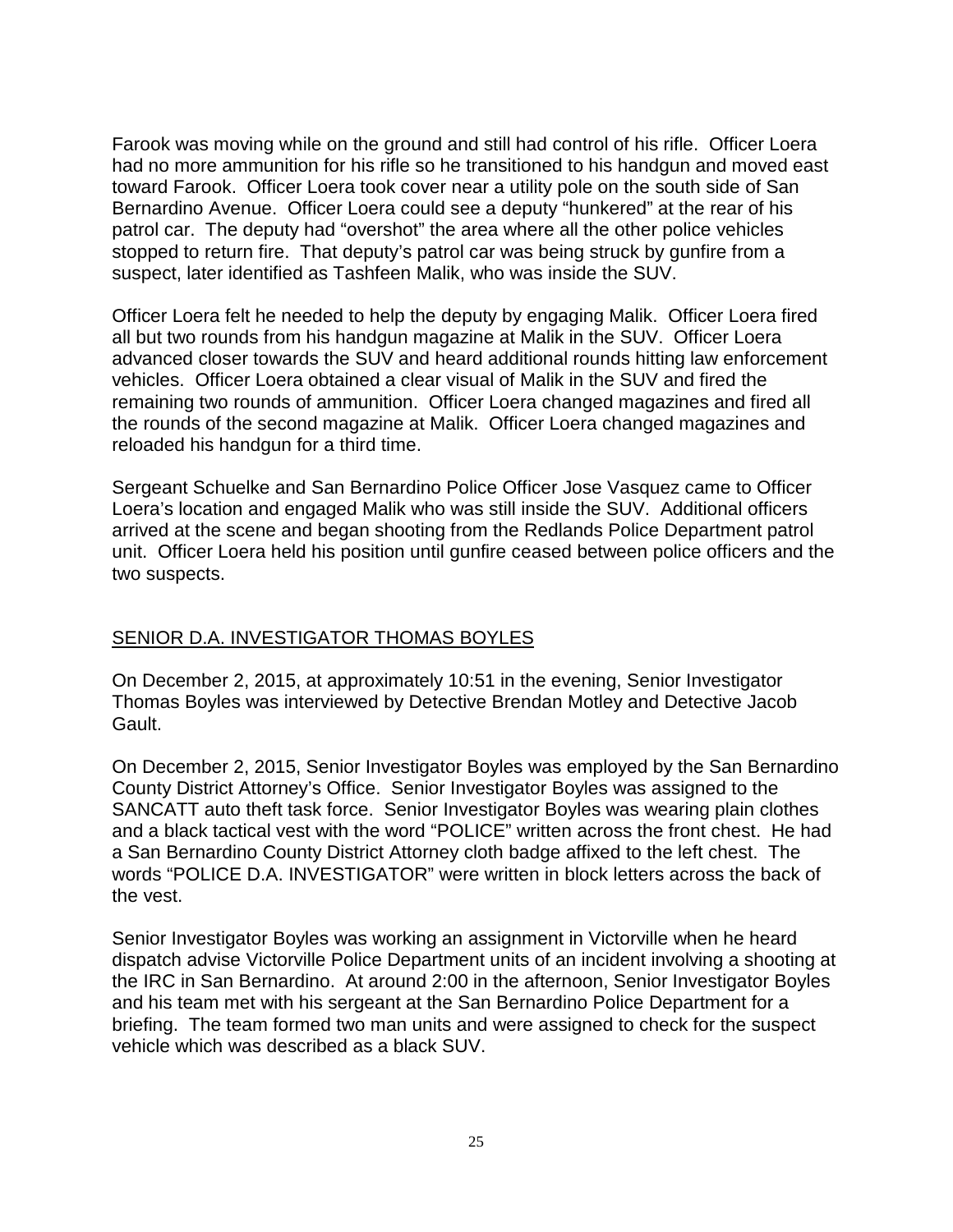Senior Investigator Boyles and his partner, California Highway Patrol Officer Jake Griffith, were checking the county yard parking lot on 3rd Avenue, when Senior Investigator Boyles heard over the radio that there was a pursuit taking place. An unknown deputy advised on the San Bernardino County Sheriff's Department radio channel that there were shots being fired during the pursuit. Senior Investigator Boyles drove west on San Bernardino towards the area where the pursuit ended.

As Senior Investigator Boyles was approaching the area where the pursuit terminated, he realized rounds from the involved officers were traveling east and skipping off the pavement on San Bernardino Avenue. Senior Investigator Boyles traveled south on an unknown street to avoid crossfire and ultimately stopped on the west side of the involved law enforcement units on San Bernardino Avenue. Police officers and the suspects were actively exchanging gunfire when Senior Investigator Boyles and Officer Griffith exited their vehicle.

Senior Investigator Boyles took his AR-15 rifle, ballistic helmet, and additional rounds of ammunition and joined approximately twenty to twenty-five officers positioned behind a Redlands Police Department patrol unit. Senior Investigator Boyles heard that there was an officer down. Gunfire was still being exchanged by police officers and the suspects. At times, the gunfire would slow and then become more rapid. Senior Investigator Boyles saw a male suspect, later identified as Syed Farook, down on San Bernardino Avenue. Farook did not appear to be shooting but Senior Investigator Boyles heard an unknown officer say Farook was moving and had a handgun. Farook's rifle was near his feet.

The suspect in the SUV, later identified as Tashfeen Malik, was moving around. Senior Investigator Boyles could see Malik was shooting from inside the SUV and estimated Malik fired in excess of twenty rounds. Senior Investigator Boyles was afraid that Malik was attempting to kill him and he was in fear the other officers and civilians would get hurt. Senior Investigator Boyles fired two rounds from his AR-15 rifle at Malik. Senior Investigator Boyles felt he would possibly die if he did not return fire.

Senior Investigator Boyles and three other officers moved to a yard located on the south side of the street. Senior Investigator Boyles later retreated near his own vehicle. An unknown officer pointed out a suspicious device near Senior Investigator Boyles' vehicle. The device appeared to be a pipe bomb. Senior Investigator Boyles and officers from San Bernardino Police Department evacuated two residences near the suspicious device.

#### DEPUTY BRUCE SOUTHWORTH

On December 2, 2015, at approximately 10:11 in the evening, Deputy Bruce Southworth was interviewed by Detective Troy Mooradian and Detective Adam Salsberry.

On December 2, 2015, San Bernardino County Sheriff's Department Deputy Southworth was working at the Morongo Basin Sheriff Station and assigned to the Multi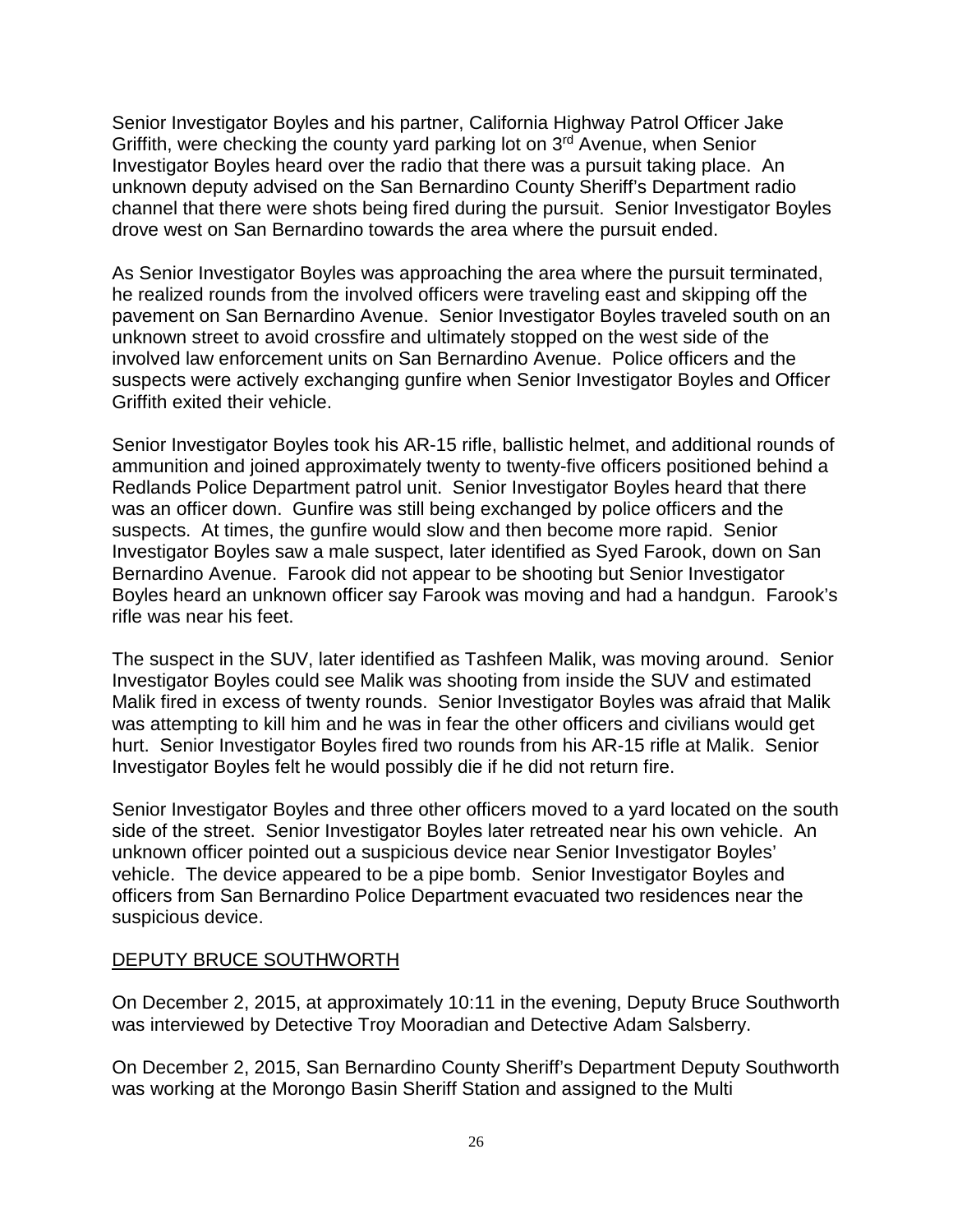Enforcement Team. Deputy Southworth was wearing a San Bernardino County Sheriff's Department class "D" uniform. A gold cloth San Bernardino County Sheriff's Department badge was sewed on the left chest of Deputy Southworth's shirt. While inside the Morongo Basin Station's detective office, Deputy Southworth received a text message notifying him of an active shooter call for service in San Bernardino. Deputy Southworth and his partner, San Bernardino County Sheriff's Detective Chad Johnson, responded to the call.

Deputy Southworth and Detective Johnson arrived at the command post in San Bernardino and contacted San Bernardino County Sheriff's Homicide Sergeant Jason Radeleff. Sergeant Radeleff instructed them to assist with perimeter security on the north side of Inland Center Drive and Waterman Avenue. Deputy Southworth and Detective Johnson were later relieved from their assignment. When the two were walking back to their patrol car, Deputy Southworth heard the radio that an officer was requesting assistance. The officer was in a vehicle pursuit and the suspects were shooting at him.

Deputy Southworth and Detective Johnson ran to their vehicle and responded to the call. As they approached the scene, Deputy Southworth saw two to three law enforcement vehicles stopped behind the suspect vehicle, a black Ford SUV. Deputy Southworth could hear multiple gunshots but was not immediately able to determine where the shots were coming from. When he heard the gunfire, Deputy Southworth was instantly fearful for his life and the lives of the other officers.

Deputy Southworth took Mini-14 rifle from the vehicle and advanced towards a Redlands Police Department patrol vehicle. Deputy Southworth continued to hear multiple rounds being fired from the SUV. The gunshots sounded similar to rifle rounds from a semi-automatic weapon. Deputy Southworth believed there was someone in the rear of the SUV firing but could not see the person. Multiple officers were firing back at the SUV. Deputy Southworth could hear what sounded like fired bullets hitting the ground near him and flying past his head.

Detective Johnson went back for their patrol vehicle and drove it forward to help an injured officer. The injured officer wanted to continue to engage the suspects and refused to leave the scene. Deputy Southworth saw the male suspect, later identified as Syed Farook, lying on the street and appeared to be deceased. There was a rifle on the ground near Farook.

Deputy Southworth saw San Bernardino County Sheriff's Deputy Shaun Wallen pinned down near his patrol vehicle. There were no other officers or cover near Deputy Wallen. Deputy Southworth believed if officers did not get to Deputy Wallen quickly, Deputy Wallen could be shot or killed. Detective Johnson drove his patrol vehicle towards Deputy Wallen while Deputy Southworth and additional officers walked on the driver's side of the vehicle. The plan was to get as close to Deputy Wallen as possible and provide cover for him while he ran to them for safety.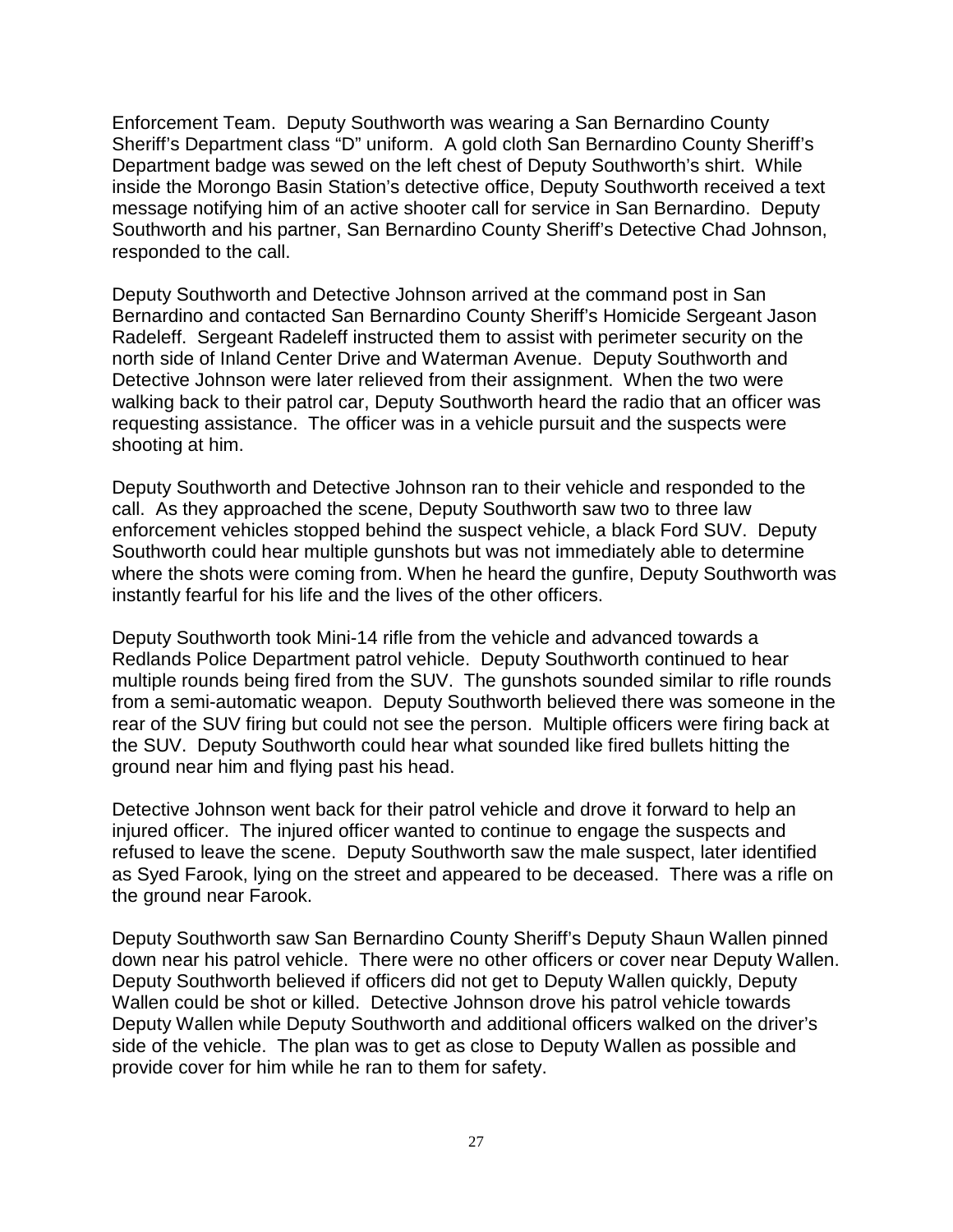Deputy Southworth believed Deputy Wallen's patrol vehicle was still taking gunfire from a suspect in the SUV. Deputy Southworth was afraid for his own safety, the safety of Deputy Wallen, and the safety of the other officers who were attempting to help Deputy Wallen. Deputy Southworth fired one round from his Mini-14 rifle at the SUV. Deputy Southworth did not want the suspect to fire at Deputy Wallen as he ran to Detective Johnson's patrol vehicle. The gun malfunctioned and did not eject the fired cartridge casing. Deputy Southworth cleared the weapon and cycled a new round into the chamber. By that time, Deputy Wallen had run to Detective Johnson's vehicle and they backed away from the SUV.

#### OFFICER RAYMOND BONSHIRE

On December 3, 2015, at approximately 12:30 in the morning, Officer Raymond Bonshire was interviewed by Detective Adam Salsberry and Detective Troy Mooradian.

On December 2, 2015, Officer Bonshire was assigned to patrol at the San Bernardino Police Department. Officer Bonshire was wearing a San Bernardino Police Department class "A" uniform. On December 2<sup>nd</sup>, at around 11:30 in the afternoon, Officer Bonshire was driving to a meeting when he received a news alert on his cellular phone of a mass shooting in San Bernardino. Once Officer Bonshire was at the police station and dressed in uniform, he was instructed to start his shift immediately and handle calls for service in the City of San Bernardino.

Officer Bonshire knew from radio traffic that there were multiple shooters involved, several people had been killed, and the suspects were last seen in a black SUV type vehicle. While dealing with a report of a male wearing army fatigues and armed with a rifle, Officer Bonshire heard on his police radio that San Bernardino Police Department Sergeant Gary Schuelke was behind a vehicle with Utah license plates that matched the suspect vehicle description. The subjects in that vehicle were shooting at Sergeant Schuelke. Officer Bonshire responded to Sergeant Schuelke's location.

While driving on San Bernardino Avenue, Officer Bonshire was hearing updates on his police radio that the shooter was firing out the back window of the suspect vehicle at officers. When Officer Bonshire exited his patrol vehicle he heard an exchange of gunfire coming from the area of the suspect vehicle and police vehicles. The gunfire sounded like gunfire from high powered rifles. Officer Bonshire armed himself with a Colt AR-15 rifle.

Officer Bonshire moved forward up towards Sergeant Schuelke's patrol vehicle. Officer Bonshire was scared running towards the sound of gunfire but then he heard officers yelling they were running out of ammunition and that caused him more concern. Officer Bonshire heard that there was an officer down and that there was possibly a deputy pinned down by gunfire.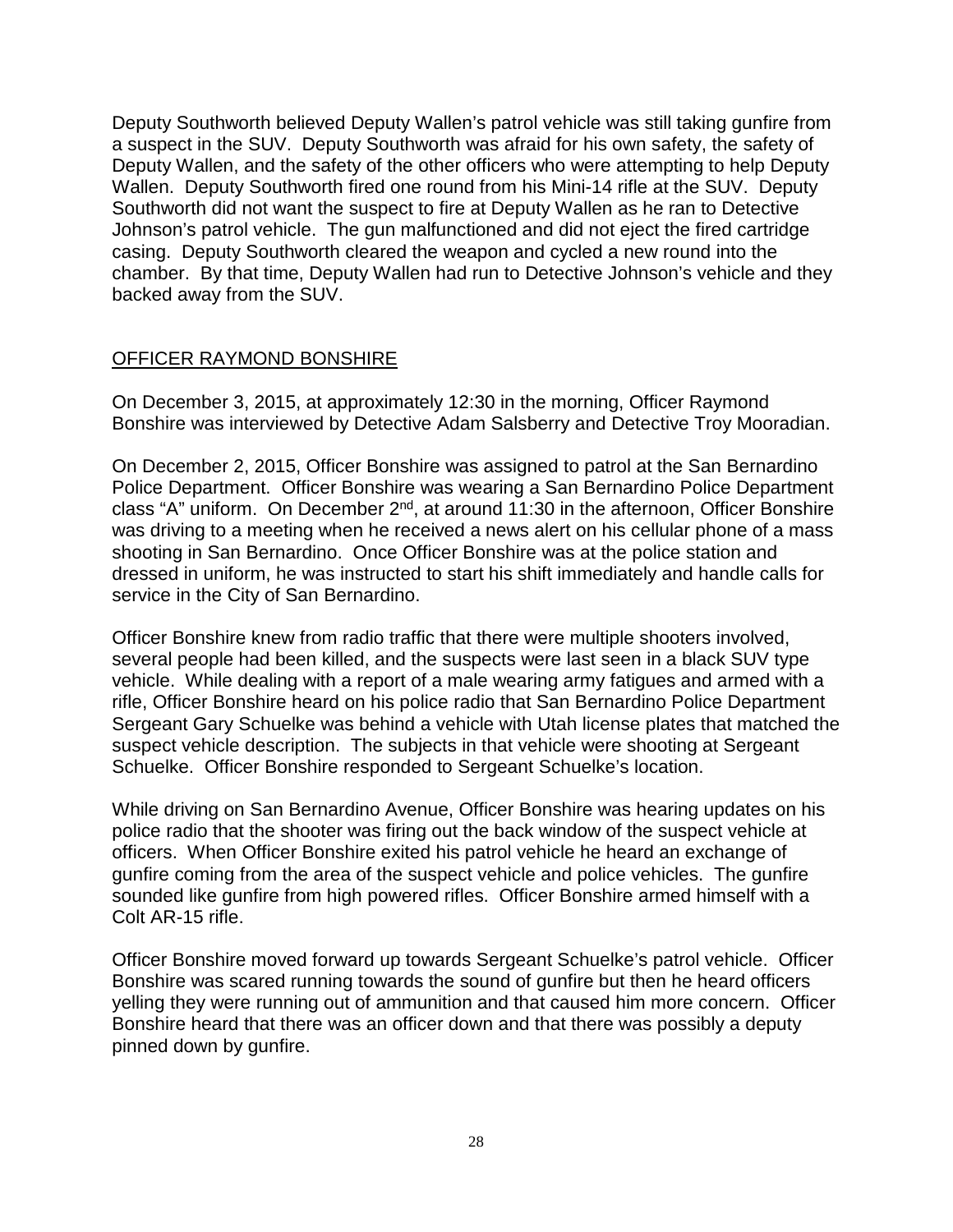There were several officers taking cover behind the most forward police vehicle. Officers were yelling that there was an additional shooter in the SUV. Officer Bonshire started firing his AR-15 rifle towards the SUV for "suppression fire" while he moved towards a house on the south side of the street. Officer Bonshire did not want to give the suspect an opportunity to "pop up" and shoot back at the officers. Officer Bonshire believed the suspects were shooting at officers because other officers were advising it over the radio.

Officer Bonshire heard that officers were planning to extract an injured officer. Those officers requested "suppression fire" while they extracted the injured officer. Officer Bonshire described "suppression fire" as firing rounds at the SUV to put the suspects in the SUV at a position of disadvantage to prevent the suspects from being able to shoot back at officers. Officer Bonshire fired approximately eight to nine rounds at the rear tailgate of the SUV where he believed the suspect was hunkered down behind.

Officer Bonshire first saw the male suspect, later identified as Syed Farook, when Farook was lying on the street, north of the SUV, with a rifle lying near Farook's feet. Officer Bonshire kept his weapon aimed at Farook in case the male became a threat. Officer Bonshire never saw Farook move.

Officer Bonshire heard over his police radio that officers requested armored vehicles respond. Armored vehicles started to approach from the east. Commands were given for officers to start falling back to the west, to allow Special Weapons and Tactics (SWAT) officers to contact the suspects. As Officer Bonshire was walking back, he noticed a vehicle in the middle of the road, west of the front of the Redlands Police Department vehicle. There was a female civilian slouched down in the driver's seat who appeared terrified and the female's granddaughter was seated in the backseat. Officer Bonshire and other officers helped get the female civilian and her granddaughter moved to safety.

#### SERGEANT JEFFREY HARVEY

On December 2, 2015, at approximately 3:46 in the afternoon, Sergeant Jeffrey Harvey was interviewed by Detective Charles Phillips and Detective Jonathan Cahow.

On December 2, 2015, Sergeant Jeffrey Harvey, from San Bernardino Police Department, was assigned as a patrol sergeant. Sergeant Harvey was wearing a San Bernardino Police Department class "B" uniform. On December 2, 2015, while on his way to work, Sergeant Harvey's wife called him and told him the news reported an active shooter killed ten people and injured twenty in San Bernardino. When Sergeant Harvey arrived at work, Lieutenant Dan Gomez told Sergeant Harvey that the police department was investigating an active shooter at 1300 South Waterman, several people were shot and killed and several were injured. Lieutenant Gomez assigned Sergeant Harvey to handle calls.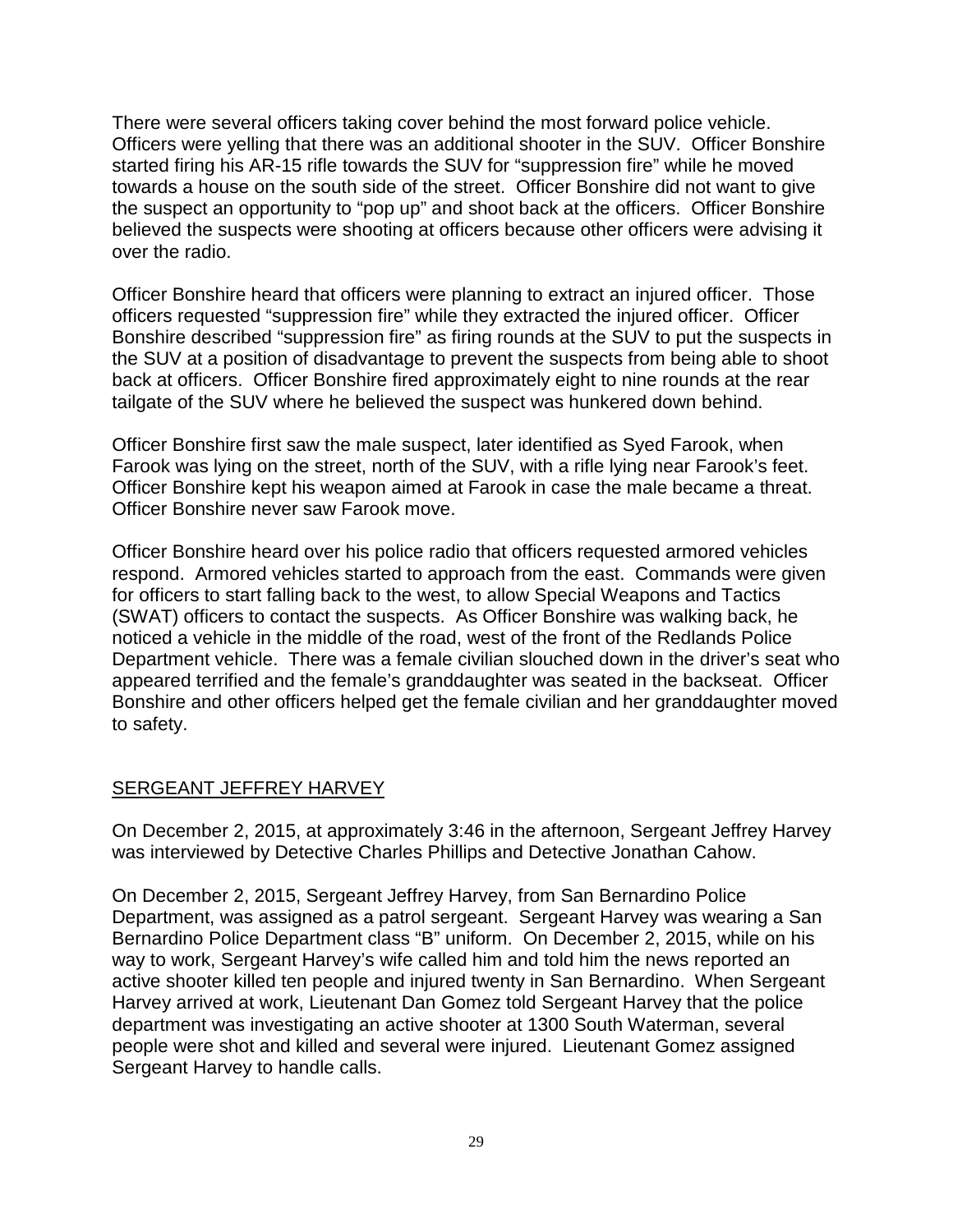Sergeant Harvey did not have any suspect descriptions but believed the suspects were driving a black SUV because he responded to several suspicious black SUV calls throughout the day. Sergeant Harvey later reviewed a portion of the active shooter call and learned the suspects were described to be light skinned males and drove a black SUV.

At around 3:00 in the afternoon, Sergeant Harvey heard someone broadcast over the radio that a black SUV with Utah license plates were seen in Redlands near Tennessee and Interstate 10, but they lost sight of the vehicle and were requesting other units check the area. Sergeant Harvey told dispatch he would respond to the call. As Sergeant Harvey exited the freeway at the Tippecanoe/Anderson exit, he saw several patrol units exit the freeway and drive north on Tippecanoe Avenue. Sergeant Harvey activated his emergency lights and siren and followed a couple of Redlands Police Department units as they pursued the suspect.

The pursuit continued east on San Bernardino Avenue at about fifty to sixty miles per hour. On San Bernardino Avenue, Sergeant Harvey slowed down as he made his way over railroad tracks. Sergeant Harvey heard a buzzing or ricochet sound which Sergeant Harvey believed to be a fired bullet, then heard a gunshot. Someone broadcasted over the radio that shots were fired. Sergeant Harvey heard several more gunshots and fired bullets go past him.

Sergeant Harvey parked his unit on the south side of San Bernardino Avenue. When Sergeant Harvey exited his patrol vehicle he heard gunfire east of him. Sergeant Harvey recognized the gunshots to be from a rifle. Sergeant Harvey took his helmet and AR-15 rifle and ran east on the south side of San Bernardino Avenue.

Sergeant Harvey knew there was a gunfight and believed their lives were in danger. The gunshots were rapid and loud. The gunfire became very intense. Sergeant Harvey "did not want to get shot. There was a huge intense crescendo and rounds were going everywhere." Sergeant Harvey took cover behind a block concrete pillar and then moved toward a Redlands Police Department patrol vehicle. Sergeant Harvey was afraid during the intense gunfire as rounds were still going by him. Sergeant Harvey thought he was going to die.

As Sergeant Harvey ran east through the intersection of San Bernardino Avenue and Shedden Drive, Sergeant Harvey saw officers east of him shoot at the black SUV parked in front of the Redlands Police Department unit. Sergeant Harvey took cover behind the Redlands Police Department vehicle. Sergeant Harvey noticed something white move above the seats, in the rear passenger side of the SUV, then saw and heard rapid muzzle flashes. Sergeant Harvey heard rounds go by his head and was terrified. Sergeant Harvey believed he had to protect his life and the protect the other officers around him.

Sergeant Harvey rapidly shot what he believed was about ten rounds at the muzzle flash inside the suspect vehicle. Gunfire erupted in about three crescendos from both the suspect and assisting officers. As the suspect shot, officers returned fire, which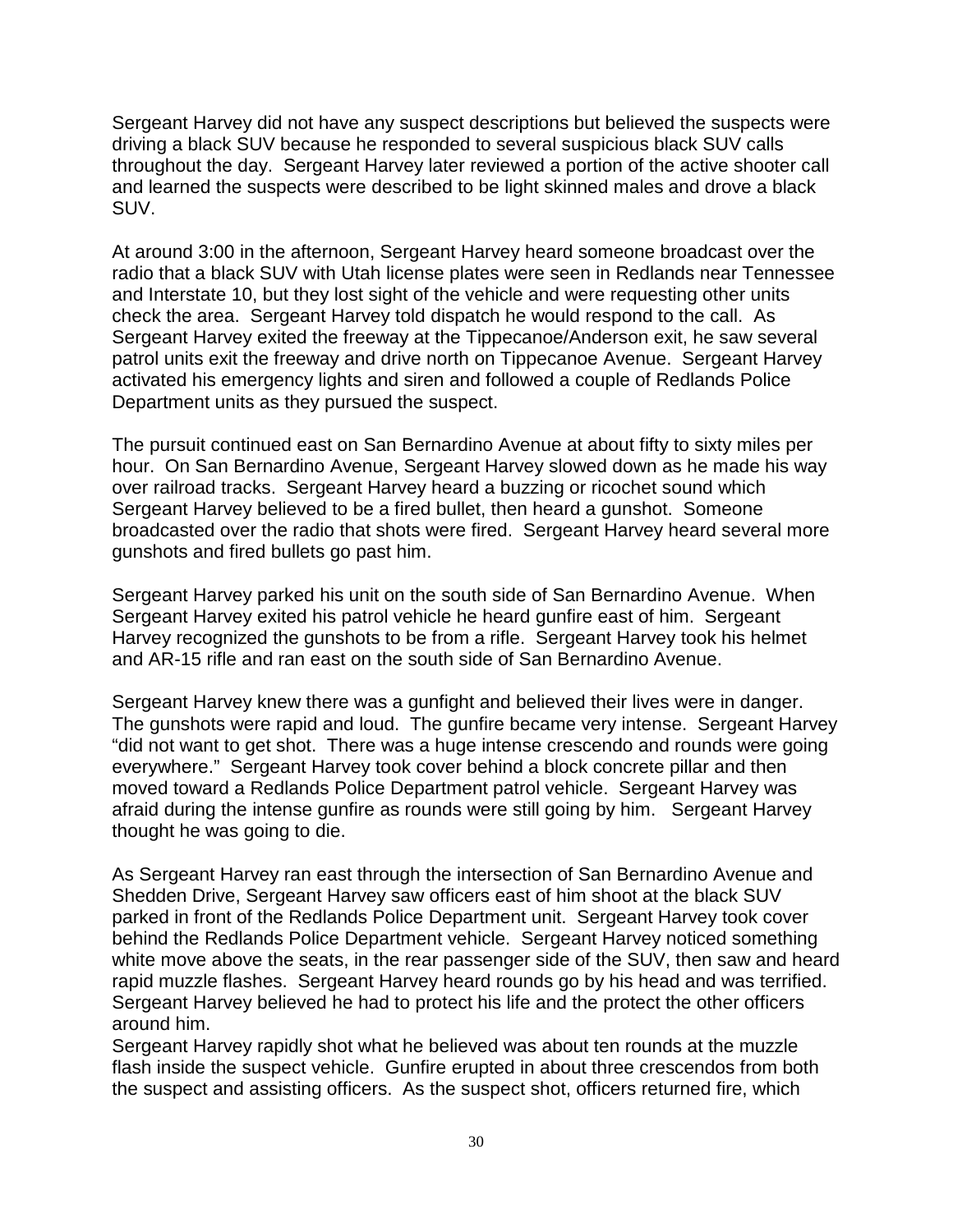happened several times. Based on the crescendo of gunfire, Sergeant Harvey believed the suspect shot at officers, reloaded and continued to shoot at the officers several times.

Sergeant Harvey wanted to get a closer look inside the SUV. Sergeant Harvey instructed other officers to fire suppressing fire to allow Sergeant Harvey and other officers to advance to a telephone pole about thirty yards from the suspect vehicle. As Sergeant Harvey ran to the telephone pole, he saw a suspect, later identified as Syed Farook, dressed in dark clothing lying on the ground, not moving, north of the SUV. Sergeant Harvey did not see any movement in the SUV so Sergeant Harvey yelled and broadcasted to cease fire. The shooting stopped.

## INVESTIGATOR T. C.<sup>1</sup>

On December 2, 2015, at approximately 9:47 in the evening, Investigator T.  $\textsf{C}^1$ . was interviewed by Detective Patty Ruiz and Detective Gary Hart.

On December 2, 2015, Investigator T. C<sup>1</sup>., from the Riverside Sheriff's Department, was assigned to the Inland Empire Financial Crimes Task Force. Investigator C. was wearing plain clothes and a green tactical vest. The vest had a Riverside County Sheriff's Department cloth badge affixed to the center of the chest and the word "Sheriff" written in block lettering on the back of the vest. On December 2<sup>nd</sup>, Investigator C. was at the task force and Secret Service Office in Riverside watching news footage of the active shooter incident at the Inland Regional Center (IRC) in San Bernardino. At around 10:30 in the morning, Agent Robert Poland asked Investigator C. to accompany him to the scene of the active shooter to determine if there was a threat against the President of the United States.

San Bernardino Police Department Sergeant Gary Schuelke gave an update on the investigation, stating there were one to three suspects involved in the shooting. One of the suspects was possibly and employee of IRC, named Syed Farook, who attended a meeting at IRC in the morning and then left. Farook then returned to IRC later that morning.

Investigator C. and Agent Poland followed two unmarked San Bernardino Police Department vehicles off the I-10 freeway and turned north on Tippecanoe Avenue. Investigator C. saw a black SUV with out of state license plates. The license plates matched the description of Farook's vehicle. The SUV turned eastbound on San Bernardino Avenue and was traveling at a normal speed.

\_\_\_\_\_\_\_\_\_\_\_\_\_\_\_\_\_\_\_\_\_\_\_\_\_\_\_\_\_\_\_\_\_\_\_\_\_\_\_\_\_\_\_\_\_\_ 1 Full name not used in order to protect officer's confidentiality.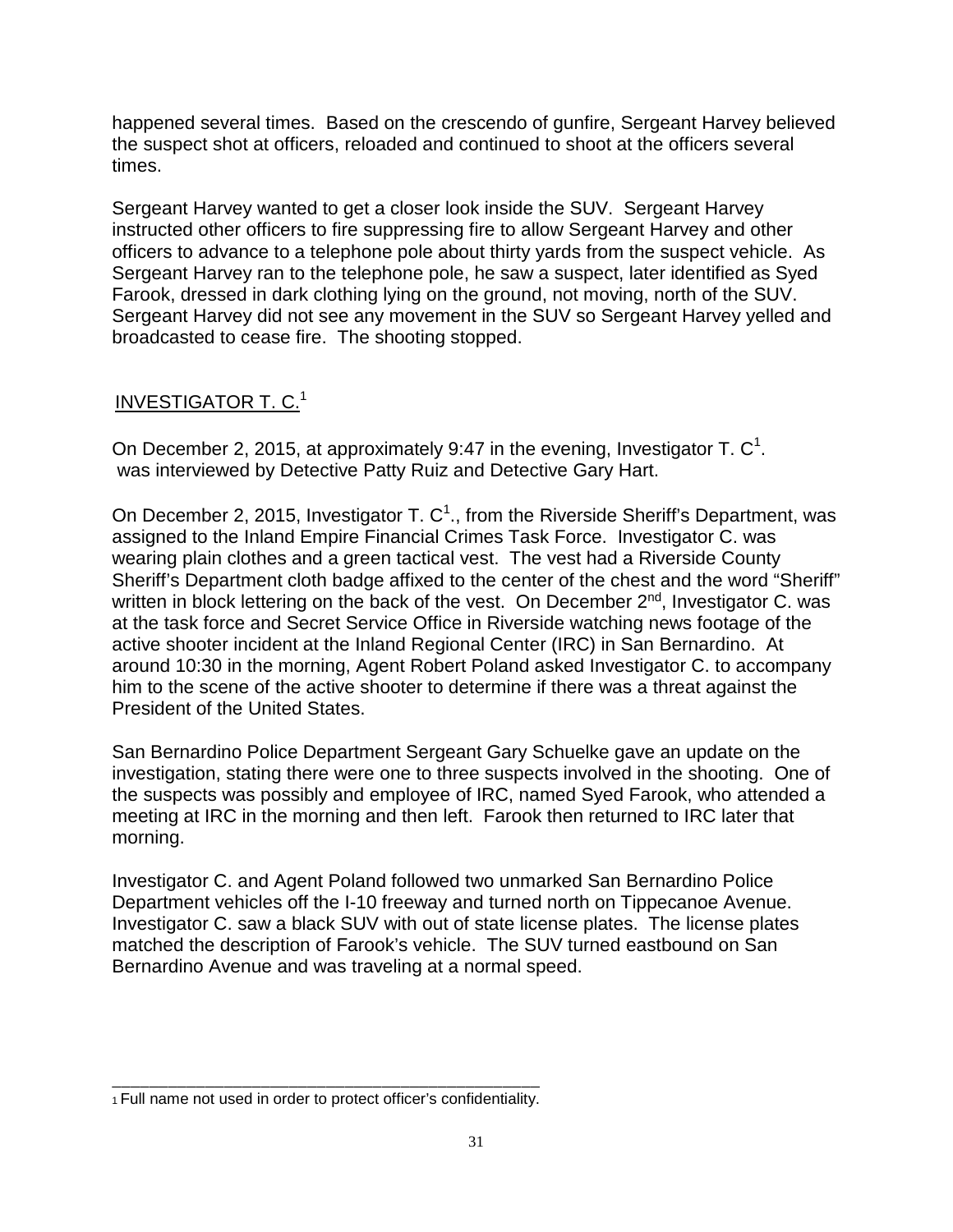After driving east on San Bernardino Avenue for about one block, Investigator C. suddenly heard a couple volleys of shots fired. Investigator C. believed the shots were coming from inside the SUV and started about one minute after the SUV exited the I-10 freeway. Investigator C. and Agent Poland were about thirty yards from the SUV when shots were fired. The SUV continued eastbound for several more yards and stopped about sixty yards east of Investigator C. Investigator C. felt Farook was trying to kill him and the other law enforcement officers who were present. Investigator C. knew Farook and anyone with him was dangerous because they had already attacked and killed unarmed people.

Farook exited the driver's side door of the SUV and started shooting with an assault rifle in a westward direction toward Investigator C. and other law enforcement officers. Farook shifted his focus and started shooting at a marked patrol vehicle. Investigator C. feared for his life and the lives of the other officers. Investigator C. believed Farook was trying to kill any law enforcement officer.

Investigator C. exited his vehicle and took cover behind a power pole. Investigator C. could see a female suspect, later identified as Tashfeen Malik, inside the cargo space of the SUV. Malik shot towards the west towards the west, in Investigator C.'s and other officers' direction. It sounded like the firearm Malik was shooting as the same type of firearm Farook was shooting.

Investigator C. fired one shot from his Glock 17 at Malik. Investigator C. felt compelled to shoot back because if he did not, officers and more innocent people could have lost their lives. Investigator C. intended on shooting Malik and stopping the threat so nobody else would get hurt. Malik continued to shoot at officers from inside the SUV.

Malik continued to shoot towards Investigator C. and other officers. The officers on the south side of San Bernardino Avenue shot back at Malik. The exchange of gunfire was rapid and Investigator C. estimated about one hundred shots were fired between the officers and the suspects. When the shooting stopped, officers remained focused on the SUV because they did not know if there was a bomb or other types of explosives inside the vehicle. Officers from Bomb/Arson and Special Weapons and Tactics (SWAT) arrived on scene and inspected the SUV and confirmed it was safe.

#### OFFICER RYAN SCHUELKE

On December 3, 2015, at approximately 1:58 in the morning, Officer Ryan Schuelke was interviewed by Detective Adam Salsberry and Detective Troy Mooradian.

On December 2, 2015, Officer Schuelke, from the San Bernardino Police Department, was assigned to patrol. Officer Schuelke was wearing plain clothes, including a black shirt with San Bernardino Police patches on the shoulders, and had his San Bernardino Police badge clipped to a lanyard around his neck. On December  $2<sup>nd</sup>$ , Officer Schuelke was not scheduled to work but was volunteering his time as a role player for the Special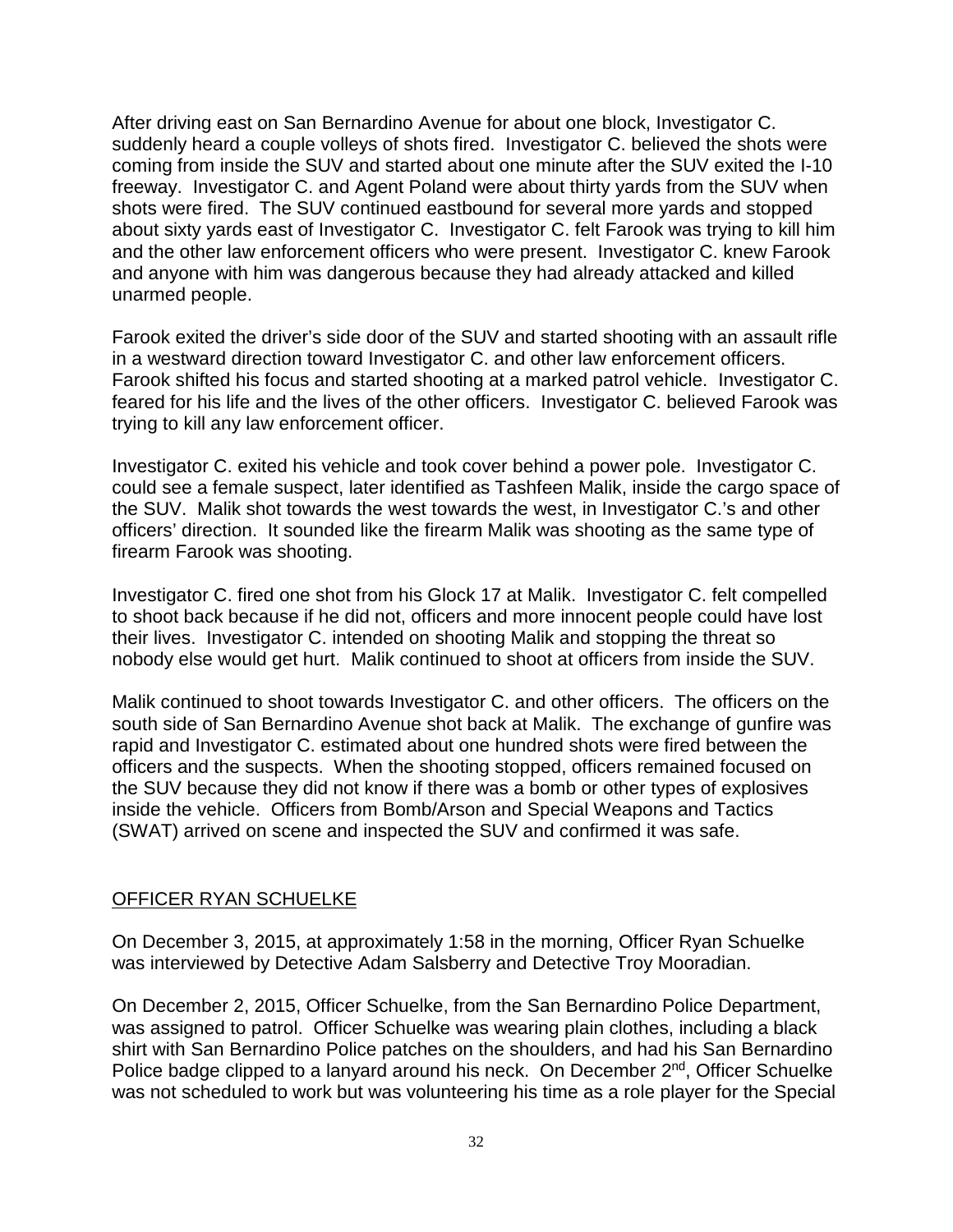Weapons and Tactics (SWAT) team. Officer Schuelke and the other officers were debriefing when the call of an active shooter came out. The SWAT team needed to respond to the incident location. Officer Schuelke also responded to the call.

Officer Schuelke and members of the San Bernardino Police Department narcotics team went to the Double Tree Hotel off Hospitality Lane to gather intelligence and possible addresses for a possible suspect by the name of Syed Farook. Team members located a house in Redlands that was possibly related to Farook. Officer Schuelke and San Bernardino Police Department Sergeant Gary Schuelke made their way to the Redlands address.

On the way to Redlands, one of the narcotics units located the suspect vehicle. The suspect vehicle, a black SUV, exited the I-10 freeway and travelled northbound on Tippecanoe Avenue. A Redlands Police Department patrol vehicle attempted to conduct a traffic stop of the SUV near Gould Street. The SUV failed to pull over. Officer Schuelke could see the driver, later identified as Syed Farook, reaching around for something in the front seat area. Officer Schuelke noticed there was a passenger, later identified as Tashfeen Malik, in the rear of the SUV, directly behind Farook.

As they approached Richardson Avenue, Officer Schuelke heard a "loud bang" which he thought was "shots fired." Officer Schuelke told Sergeant Schuelke that there were possible shots fired. Officer Schuelke noticed the rear window of the SUV was shattered and Malik was looking around. Shortly after, Officer Schuelke heard one to two more loud "pops." The SUV passed Richardson Avenue and stopped.

Farook immediately exited the SUV with a rifle and started shooting in a north west direction at a San Bernardino County Sheriff's Department vehicle. The Redlands Police Department patrol unit stopped right in front of Sergeant Schuelke and Officer Schuelke. Officer Schuelke was in fear for his safety as well as the safety of the deputy who was "taking rounds." Officer Schuelke was afraid the deputy was going to be injured.

Officer Schuelke exited the passenger door of his vehicle and fired three to four rounds at Farook. If Officer Schuelke did not fire his weapon, Farook could have killed the deputy or injured other officers and civilians. Officer Schuelke noticed muzzle flashes coming from the SUV while he was shooting at Farook. Officer Schuelke heard bullet strikes in his general area.

Officer Schuelke feared for his safety and determined Malik was more of a threat at that time. Officer Schuelke fired approximately seven to eight rounds into the back area of the SUV. Officer Schuelke could not see Malik's body but could see Malik's head "pop up" occasionally. Officer Schuelke fired at the back of the SUV, below the window seal and above the bumper area where he believed Malik was. Officer Schuelke believed he fired approximately fifteen total rounds into the rear trunk area of the SUV.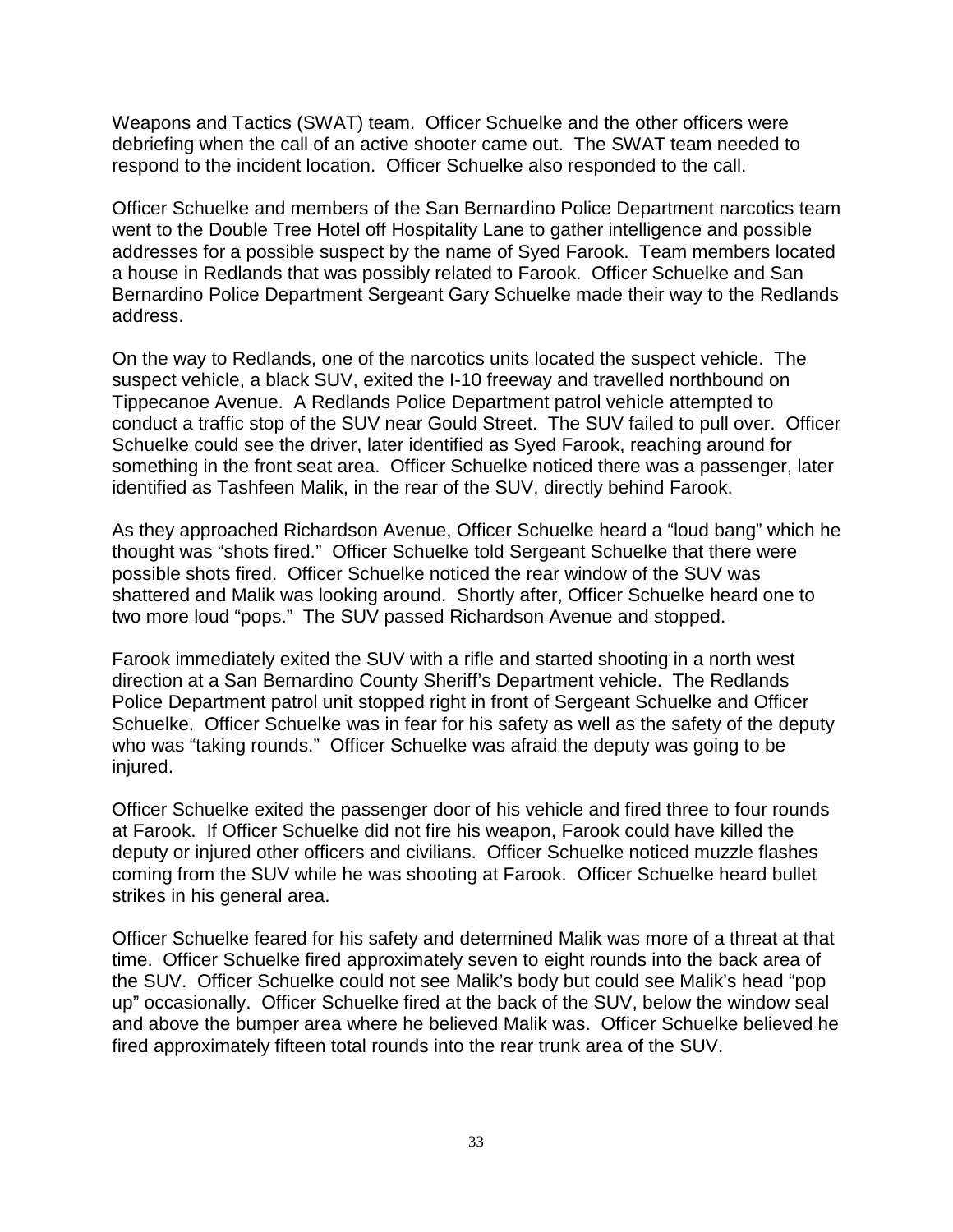Officer Schuelke looked to his left and noticed a deputy was pinned down near the deputy's vehicle. Farook was "sweeping" towards the north side of the street and advancing towards the deputy. Officer Schuelke feared for the deputy's safety and fired three to five more rounds until Farook went down.

Officer Schuelke moved positions to Sergeant Schuelke's location on the south side of the street near a brick wall. Sergeant Schuelke retrieved his rifle from Officer Schuelke and Officer Schuelke transitioned to a handgun. Officer Schuelke could still hear shots being fired from the suspect vehicle. Officer Schuelke did not have a clear shot so he jumped a wall to a property and went to the north east corner of the property near a bush line. At this point, Officer Schuelke is approximately thirty yards away from the SUV.

Officer Schuelke could not see Malik in the back of the SUV but could see the "flashes" going off. Officer Schuelke fired three to four more rounds from his handgun into the backseat area of the SUV. Officer Schuelke could still hear shots coming from the rear of the SUV and fired three to four more shots. Officer Schuelke did not have cover and moved towards the south east of his location and used the wall as cover. Officer Schuelke reloaded his handgun with a full magazine.

Officer Schuelke heard 40-King, the San Bernardino County Sheriff's Department helicopter, radio that there was a possible third suspect running from the SUV. Officer Schuelke ran south but did not see a third suspect. When Officer Schuelke and additional officers returned to San Bernardino Avenue, they were told to cease fire because an armored vehicle was on scene and was going to approach the SUV.

## OFFICER JOSE VAZQUEZ

On December 2, 2015, at approximately 11:38 in the evening, Officer Jose Vazquez was interviewed by Detective A. Salsberry.

On December 2, 2015, Officer Vazquez was assigned to a narcotics detail for the San Bernardino Police Department. He was in plain clothes. Officer Vazquez went to the area of the IRC upon learning of the active shooter. He attended a briefing at a nearby Hilton Hotel and was told that officers would be sent to an address in Redlands to look for a black Tahoe or Yukon-type SUV with Utah license plates.

A later radio broadcast said that Officer Eric Campos was following the SUV with two occupants on the 10 freeway. Officer Campos was in an unmarked vehicle. Officer Vazquez caught up to them after exiting the freeway to assist in a "rolling surveillance." Officer Vazquez was the third law enforcement vehicle behind the SUV. They waited for a marked police unit to arrive to conduct an enforcement stop.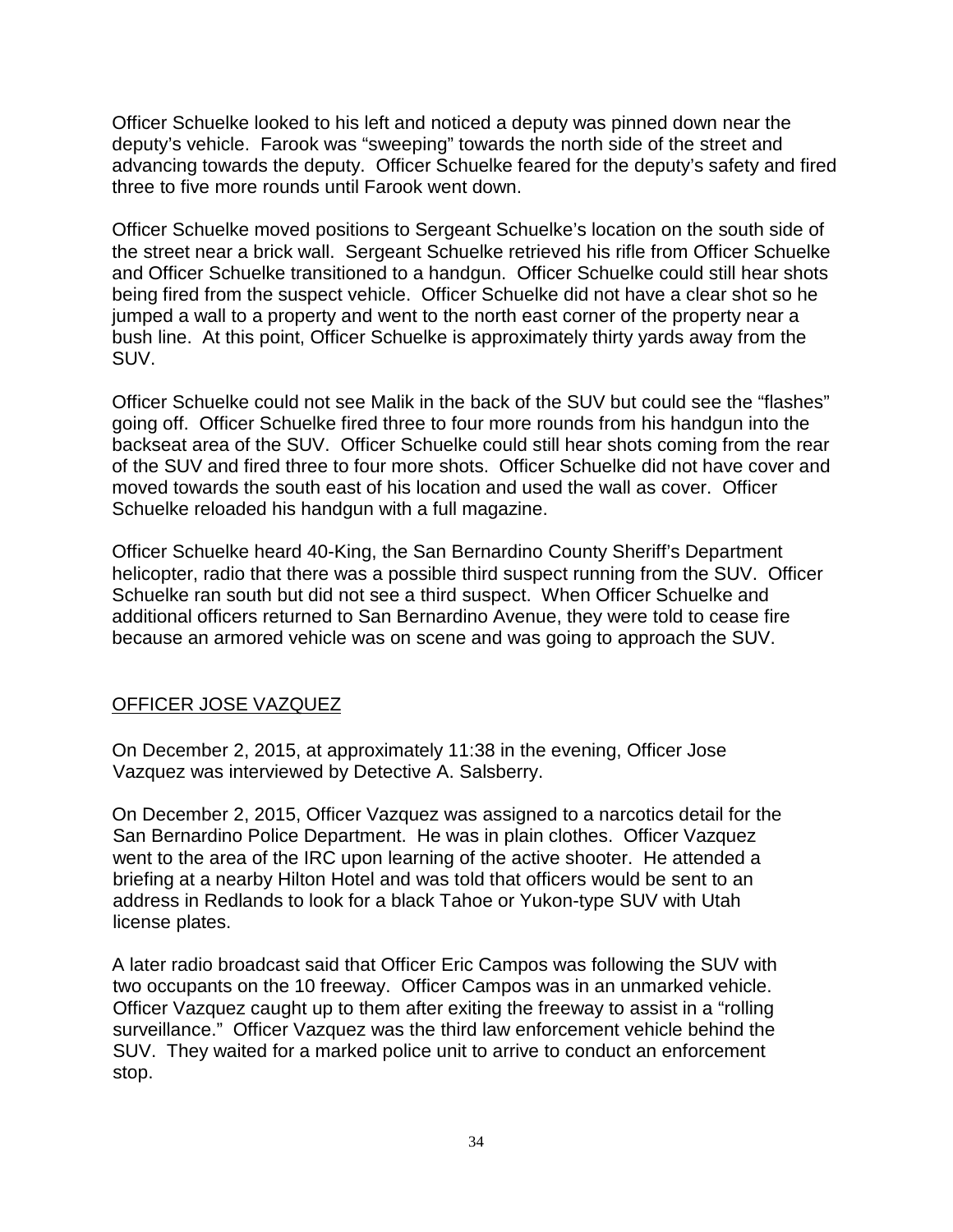Marked units from the SBCSD and Redlands Police Department arrived and turned on their lights and sirens. The SUV failed to yield and continued east on San Bernardino Avenue at 25 to 35 mph. It was not "trying to get away" and the occupants were moving around. Officer Vazquez feared they were preparing to "engage" the officers.

Officer Vazquez heard a gunshot. The suspects had shot out the back window of their SUV. Officer Vazquez concluded they would not give up and grew concerned for the safety of himself and other officers. They were suspected of killing many people and being armed with assault weapons, and they were now firing at officers.

The SUV stopped. A male suspect exited from the driver's door while firing an assault rifle at the officers. Officer Vazquez then saw a gun appear from the inside rear area of the SUV and heard the "whizzing" sounds of bullets flying by. There was a second suspect inside the SUV firing at the officers. Officer Vazquez returned fire with a shotgun at the SUV until it went "dry," and then transitioned to firing his handgun.

Officer Vazquez advanced towards the SUV on foot and hid near an L-shaped bush. He fired at the suspect in the SUV, discharging 15 rounds in the magazine and one round in the chamber, and then reloaded. There was no more movement inside the SUV. The officers pulled back.

This incident occurred in the daylight. Officer Vazquez fired his weapons out of concern for the safety of himself, other officers, and members of the public in and around the homes in the area. He estimated shooting 4 to 5 shotgun rounds and 16 rounds from his handgun.

#### OFFICER BRIAN KARMANN

On December 3, 2015 at approximately 1:37 in the morning, Officer Brian Karmann was interviewed by Sergeant Mauricio Hurtado and Sergeant J. Steers.

On December 2, 2015, Officer Karmann was assigned to a narcotics detail with the San Bernardino Police Department. He was dressed in plain clothes. Officer Karmann was conducting a narcotics operation with his team in Ontario when he learned of the active shooter. Sergeant Gary Schuelke, the team leader, terminated the operation and ordered Officer Karmann to a command post set up near the IRC. Officer Karmann learned there were at least 12 deaths and several more who were injured; there were possibly 3 suspects who had worn body armor, were armed with automatic weapons, and possibly had explosives; and they had fled in a dark SUV.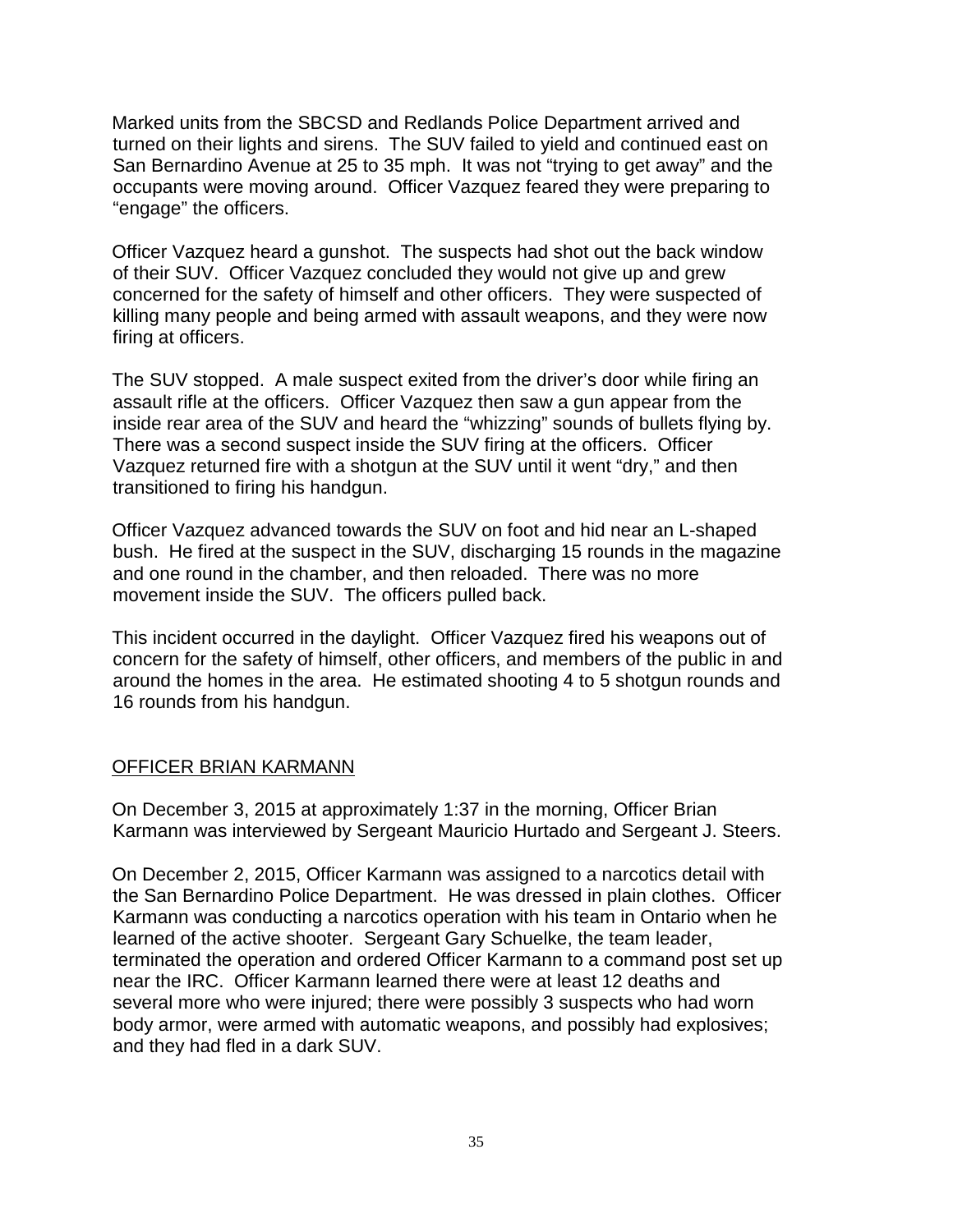Sergeant Schuelke named "Farook Syed" as a possible suspect. It was learned that he had rented a black Ford Expedition SUV with Utah license plate number X523RY from Enterprise Rent-a-Car. They obtained possible cell phone numbers and learned of addressed associated with him in Riverside and Redlands.

The narcotics team was directed to locate "Farook Syed." In conjunction with other law enforcement agencies, officers were sent to various locations associated with him. Officer Karmann and Officer Pomposo Urquidies were sent to Riverside. While headed there, Officer Karmann learned that his cell phone pinged to an area near an associated Redlands address. The entire team was diverted to Redlands.

Officer Karmann learned that two individuals were driving away from the Redlands address in a black Ford Expedition SUV. Officer Karmann joined in a surveillance along with about 7 additional unmarked law enforcement vehicles. Officer Karmann observed that the driver was a male suspect wearing glasses. He could not see a suspect in the SUV, but other officers broadcasted that there was a second suspect in the SUV.

The SUV entered the eastbound 10 freeway and exited at Tippecanoe Avenue. Officer Nicolas Koahou contacted Redlands Police Department to coordinate a traffic stop by a marked law enforcement vehicle. Eventually, multiple marked law enforcement vehicles approached with their lights and sirens turned on. Officer Karmann directed a marked Redlands Police Department vehicle driven by Sergeant Andrew Capps to conduct an enforcement stop.

As Sergeant Capps maneuvered to get behind the SUV, Officer Urquidies observed the two suspects in the SUV reaching for something. Officer Karmann feared they were reaching for weapons. Sergeant Capps attempted to stop the SUV. The SUV did not yield. Several marked and unmarked law enforcement vehicles passed Officer Karmann. The SUV turned eastbound onto San Bernardino Avenue.

Officer Karmann heard multiple broadcasts that shots were fired from the back of the SUV. Officer Karmann could hear the gunfire. The SUV stopped in the street. There were about 3 unmarked law enforcement vehicles and approximately 4 marked Redlands Police Department vehicles in front of Officer Karmann.

Officer Karmann and Officer Koahou got out of their vehicle. Officer Karmann heard rapid fire shooting and the sound of bullets passing by his head. He was armed with a handgun and an M4 rifle. Officers Karmann and Urquidies ran towards the SUV. They used parked law enforcement vehicles to protect themselves from the gunfire. He made it to the lead law enforcement vehicle and hid behind the driver's door along with Redlands Police Department Officer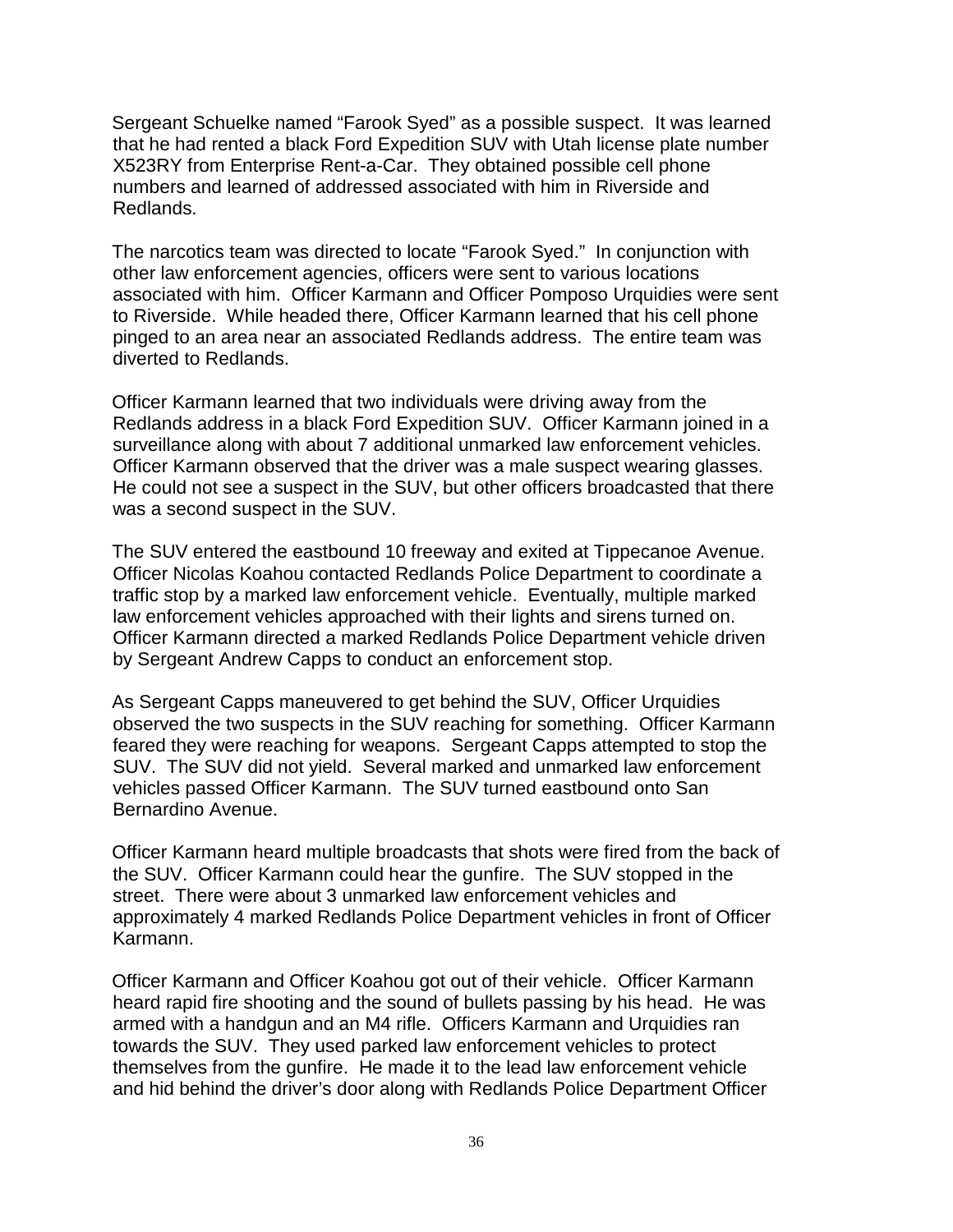John Manly. Officer Manly and other nearby officers were firing at the SUV. They were about 75 yards behind the SUV.

The SUV's back window was shattered. Officer Karmann saw a silhouette of a head moving up and down in the backseat and a muzzle flash each time the head popped up. Bullets from the SUV hit the door that Officers Karmann was hiding behind. The rapid rate of gunshots hitting the door were indicative of an automatic rifle. Officer Karmann returned fire using his M4 rifle. He fired all 29 cartridges in his magazine and reloaded.

Officer Karmann heard that an officer was down. He saw Officer Koahou on the ground with a gunshot wound to his leg. Officer Koahou got up and sought cover behind a law enforcement vehicle. Several officers planned to rescue Officer Koahou but the suspect in the SUV continued to fire. Officer Karmann fired 29 cartridges from the second magazine. Someone yelled for "cover fire." Officer Karmann transitioned to his handgun and fired over 14 rounds at the SUV. Four to 6 officers ran across the street to pull Officer Koahou to safety.

Officer Manly gave Officer Karmann another magazine for the M4 rifle. Officer Karmann fired several more rounds but stopped when the suspect stopped firing and could no longer be seen. All firing stopped when someone yelled to "cease fire."

Shortly thereafter, armored police vehicles arrived and positioned themselves around the SUV. Afterwards, Officer Karmann was told of another suspect that had exited the SUV and was lying on the street. Officer Karmann was not previously aware of the second suspect's actions.

#### CORPORAL RAFAEL IXCO

On December 3, 2015, at approximately 1:07 in the morning, Corporal Rafael Ixco was interviewed by Sergeant Mauricio Hurtado and Sergeant J. Steers.

On December 2, 2015, Corporal Ixco was the watch commander of the Rancho Cucamonga station of the SBCSD. He was wearing a Class "A" short sleeve uniform with Sheriff Department patches, yellow corporal chevrons on each shoulder, a metal badge on his left chest and an American flag on his right chest. He had a ballistic vest under his uniform shirt.

Corporal Ixco heard a radio dispatch of an active shooter in San Bernardino. He drove to the location and parked his vehicle at a command post just north of the IRC. He learned the suspects had fled in a black SUV. He attempted to obtain video surveillance from nearby businesses.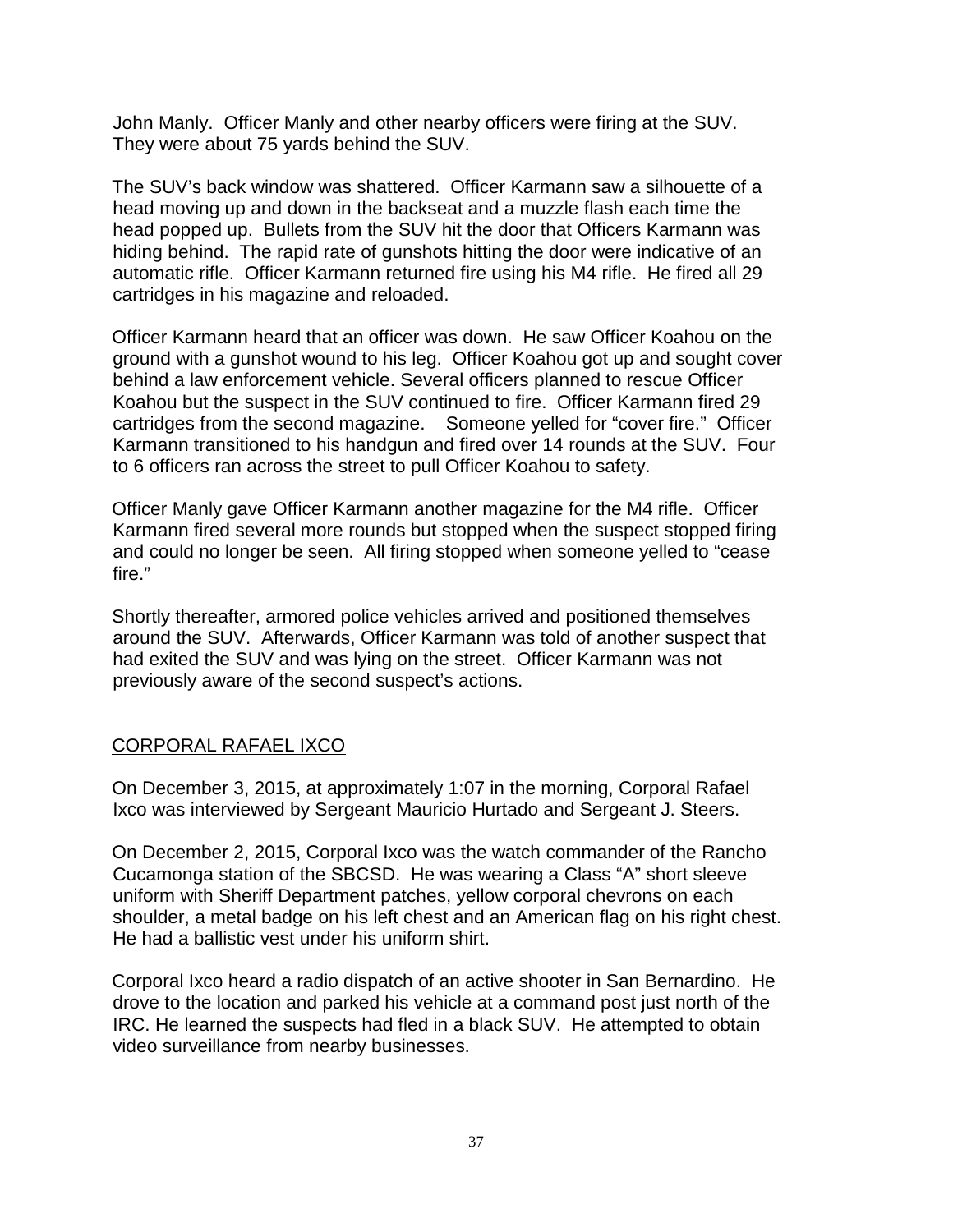Corpora Ixco contacted several deputies at the north perimeter of the IRC hiding behind patrol cars while pointing rifles towards IRC. Law enforcement officers were in the process of clearing the IRC building and it was unknown if the active shooter was still there. Corporal Ixco remained at the north perimeter until the IRC building was cleared. He learned there were about 40 victims, possible explosives left behind, and that assault weapons were used.

Corporal Ixco heard radio broadcasts that the SUV was seen near San Bernardino Avenue and Tippecanoe Avenue. Corporal Ixco and others drove there. While on San Bernardino Avenue, Corporal Ixco came upon several cars parked in the road. He parked his car behind a van.

Corporal Ixco heard several gunshots. He exited his car. The SUV was stopped on the south side of the street. Its back window was shattered. Corporal Ixco took cover behind a van. There were officers on the north side of the street and south side of the street. Corporal Ixco could not tell if gunshots were fired from or fired at the SUV.

A patrol car on the north side of the street slowly moved towards the SUV while officers used it as cover. Corporal Ixco could not follow the cover car because he was too far away. He got into the driver's seat of an unmarked van. Its front windshield was shattered by a bullet. He drove it forward, caught up to the patrol car, and exited. He felt the van could provide additional cover for officers.

Corporal Ixco was about 25 yards from the SUV. There were several officers in the area, including one with a bandaged leg. He learned that an additional officer might be hurt. There was a subject lying on the ground near the SUV who was not moving. The officers were being shot at from the SUV. There was a moving shadow in the backseat of the SUV. Corporal Ixco fired his rifle once at the SUV but stopped because other officers obstructed his view. Someone yelled to stop firing. Corporal Ixco did not see any further movement from inside the SUV.

Shortly thereafter, armored vehicles approached the SUV. Corporal Ixco heard a broadcast that a subject was running in the neighborhood just south of his location. Unsure if this subject was involved or not, Corporal Ixco and other officers attempted to locate the subject without success.

#### SERGEANT GERALD BEALL

On December 2, 2015, at approximately 10:38 in the evening, Sergeant Gerald Beal was interviewed by Detective John Everman and Detective M. Warrick.

On December 2, 2015, Sergeant Beal was the swing shift sergeant with the San Bernardino Police Department. He was wearing a Class "A" short sleeve uniform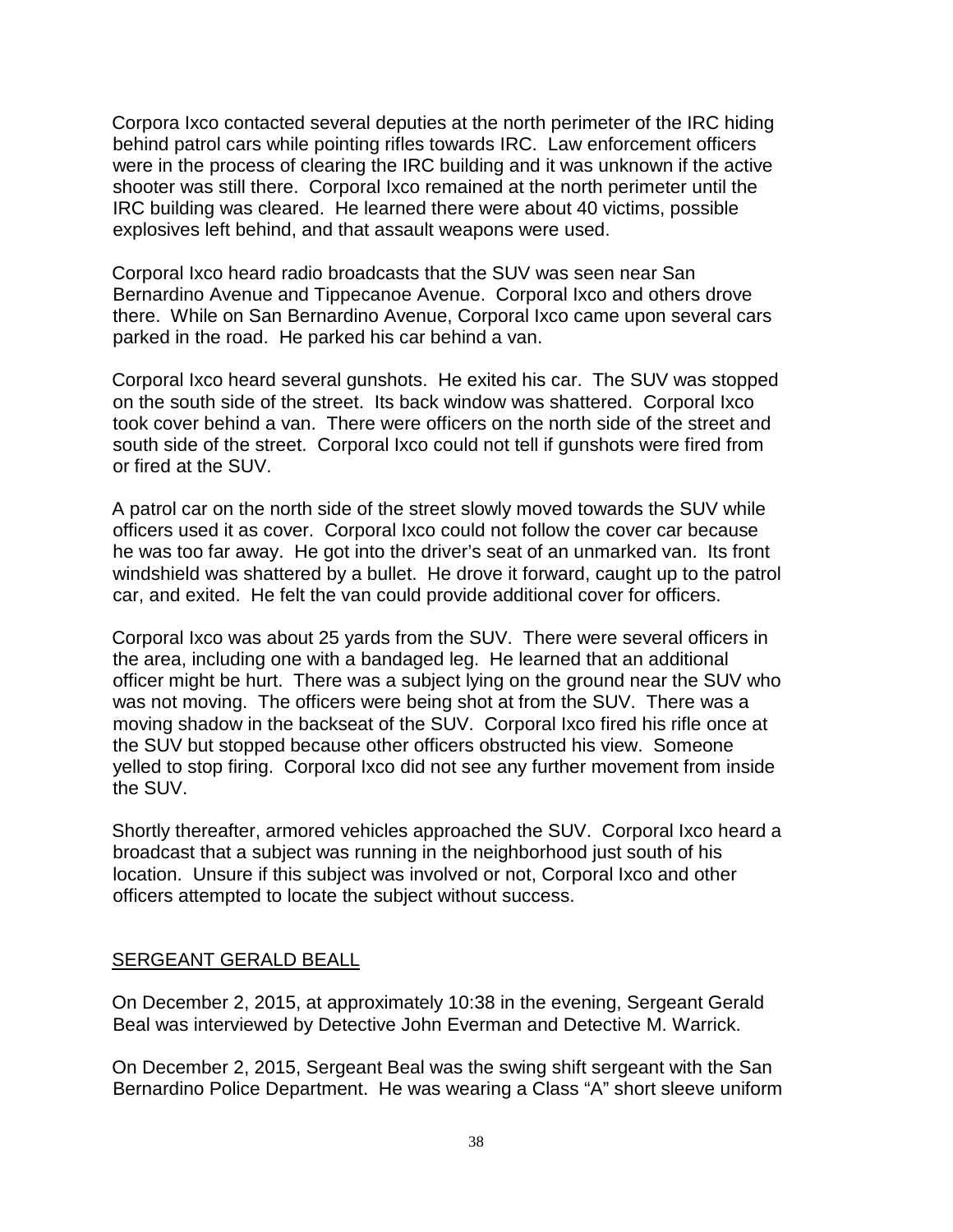with police patches and sergeant chevron patches on both sleeves, a metal police badge and American flag over the breast pockets, and a ballistic vest under his shirt.

Sergeant Beal learned of an active shooter while he was off-duty. He went to work early to assist. At about 1:00 in the afternoon, he was instructed to assist with patrol calls. He learned there were about 1 to 3 suspects who fled in a black SUV.

Sergeant Beal was assisting on a call when he heard radio traffic of a pursuit of a black SUV, occupied by two subjects, and shots being fired near San Bernardino Avenue and Richardson Street. Sergeant Beal quickly drove to the intersection of San Bernardino Avenue and Mountain View Avenue. He looked westward down San Bernardino Avenue and saw a parked SUV with several law enforcement vehicles behind it. Fearing there might be law enforcement crossfire from his location, Sergeant Beal drove south on Mountain View Avenue to relocate to the other side of the SUV.

Sergeant Beal reached the other side of San Bernardino Avenue. He heard rapid gunfire and a broadcast that an officer was down. Sergeant Beal exited his car with an AR-15 rifle and moved towards the SUV, taking cover from rapid gunfire behind various vehicles, until he arrived at a Redlands Police Department law enforcement vehicle. Several law enforcement officers were taking cover behind it.

The SUV was approximately 30 yards away. Someone was firing at the officers from the SUV. Sergeant Beal heard rounds skipping off the ground around him. Officers were returning fire towards the SUV. When one officer ran out of ammunition, Sergeant Beal took over the position with his rifle. Sergeant Beal saw movement near the back seat of the SUV. He fired 3 times at the suspect. The gunshots then stopped.

Some officers moved towards the SUV across residential yards. Sergeant Beal stayed with the Redlands Police Department vehicle. A SWAT Bear Cat was called to assist in contacting the suspect.

During this time, a vehicle travelled west on San Bernardino Avenue. It was occupied by a terrified woman and an infant. Sergeant Beal and another office escorted them away from the scene. When Sergeant Beal returned, the SWAT team announced that the suspects were down and the scene was secure.

An unknown officer mentioned a pipe bomb might be in the area. Sergeant Beal and others evacuated residents in the area. A suspected pipe bomb was located along San Bernardino Avenue. Sergeant Beal and other officers set up teams to walk through the area to look for additional pipe bombs and any injured people. None were found.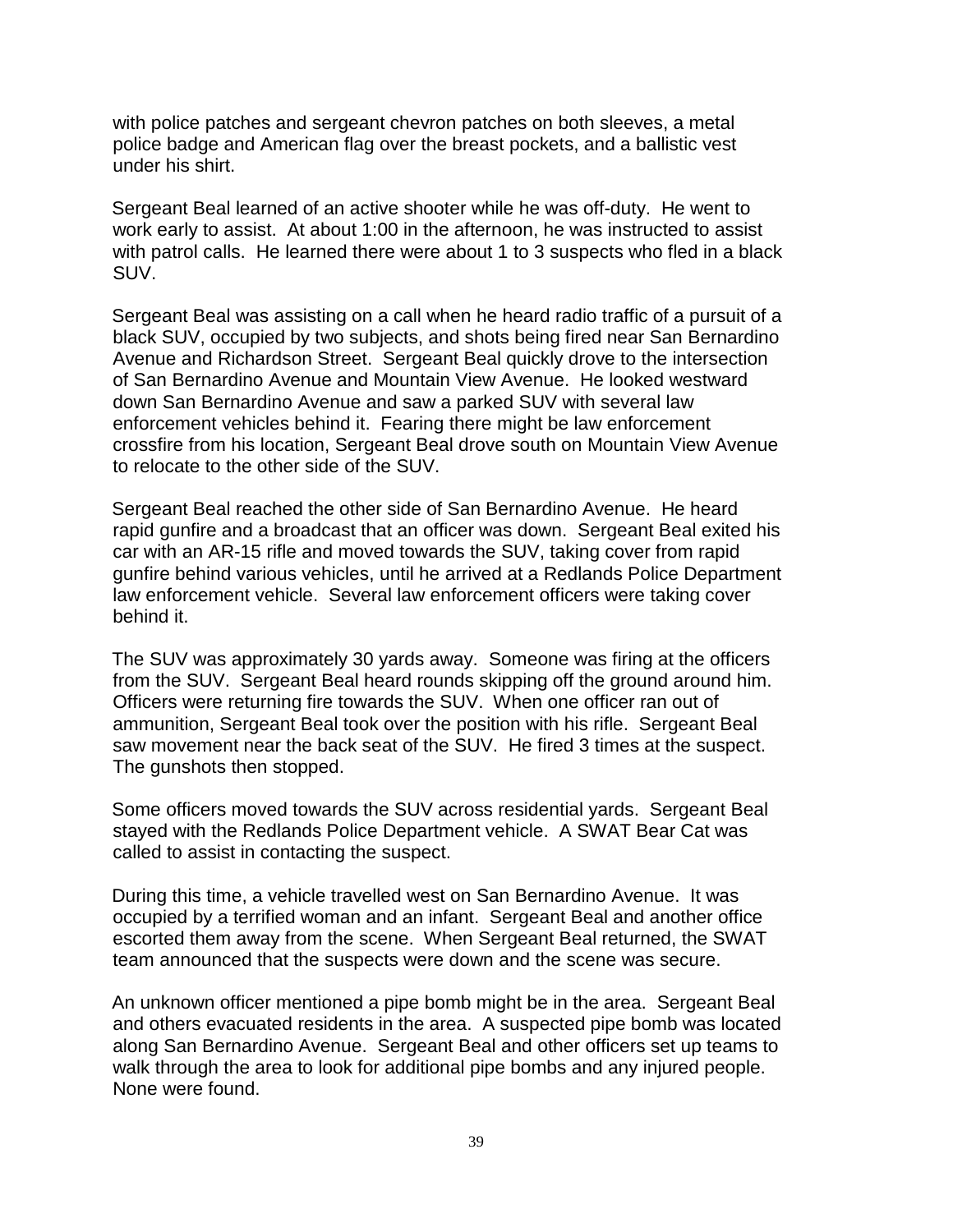During the shooting, Sergeant Beal was only aware of the suspect in the SUV. He learned of the second suspect after the scene was secured.

## DETECTIVE ERICK BENNETT

On December 3, 2015, at approximately 12:20 in the morning, Detective Erick Bennett was interviewed by Detective John Everman and Detective M. Warrick.

On December 2, 2015, Detective Bennett was assigned to a narcotics detail for the San Bernardino Police Department. He was in plain clothes and driving an unmarked vehicle while engaged in a narcotics operation. Upon learning of the active shooter, the team terminated the operation and drove to the command post located near the IRC.

Over 100 people were being evacuated from the IRC. Detective Bennett and Officer Nicolas Koahou interviewed some evacuees hoping to identify the suspects. Five evacuees who witnessed the shooting offered a general description of the suspects as slim, tall, armed with rifles, and shooting everyone.

Ramiro S. was a witness. He said that Syed Farook was a county employee who was present for a meeting at the IRC that morning and left at some point. About thirty minutes later a subject came in and started to shooting people. The shooters then left in a black, 4-door, GMC or Chevy SUV.

Detective Bennett verified Syed Farook's identity and learned that he had rented a black Ford Expedition. Further investigation identified addresses in Redlands and Riverside associated with him, two cell phone numbers, and the Utah License Plate number to the Expedition. Officer determined coordinates for one of the cell phones at West State Street near Center Street in Redlands at 1:58 pm and nearby San Bernardino Avenue in Redlands at 2:26 pm.

Officer Campos was sent to the Center Street location. He reported seeing the Expedition driving away with a driver and an occupant in the back seat. Detective Bennett's team followed the Expedition. It travelled westbound on the 10 freeway, exited at Tippecanoe Avenue, and drove north. Several unmarked law enforcement vehicles followed the Expedition.

Eventually marked law enforcement vehicles moved up behind the Expedition with their lights and sirens turned on. There were three or four vehicles between Detective Bennett and the Expedition. The Expedition failed to yield and turned right on San Bernardino Avenue in an eastbound direction. Detective Bennett heard gunshots. An officer broadcasted that a subject shot out the back window of the Expedition.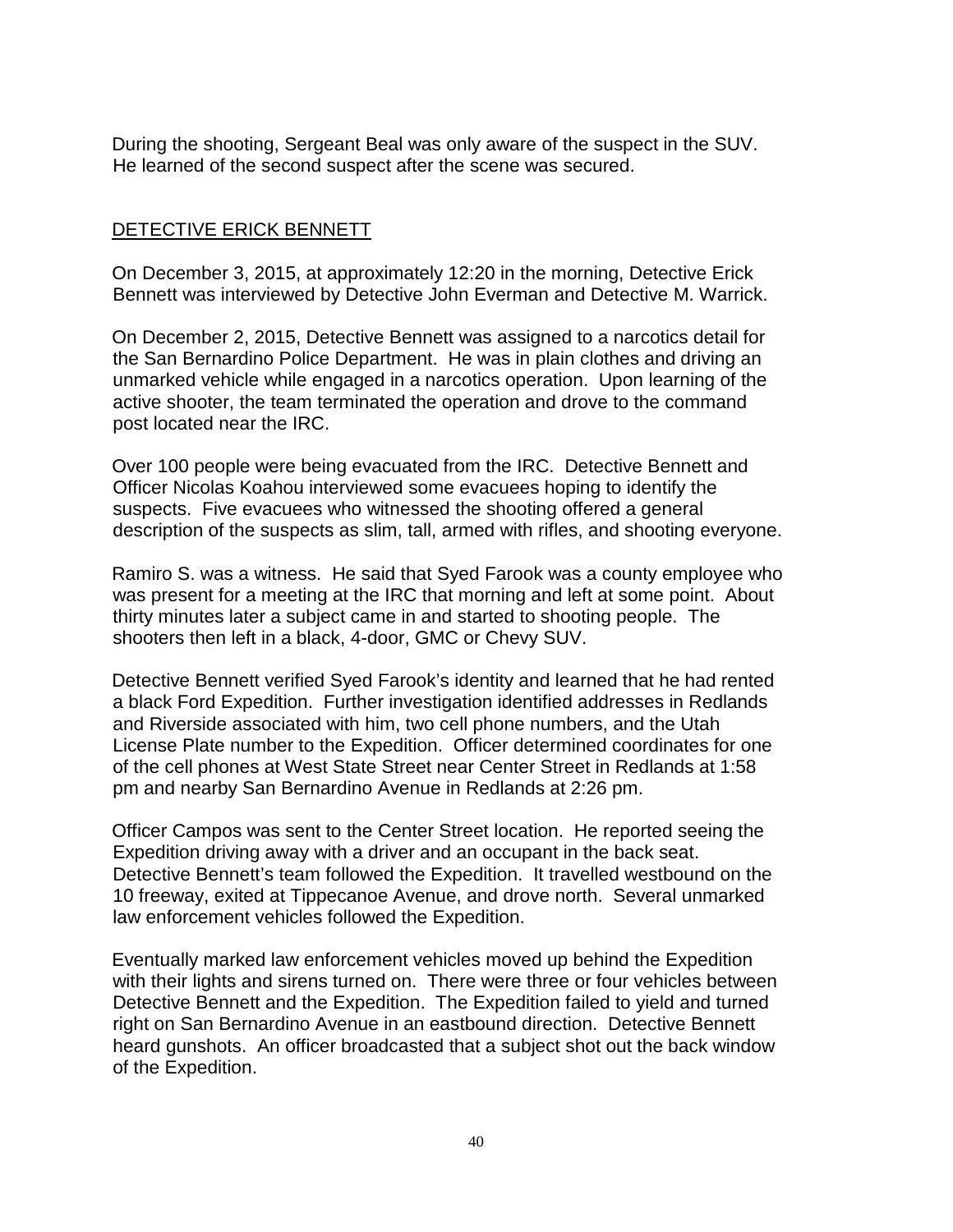The Expedition drove past Richardson Street and stopped east of Shedden Drive. Gunfire erupted from the Expedition towards the officers. Detective Bennett exited his vehicle, moved towards the Expedition while taking cover from gunfire behind other vehicles, and moved across residences on the south side of the street. He eventually hid behind bushes.

Detective Bennett noticed a male subject on the ground a short distance from the Expedition. He appeared incapacitated. There was movement from the back seat of the Expedition along with muzzle flashes. Detective Bennett fired about a dozen rounds from his handgun to the rear of the Expedition.

Detective Bennett heard that Officer Koahou was down. He saw Officer Koahou on the ground firing his rifle. Officer Koahou appeared to be okay. Shortly thereafter, the gunfire stopped. Officer Koahou and another officer were extracted from the area. SWAT Bear Cats were called to engage the suspects.

A vehicle was parked within the numerous law enforcement vehicles that was occupied by a woman and her granddaughter. They were moved to safety. Officer Bennett heard that a pipe bomb was located in the area. People in the area were evacuated.

#### OFFICER NICOLAS KOAHOU

On December 4, 2015, at approximately 11:13 in the morning, Officer Nicolas Koahou was interviewed by Detective Justin Long and Detective J. Woods.

On December 2, 2015, Officer Koahou was assigned to a narcotics detail for the San Bernardino Police Department. Officer Koahou was dressed in plain clothes and driving an unmarked minivan as his narcotics team was engaged in a narcotics operation in Ontario. Upon learning of the active shooter, Sergeant Gary Schuelke directed the team to report to the command post near the IRC.

Officer Koahou donned his tactical vest and armed himself with an AR-15 rifle. He learned that the suspects had used automatic weapons. It was unknown whether they were still in the IRC building. Officers were sweeping through the IRC building and evacuating people. About 12 people were known to be dead and a possible pipe bomb was discovered in the building. A fire alarm had been activated in one of the IRC buildings.

Officer Koahou and Detective Erick Bennett took positions on the north side of the IRC building and asked evacuees if they were injured or if they saw anything. Several people gave a general description of the suspects as wearing black clothing, ski masks, and firing rifles at people running away. Officer Koahou overheard one witness say that a county employee named Sayeed Farook was present for an event at the IRC, acted strange, left 20 to 30 minutes prior to the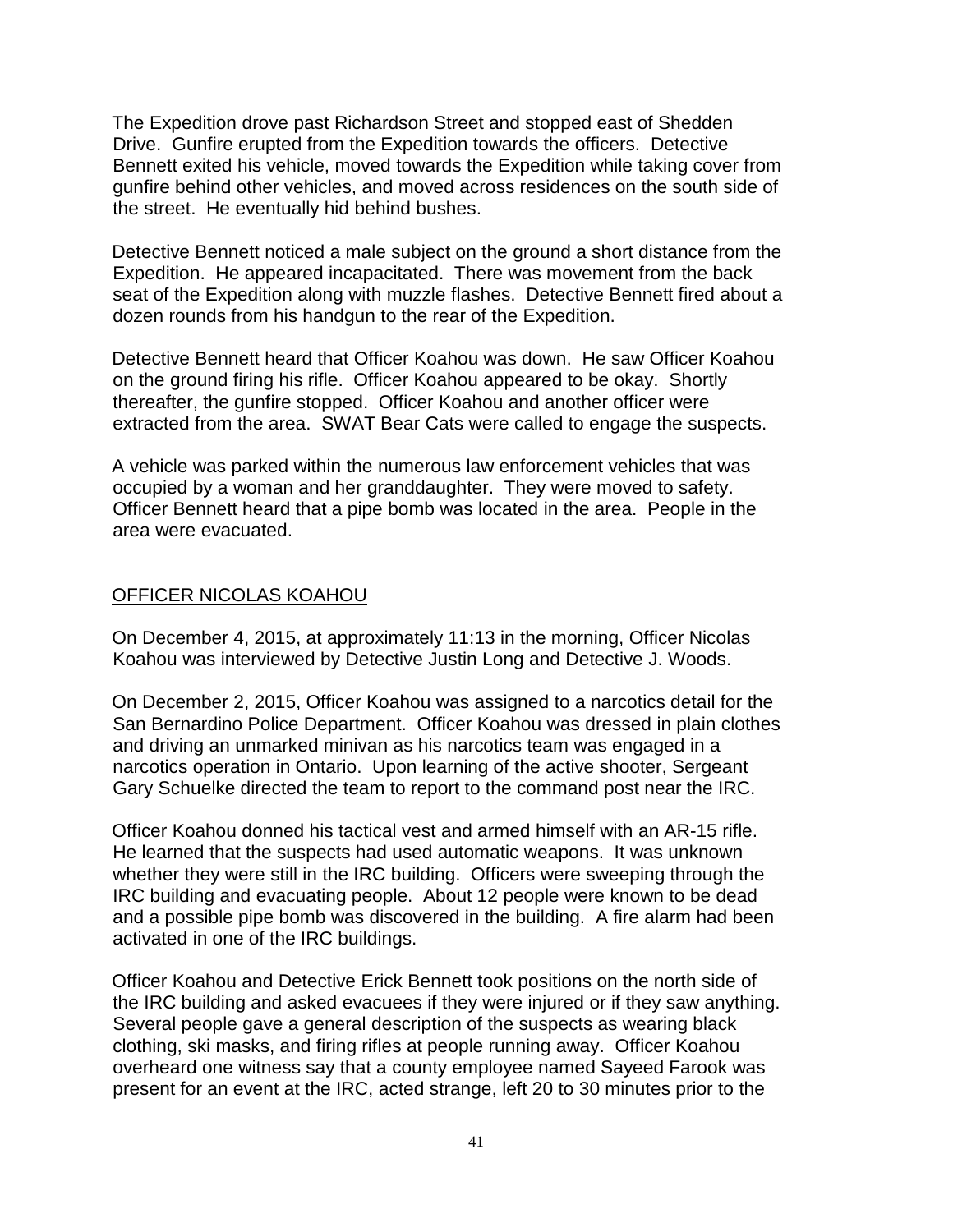shooting, and that one of the shooters had the same physical stature as Sayeed Farook.

Officer Koahou met with members of his team at a nearby Hilton Hotel. They learned that Sayeed Farook had rented a black Ford SUV with Utah plates and was associated with an address on North Center Street in Redlands and another address in Riverside. The team also waited for further investigation into pings to Sayeed Farook's cell phone.

Two officers were sent to observe the Riverside address. Officers Koahou and Campos were sent to the Center Street address in Redlands. While driving to Redlands, Officer Koahou learned that Sayeed Farook's cell phone pinged to a location near the Redlands address. The entire team was redirected there.

Officer Koahou discovered that Detectives Cunningham and Albert Tello were already in the area. They were instructed to leave so that the undercover team could set up surveillance. Shortly thereafter, Officer Koahou learned that Detective Tello saw the black SUV heading near Officer Campos' position. Officer Campos saw the SUV and followed it. Officer Koahou caught up and joined the surveillance.

Officer Koahou broadcasted the surveillance to his team members. Officer Campos thought there were 3 suspects in the SUV. Officer Koahou was stopped next to the SUV and saw a male driver and a passenger in the backseat. The SUV entered the 10 freeway westbound from Alabama Street.

Officer Koahou wanted a marked law enforcement vehicle to conduct a felony stop on the SUV. Upon seeing a Redlands Police Department SUV, Officer Koahou rolled down his window, spoke to Redlands Police Department Sergeant Andrew Capps, explained the situation, and asked him to pull over the SUV.

As Officer Koahou and Sergeant Capps entered the 10 freeway, another team member broadcasted that the SUV was getting off the freeway at Tippecanoe Avenue. Officer Koahou exited at Tippecanoe Avenue followed by Sergeant Capps and a second Redlands Police Department vehicle. The SUV was travelling north on Tippecanoe Avenue. Officer Koahou pulled his vehicle off to the side so that marked law enforcement vehicles could move ahead. There were three marked patrol vehicles behind the SUV with their lights and sirens turned on. The SUV failed to yield, turned on San Bernardino Avenue in an easterly direction, and drove slowly. Officer Koahou felt this was deliberately done so the suspects could prepare for a gun battle.

Officer Koahou heard gunshots firing in rapid succession. The SUV stopped in the street in front of several marked and unmarked law enforcement vehicles. It was about 30 yards from the closest law enforcement vehicle. SBCSD Deputy Shaun Wallen was crouched near the trunk of that vehicle in a "horrible position."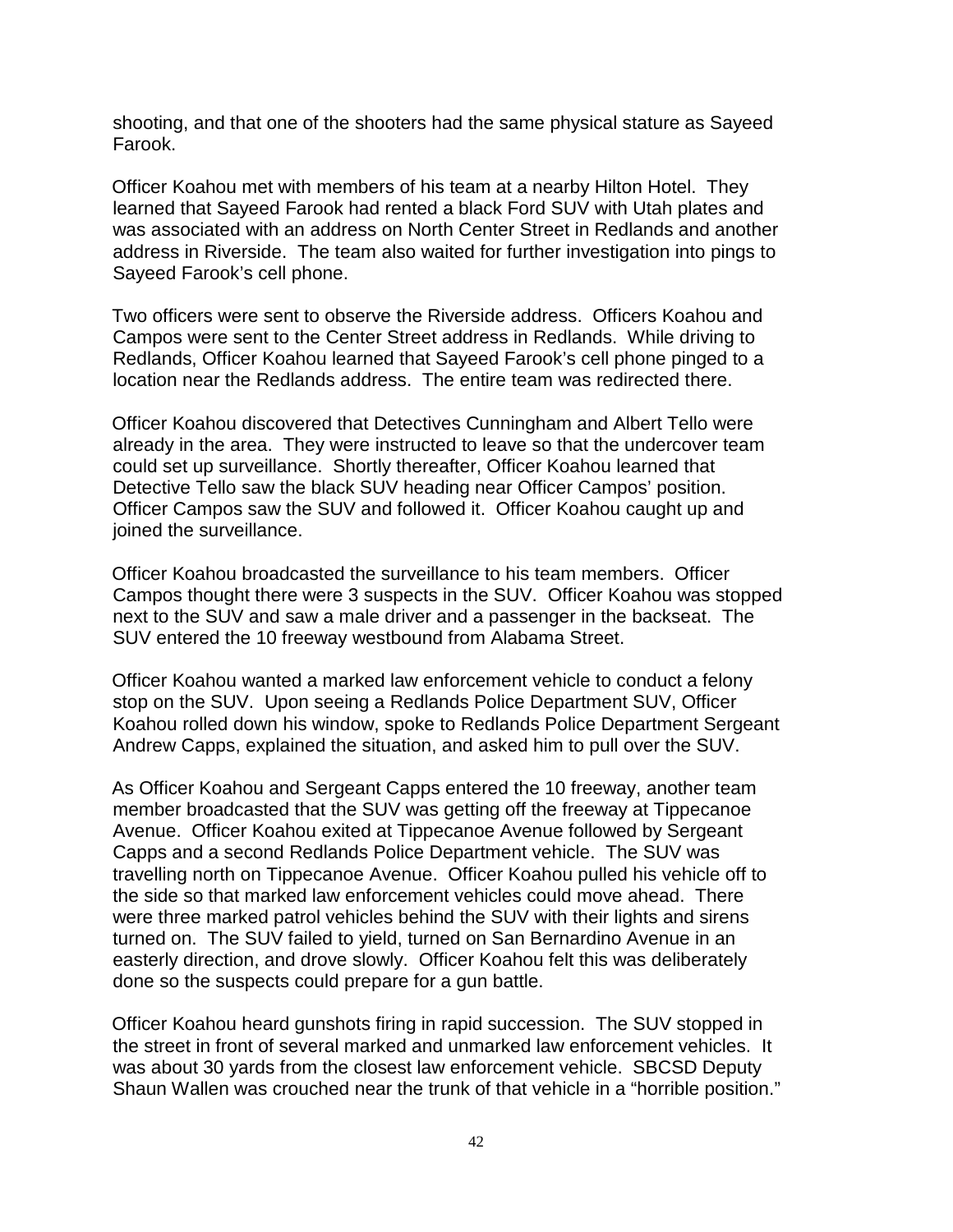Officer Koahou feared the suspect could walk around Deputy Wallen's vehicle and shoot him.

Officer Koahou stopped his car about 80 yards behind the SUV. The driver's side door of the SUV was open. A male suspect exited the car clad in all black clothing. He looked westward, took a "shooting stance," and his arms and hands were positioned as if he were holding a rifle. Officer Koahou could not distinguish a firearm due to the dark clothing but he feared the suspect intended to shoot at the officers, and he was particularly afraid for Deputy Wallen's safety.

Officer Koahou fired 2 or 3 rounds at the suspect with his rifle. The suspect flinched but did not fall. Instead, he walked north across San Bernardino Avenue while maintaining his shooting stance towards the officers. The suspect headed in Deputy Wallen's direction. Officer Koahou feared he intended to target Deputy Wallen or perhaps enter a residence and hurt civilians. Officer Koahou yelled at Deputy Wallen to "stay down."

Officer Koahou ran towards the SUV, obtained a clear view of the suspect as he stood near the front of Deputy Wallen's vehicle, dropped to the ground into a shooting position, yelled at Deputy Wallen to "Stay down, don't get up, because I'm shooting past you!", and fired at the suspect from about 60 to 70 yards away. Officer Koahou fired 4 or 5 rounds. After each round, Officer Koahou paused to gauge any reaction.

Eventually, the suspect crumbled to the ground. He attempted to sit up. Officer Koahou, fearing that he intended to reengage with law enforcement, fired two more rounds. The suspect fell to the ground. When his arm and legs began to move, Officer Koahou fired 2 or 3 rounds at his legs. The suspect stopped moving.

Officer Koahou rose up, ran eastbound, and screamed at Deputy Wallen to "stay down, come to me when I get to you!" He could hear gunshots being exchanged between someone in the SUV and officers. As Officer Koahou ran towards Deputy Wallen, he fired multiple rounds at the SUV to force the shooter's head down. This would momentarily stop the shooting and allow him to get to Deputy Wallen.

Then Officer Koahou felt pain to the outside of his left thigh. He stumbled but made it to the northeast corner of Shedden Drive and San Bernardino Avenue. He was shot in the thigh. He was "scared to death" that he could die. Eventually, he realized the injury was not severe and turned his focus to extracting Deputy Wallen to safety.

Officer Koahou intended to fire his remaining rounds at the SUV so that the second suspect would need to take cover and give Deputy Wallen a chance to move to safety. Officer Koahou fired the remaining rounds in his magazine. A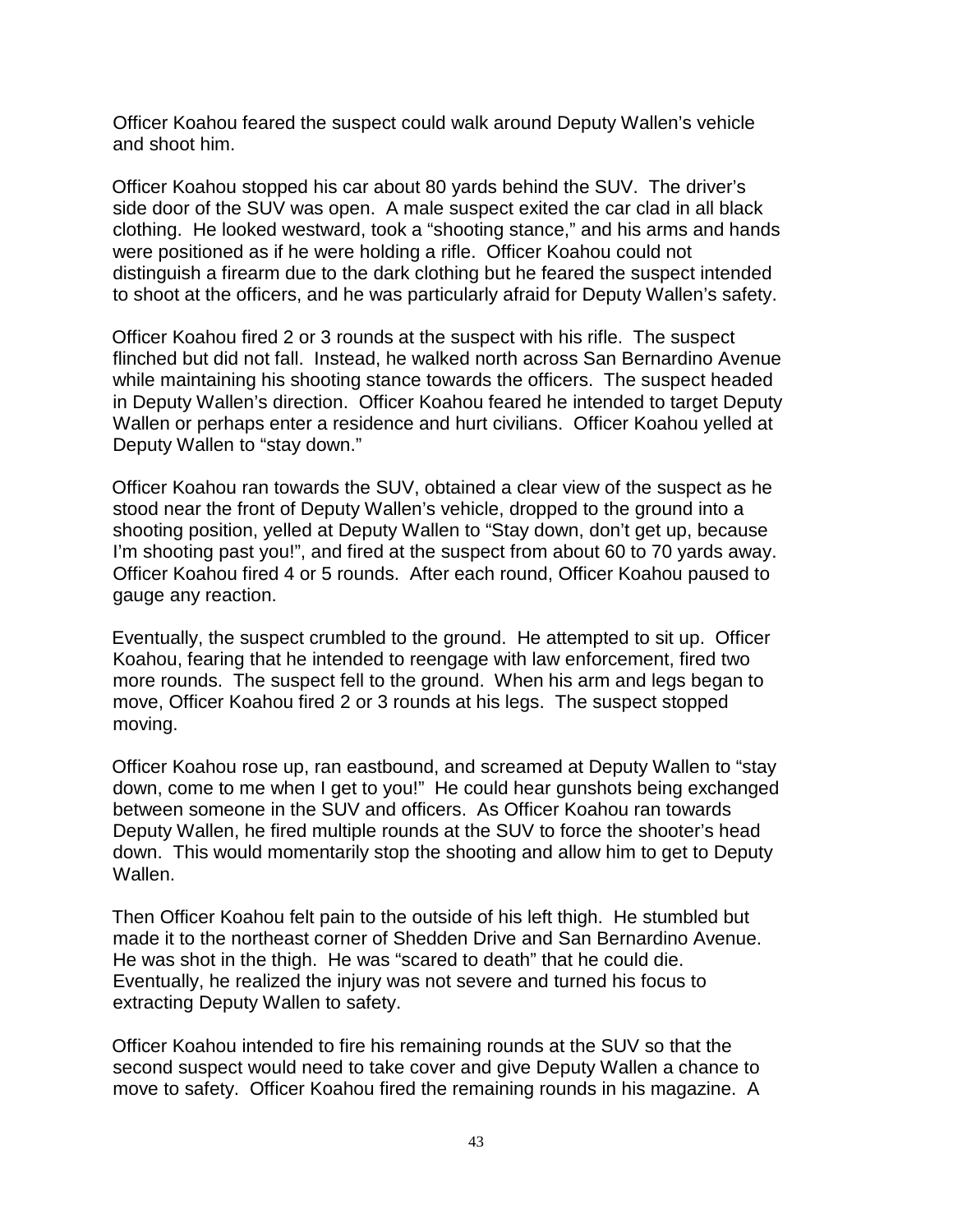sheriff deputy came up and asked about his injury and placed a pressure dressing on the wound. Officer Koahou loaded another magazine into the rifle. Gunshots were being fired from the SUV. Officer Koahou fired about 5 rounds at the SUV. By now, his wound was wrapped. He stood up—though a little wobbly—intending to reengage the shooter.

Redlands Police Department Officer Joe Aguilar drove up in a marked patrol vehicle and told Officer Koahou to get in the car. They used the patrol vehicle to slowly move towards Deputy Wallen while additional officers used it as cover. Several officers fired at the SUV to give cover for Deputy Wallen to run over to the cover vehicle. Finally, Deputy Wallen, who had been shooting a shotgun, was able to join the others behind the moving cover vehicle. They slowly moved backwards to a safer position.

Then the gunshots and the movement in the SUV stopped. Officer Koahou suspected that the second suspect in the car was deceased. He walked back to his van, braced himself using his rifle, and felt pain in his leg. Officer Koahou was driven away and transferred to an ambulance that took him to Loma Linda University Medical Center for treatment. A bullet was lodged in his upper thigh near his femur bone.

#### OFFICER JOHNATHAN MANLY

On December 3, 2015, at approximately 1:00 in the morning, Officer Johnathan Manly was interviewed by Detective Mike Flores and Detective Scott Stafford.

On December 2, 2015, Officer Manly worked for the Redlands Police Department. He was at the San Bernardino Justice Center when he learned of the active shooter. At 1330 hours, his SWAT team was activated. Officer Manly armed himself with a Colt M4 rifle. His team was told in briefing that about 12 people were killed and many more were injured, there were 3 suspects armed with AR-type rifles, they wore body armor, and they fled in a black SUV.

The team was broken up into two person units. Officer Manly was partnered with Officer Matt Knudsen. At about 1500 hours, Officer Manly heard a broadcast that an undercover officer was following the black SUV. Another broadcast by Sergeant Capps indicated the black SUV was on the 10 freeway.

Officers Manly and Knudsen caught up to the surveillance after the SUV exited at Tippecanoe Avenue. Sergeant Capps broadcasted that the suspects in the SUV appeared to be putting on body armor and arming themselves. The SUV turned onto San Bernardino Avenue. As Officers Manly and Knudsen made the turn, Sergeant Capps broadcasted "shots fired" over the radio.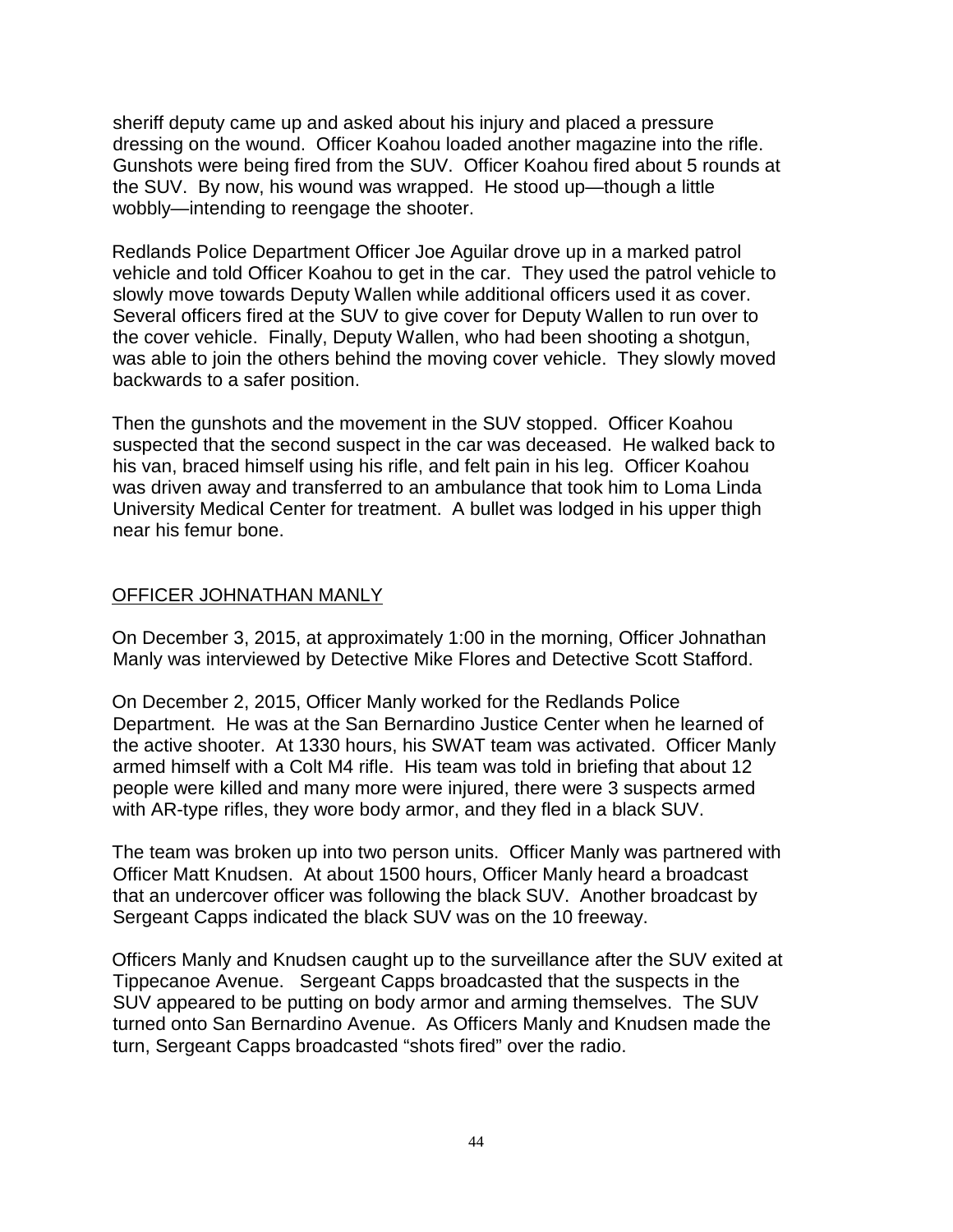Officers Manly and Knudsen came upon several parked law enforcement vehicles with the SUV stopped ahead of them. Sergeant Capps' Redlands Police Department vehicle was parked a few car lengths behind the SUV, with several marked and unmarked law enforcement vehicles behind them.

Officers Manly and Knudsen exited their car and ran to Sergeant Capps' vehicle. Rapid fire gunshots were coming from the SUV. Officers were screaming that they were being shot at. Someone yelled that an officer was shot. Officers were firing at the SUV.

Officer Manly saw a suspect duck down in the backseat of the SUV. Gunfire was coming from that location. Officers returned fire towards the SUV. Officer Manly fired about 28 rounds into the backseat of the SUV with his M4 rifle. He then reloaded. There continued to be movement and gunfire from the rear of the SUV. Officer Manly fired 2 or 3 more rounds. He stopped when someone yelled to cease fire.

Two SWAT Bear Cats arrived and surrounded the SUV. Members of the SWAT team checked for continuing threats while Officer Manly and others backed away. Officer Manly was unaware of the other suspect who was lying on the street. He first learned of the second suspect after the firing ceased.

#### OFFICER EDWARD LEE

On December 2, 2015, at approximately 11:24 in the evening, Officer Edward Lee was interviewed by Detective Brian Chambers and Detective G. Davenport.

On December 2, 2015, Officer Lee was on patrol for the San Bernardino Police Department. He was wearing a Class "C" uniform consisting of a short sleeve shirt with police department patches on both shoulders, and a silver police badge pinned to the left chest.

Officer Lee was on an unrelated call when he heard a call of "shots fired" at the IRC. While driving to the location, he heard a broadcast that 2 or 3 shooters wore masks, tactical gear and vests, were armed with rifles, and possibly fled in a black SUV. There were multiple shooting victims.

Officer Lee arrived on-scene and saw Sergeant Harris, Officer Brian Olvera and Officer Ahmed put on SWAT gear. They walked toward the IRC building. As they neared the building, Officer Lee saw a deceased male with gunshot wounds lying on a bench and an unresponsive female on the ground next to a pool of blood. They entered the building and into a conference room where numerous victims were on the floor with gunshot wounds. The officers continued through the conference room and into a hallway. Officer Lee was instructed by Lieutenant Madden to stand post in a hallway while SWAT members searched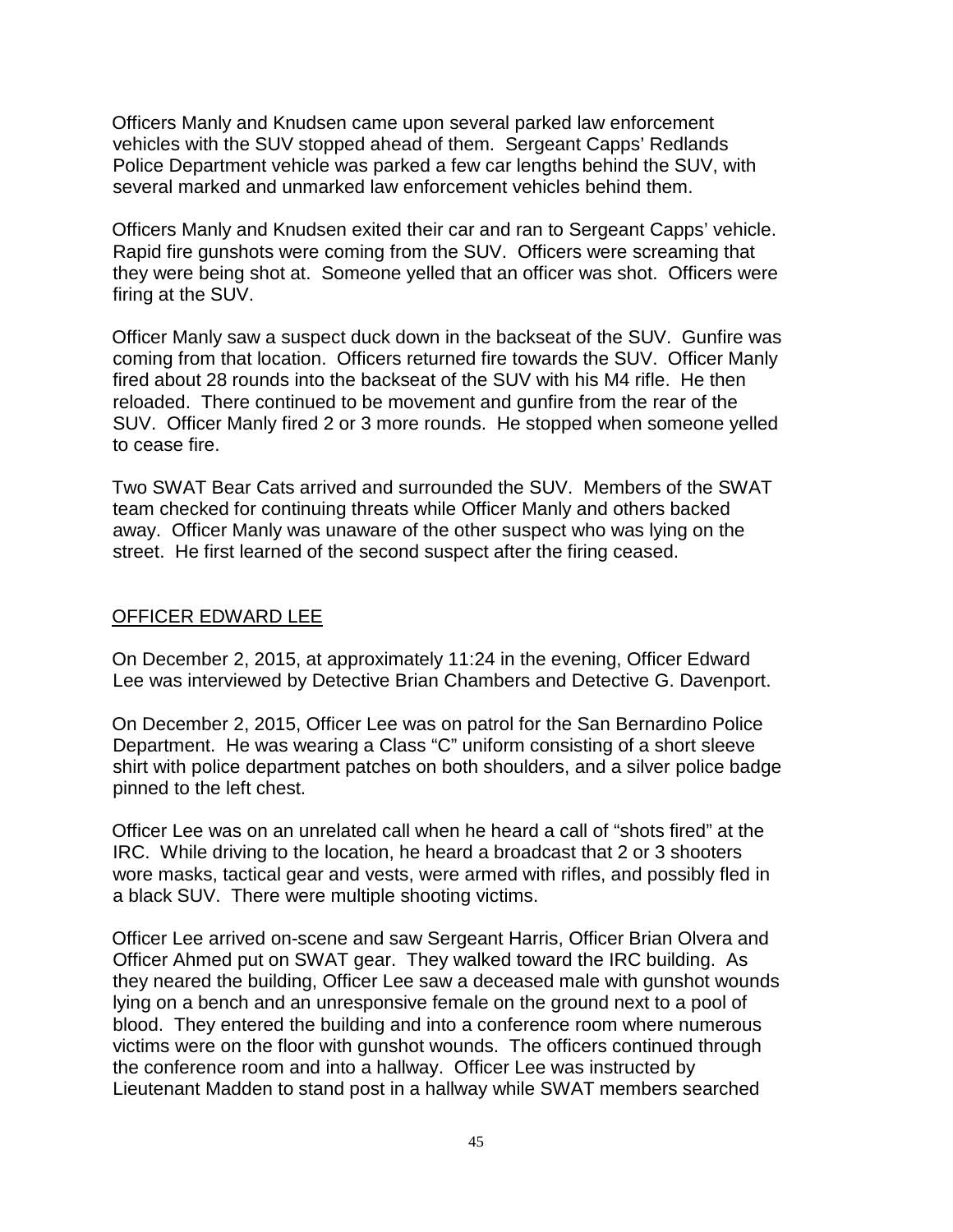the building for improvised explosive devices (IED). Officer Lee heard a broadcast that a suspected IED had been found. Later, instructions were given to evacuate the building. Surviving victims were evacuated from the building.

Later there was a broadcast of a pursuit of the suspected SUV. Officer Lee drove to the 1600 block of San Bernardino Avenue. The SUV was parked along the south side of San Bernardino Avenue. Someone was firing gunshots from the SUV. Officers took cover from gunfire behind patrol cars and were returning fire. A male subject in dark clothes was lying on the street.

Officer Lee took cover behind a patrol vehicle about 25 yards from the SUV. Bullets were flying by his head and ricocheting off the asphalt. He fired several rounds from his AR-15 at the SUV. Officer Lee estimated that the suspect in the SUV fired several hundred rounds at the officers.

Officer Jeffrey Harvey developed a plan to advance on the SUV to draw attention away from a sheriff deputy who was exposed in the street. A SBCSD patrol vehicle was parked northwest of the SUV in a poor tactical position. The suspect fired at the vehicle and a sheriff deputy appeared trapped without any safe direction to flee. Officer Lee and two other officers moved towards a light pole awaiting a chance to advance on the SUV. From there, Officer Lee saw movement in the back of the SUV and saw an unknown object fly out of the rear of the SUV. Officer Lee feared it could be an IED. Officer Lee and others advanced on the SUV while firing their weapons to allow SWAT members to extract the deputy from the location. Then the shooting stopped. SWAT Bear Cats were called to engage the suspects.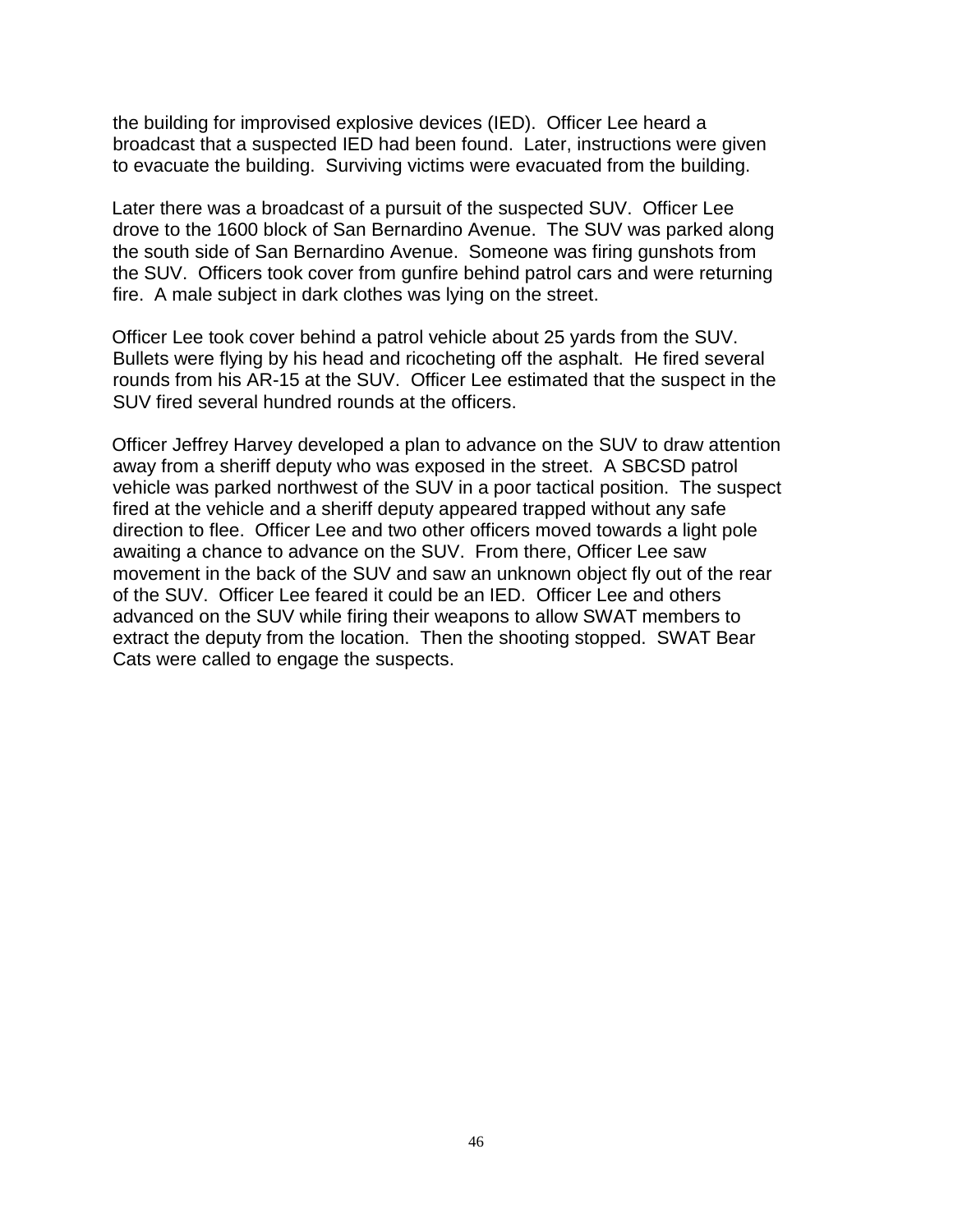## **CRIME SCENE**

The crime scene extends along San Bernardino Avenue between Tippecanoe Avenue and Mountain View Avenue in the City of San Bernardino. San Bernardino Avenue runs east to west and is a two-lane road with a center median turn lane. It is lined with businesses between Tippecanoe Avenue and Richardson Street, and residential housing between Richardson Street and Mountain View Avenue.



The suspects were in a black Ford Expedition SUV with Utah license plate X523RY. It travelled north on Tippecanoe Avenue, turned right onto San Bernardino Avenue in the eastbound direction, and stopped just east of Shedden Drive in the 1800 block of East San Bernardino Avenue. The Expedition was parked near the south side curb line of the street. Numerous marked and unmarked law enforcement vehicles were parked west of (i.e. behind) the Expedition. This is where the shootout occurred.

A short distance from that location, there was shattered glass and a bracket material on an eastbound lane of San Bernardino Avenue between Tippecanoe Avenue and Richardson Street. These are believed to be from the back window/door of the Expedition that fell to the ground when the suspects initially fired at pursuing officers.

The bodies of Syed Rizwan Farook and Tashfeen Malik were examined by bomb technicians for explosives. The technicians removed various tactical gear and weapons from their bodies and placed them on the ground nearby.

Syed Rizwan Farook was located north of the Expedition near the north side curb line of San Bernardino Avenue and was dressed in black cargo pants, black shirt, and black socks. He was wearing a tactical vest with vest strap and a "Serpa" drop-down style thigh holster containing a Springfield 9mm semiautomatic pistol with a loaded magazine. He had a Smith & Wesson M&P MP-15 semi-automatic rifle slung around his body. The rifle had been modified to fire fully automatic, which it could not do because the modification was done incorrectly. Syed Rizwan Farook also had a black bandolier style belt with attached magazine pouches, an ammunition bag, and several magazines as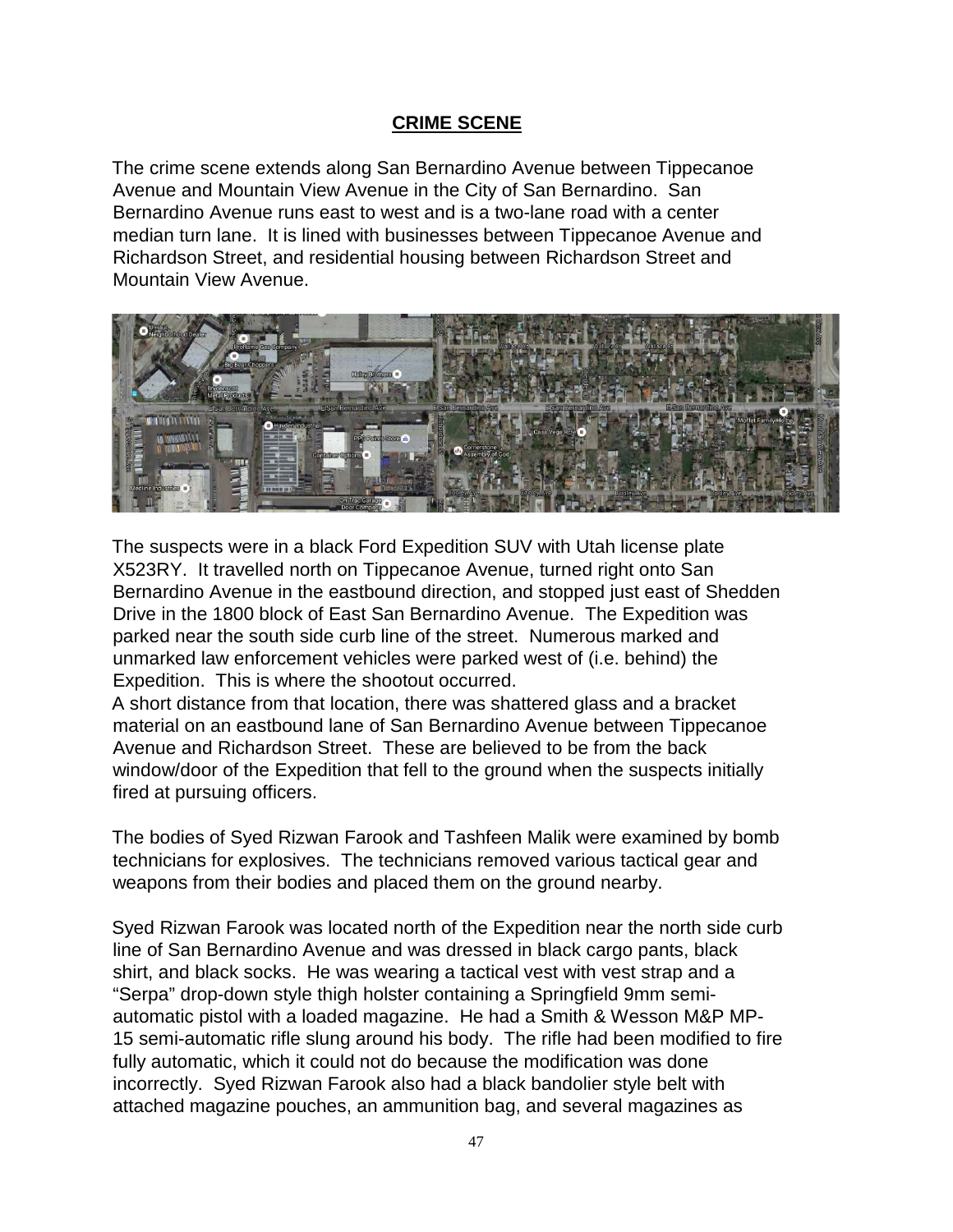follows: three 18-round 9mm magazines (with at least one loaded), seven loaded 30-round .223 magazines, and two loaded 30-round .223 magazines taped together (one of which was empty and the other was partially loaded).

Tashfeen Malik's body was seated on the ground with her back against rear driver's side compartment near the doorway of the Expedition and was dressed in black "dickie" pants, black sweatshirt, black airsoft neck protector, black safety glasses, and black socks. She was wearing a load bearing vest with several spare rifle and pistol magazines, green "molle" gear magazine carrier, and a "Serpa" drop-down thigh holster containing a handgun (Stoger Industries 9mm semi-automatic pistol and magazine). She had a black "DPMS" AR-15 semiautomatic rifle with an empty 30-round rifle magazine slung around her body. Also, removed from her person were: nine loaded 30-round rifle magazines with three sets of two magazines taped together, one loaded 10-round rifle magazine, and seven 8-round pistol magazines.

Bomb technicians removed several items from the Expedition and placed them on the street. Some items were originally located in the street. These items included:

- 1. Enterprise rental car agreement for Ford Expedition SUV (Utah license plate X523RY) showing the renter as Syed Farook.
- 2. Khaki pants with a wallet. The wallet contained Syed Rizwan Farook's identification, credit cards, cash (\$419) and other items, some bearing the name of Tashfeen Malik.
- 3. Black backpack containing rifle and pistol magazines: 10 loaded 10-round rifle magazines for AR-type rifle and four loaded double-stacked 16-round 9mm magazines for a Springfield XD-9 pistol.
- 4. Clear plastic bag containing 90 .223 cartridges in 10-round stripper clips and 59 loose .223 cartridges.
- 5. Clear plastic bag containing 176 loose 9mm cartridges, nine loaded 8-round 9mm magazines, and two loaded 18-round 9mm magazines.
- 6. One 30-round rifle magazine loaded with .223 cartridges.
- 7. Four loaded 30-round rifle magazines for AR-type rifle, two of which were taped together.
- 8. Green military style ammunition container with 870 .223 rifle cartridges loaded into 10-round stripper clips.
- 9. Empty green rifle magazine holder.
- 10. Three rifle sighting systems.
- 11. Black beanie mask.
- 12. First Aid Kit and other medical items. Prescription medication bottle for "Malik-Farook, Tashfeen."
- 13. Blue backpack containing US Currency and white pills.
- 14. Various articles of clothing.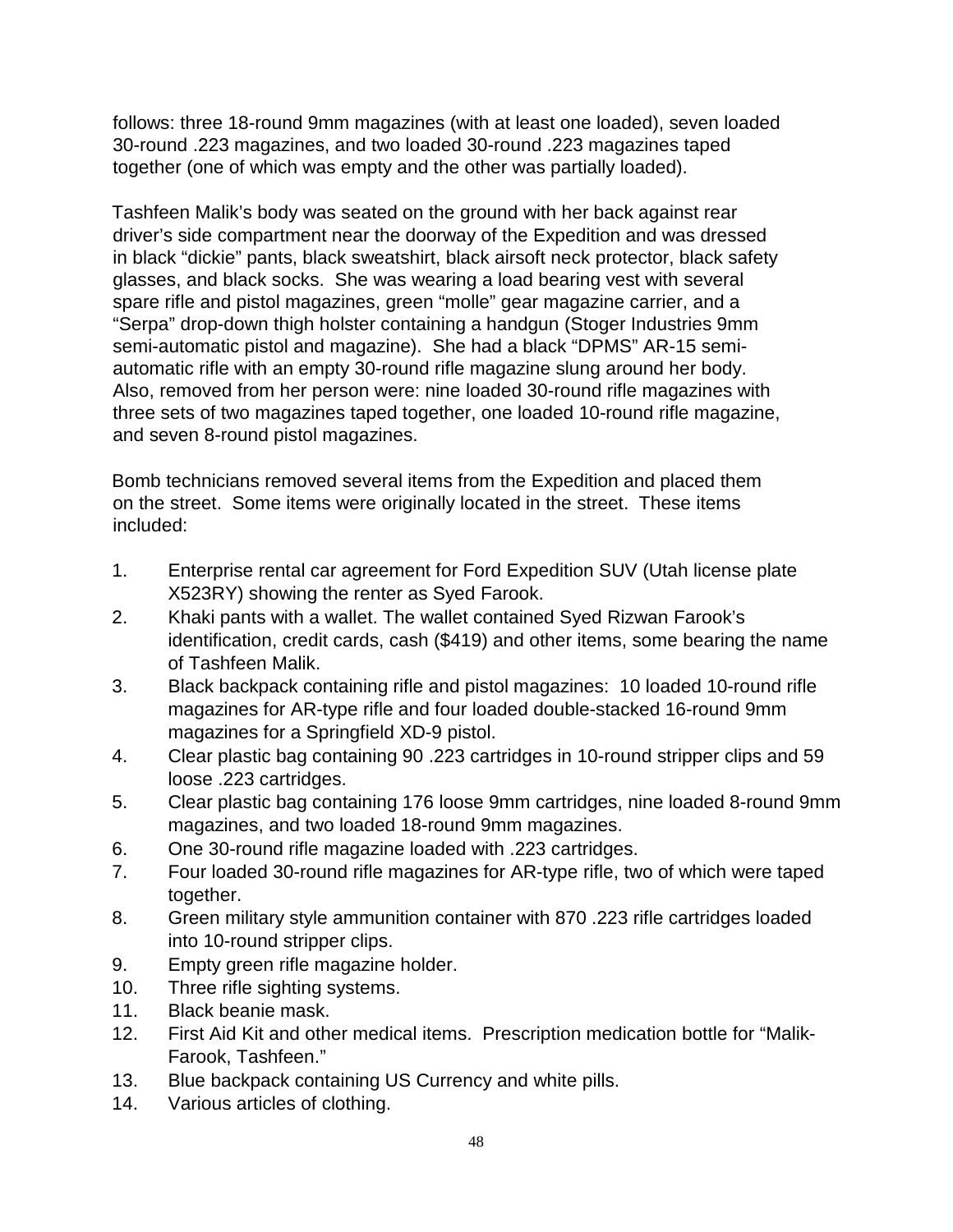Federal officials also collected from the scene a black Microsoft Surface Pro tablet, a Samsung Galaxy J1 cellphone from Tashfeen Malik's body, and a black "Sansa" media device resembling an MP3 player located near Tashfeen Malik's body.

Deputy Shaun Wallen's SBCSD vehicle was situated about 70 feet northwest of the Expedition. It had several bullets holes of which at least 10 were determined to have been fired from the suspects, several shattered windows, and one flat tire. Sergeant Andrew Capp's vehicle was an SUV and situated in the eastbound lanes about 213 feet directly behind the Expedition.

During the shootout, the suspects fired about 80 rifle rounds and 1 handgun round and law enforcement fired about 440 rounds from rifles, shotguns, and handguns. Numerous unexpended rounds of ammunition, fired cartridge casings, fired shotgun shells, and bullets and bullet fragments were discovered inside and around vehicles, on the streets, and in residential yards. Multiple nearby homes and civilian cars were struck by bullets. There were no civilian injuries at this crime scene.

## **AUTOPSY PROTOCOL**

On December 2, 2015, Syed Rizwan Farook and Tashfeen Malik were shot and killed by law enforcement officers. Autopsies were performed on their bodies on December 8, 2015 by the San Bernardino County Coroner's Office.

Syed Rizwan Farook was 28 years-old, weighed 166 pounds, and measured 71.5 inches in length. He suffered 27 discernable gunshot entry wounds as follows: One to the chin/neck, one to the chest, four to the right thigh, nine to the right lower leg, two to the right foot, two to the left arm, two to the left thigh, one to the left lower leg, two to the left foot, and three to the right buttock area. There was one puncture wound to the right thigh. Soot or stippling was not noted at any of the gunshot entry locations. Some of the gunshot wounds to the right leg and buttock were caused by fragmented bullets. There were multiple abrasions at the head, neck, abdomen, extremities and pelvis/backside, and contusions to the right thigh and left lower leg. Toxicology results were negative. Cause of death was determined to be from multiple gunshots wounds.

Tashfeen Malik was 29 years-old, weighed 121 pounds, and measured 63.5 inches in length. She suffered two gunshot wounds to the top of the head resulting in multiple comminuted skull fractures and partial brain avulsion, one gunshot wound to the left breast, one gunshot wound to the abdomen, at least three gunshot wounds to the left arm, multiple gunshot wounds to the right thigh, and multiple gunshot wounds to the left leg. Additionally, there were multiple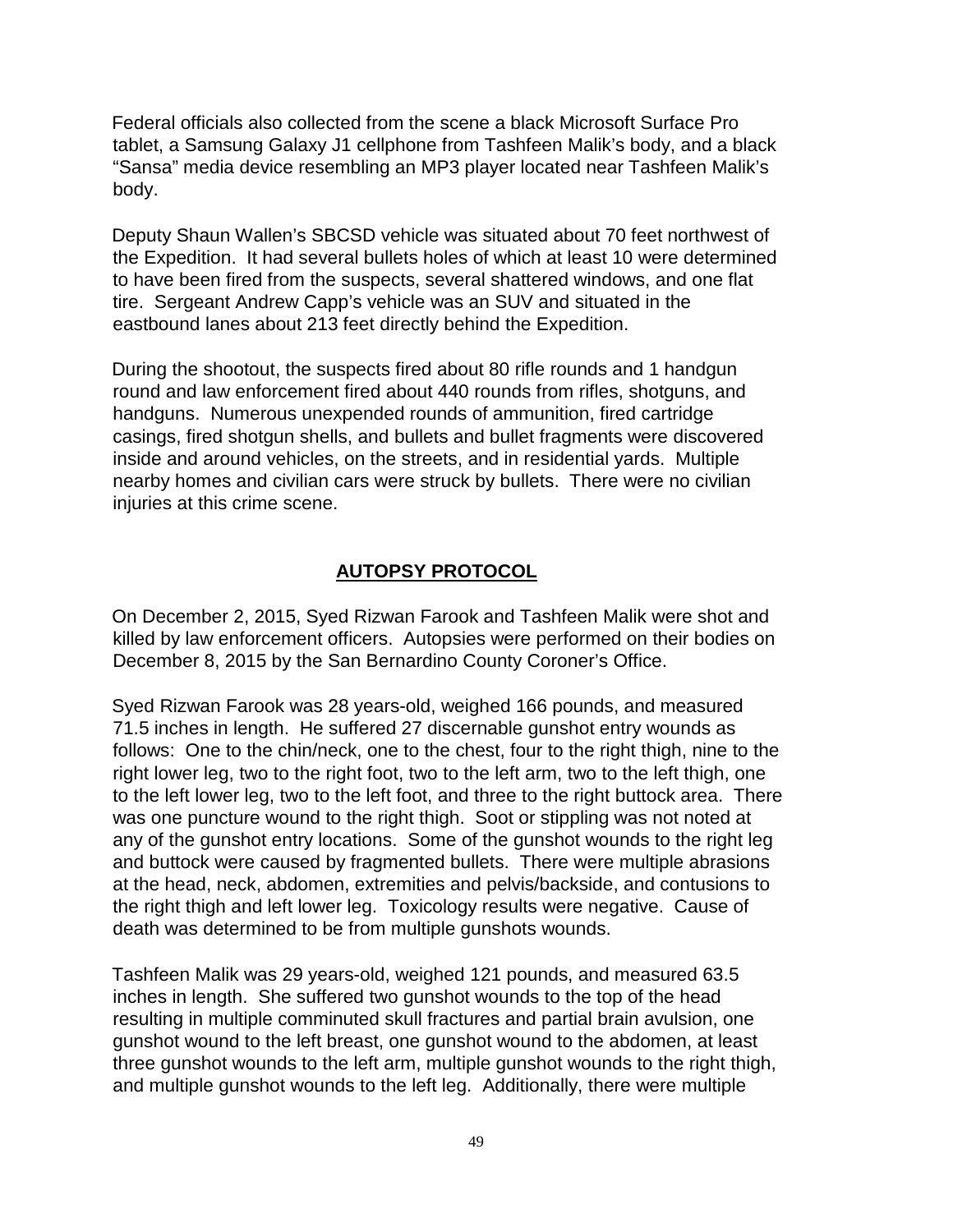smaller injuries caused by bullet fragments or possibly vehicle parts, as well as abrasions at various locations on the body.

The pathologist opined that at least 15 gunshots struck the decedent but an exact determination could not be made due to fragmentation of projectiles. Soot or stippling was not noted at any gunshot wound location. Toxicology results were negative. Cause of death was determined to be from multiple gunshots wounds.

## **STATEMENTS OF APPLICABLE LAW**

The legal doctrine of self-defense is codified in Penal Code sections 196 through 199. Those sections state, in pertinent part: where the nature of an attack on a person, as a reasonable person, is justified in believing that his assailant intends to commit a felony upon him, he has a right in defense of his person to use all force necessary to repel the assault. He is not bound to retreat but may stand his ground and he has the right in

defense of his person to repel the assault upon him even to take the life of his adversary. (*People v. Collins* (1961) 189 Cal.App.2d 575.)

Justification does not depend on the existence of actual danger but rather depends on appearances. It is sufficient that the circumstances be such that a reasonable person would be placed in fear for his safety and the defendant act out of that fear. (*People v. Clark* (1982) 130 Cal.App.3d 371.)

Any person may use sufficient force to defend another upon whom injury is about to be illegally applied. Penal Code §§ 692 – 694. The person using the force must believe subjectively that the use of such force is necessary to prevent the death or great bodily injury. (*People v. Humphrey* (1996) 13 Cal.4th 1073, 1082.)

CALCRIM 507 states that a killing by a police officer is justified if the following are established:

- 1. A person was a police officer
- 2. The killing was committed while the officer was performing a legal duty
- 3. The killing was necessary to accomplish a lawful purpose
- 4. The officer had probable cause to believe that the other person posed a threat of serious physical harm either to the officer or to another person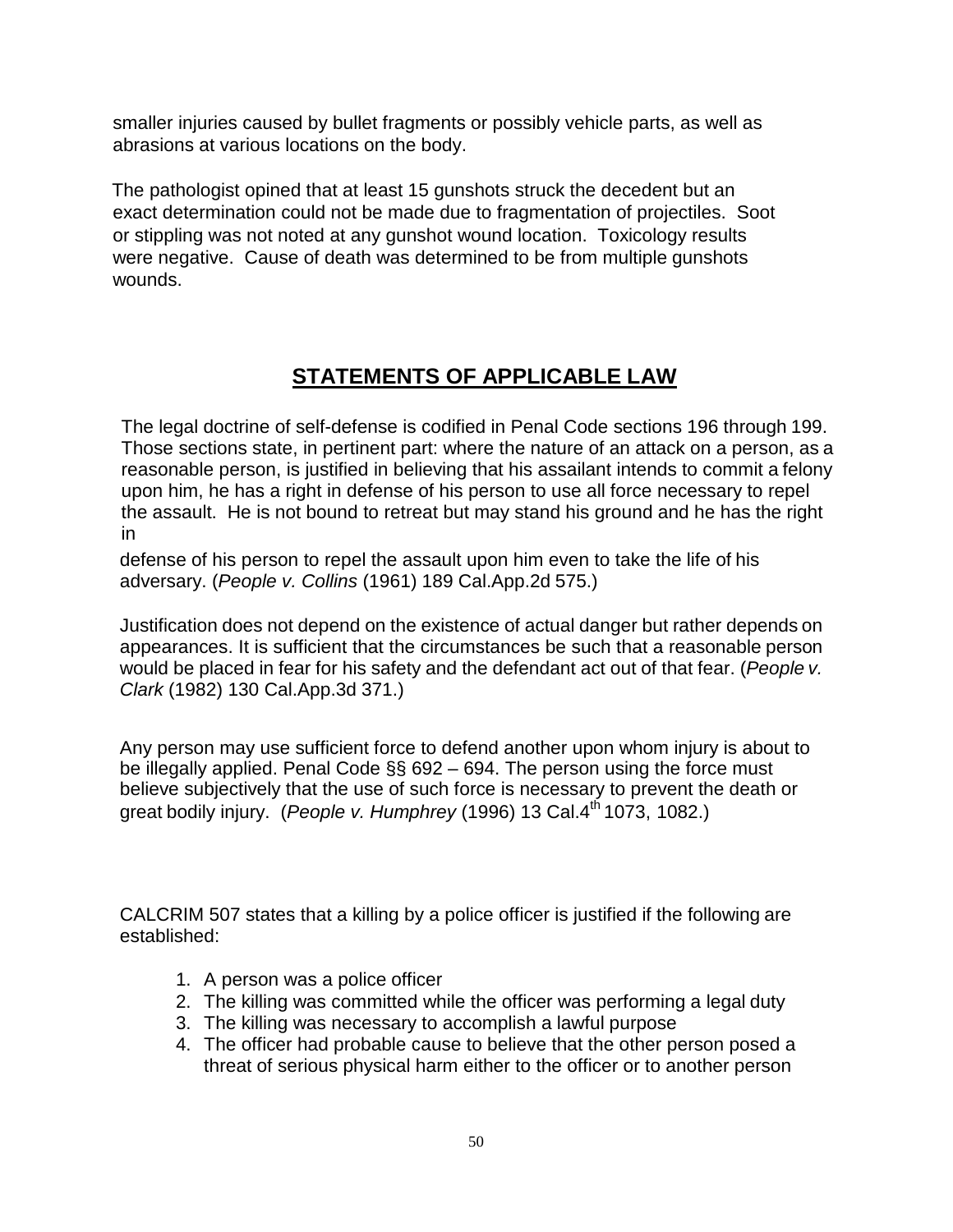CALCRIM 3470 states that a person acts in lawful self-defense if the following are established:

- 1. The person reasonably believed that he or someone else was in imminent danger of suffering bodily injury
- 2. The person reasonably believed that the immediate use of force was necessary to defend against that danger
- 3. The person used no more force than was reasonably necessary to defend against that danger.

Any police officer who has reasonable cause to believe that a person to be arrested has committed a public offense may use reasonable force to affect the arrest. A police officer who makes or attempts to make an arrest need not retreat or desist from his efforts by reason of the resistance of the person being arrested nor shall the officer lose his right to self-defense by the use of reasonable force to affect the arrest. Penal Code section 835a.

A peace office may also use lethal force in apprehending a person who has committed a felony in order to keep the peace, Penal Code section 197(4), where the person in question "threatens death or great bodily harm." (*People v. Piorkowski*  (1974) 41 Cal.App.3d 324, 328 – 329.)

Where an officer has probable cause to believe that the suspect poses a threat of serious physical harm, either to the officer or others, it is not constitutionally unreasonable to use deadly force to prevent escape. If a suspect threatens an officer with a weapon, deadly force may be used if necessary. (*Tennessee v. Garner*  (1985) 471 U.S. 1.)

The reasonableness of the particular use of force must be judged from the perspective of a reasonable officer on the scene rather than with 20/20 vision of hindsight. Police officers are often forced to make quick decisions in circumstances that are tense, uncertain and rapidly evolving. Certain factors are to be considered. Such as: severity of the crime, whether the suspect poses an immediate threat to safety, and whether he is actively resisting. (*Graham v. Conner* (1989) 490 U.S. 386.

An officer is authorized to arrest without a warrant for any felony whether committed in the officer's presence or not. (Penal Code section 836(a).)

An arrest is reasonable under the Fourth Amendment when an officer has probable cause to believe the person arrested has committed a criminal offense. The probable cause standard applies to all offenses. (*Atwater v. City of Lago Vista* (2001) 532 U.S. 318 and *People v. Kraft* (2000) 23 Cal.4th 978.)

Probable cause to arrest exists when the facts and circumstances within the officer's knowledge would lead an officer of ordinary care and prudence to entertain an honest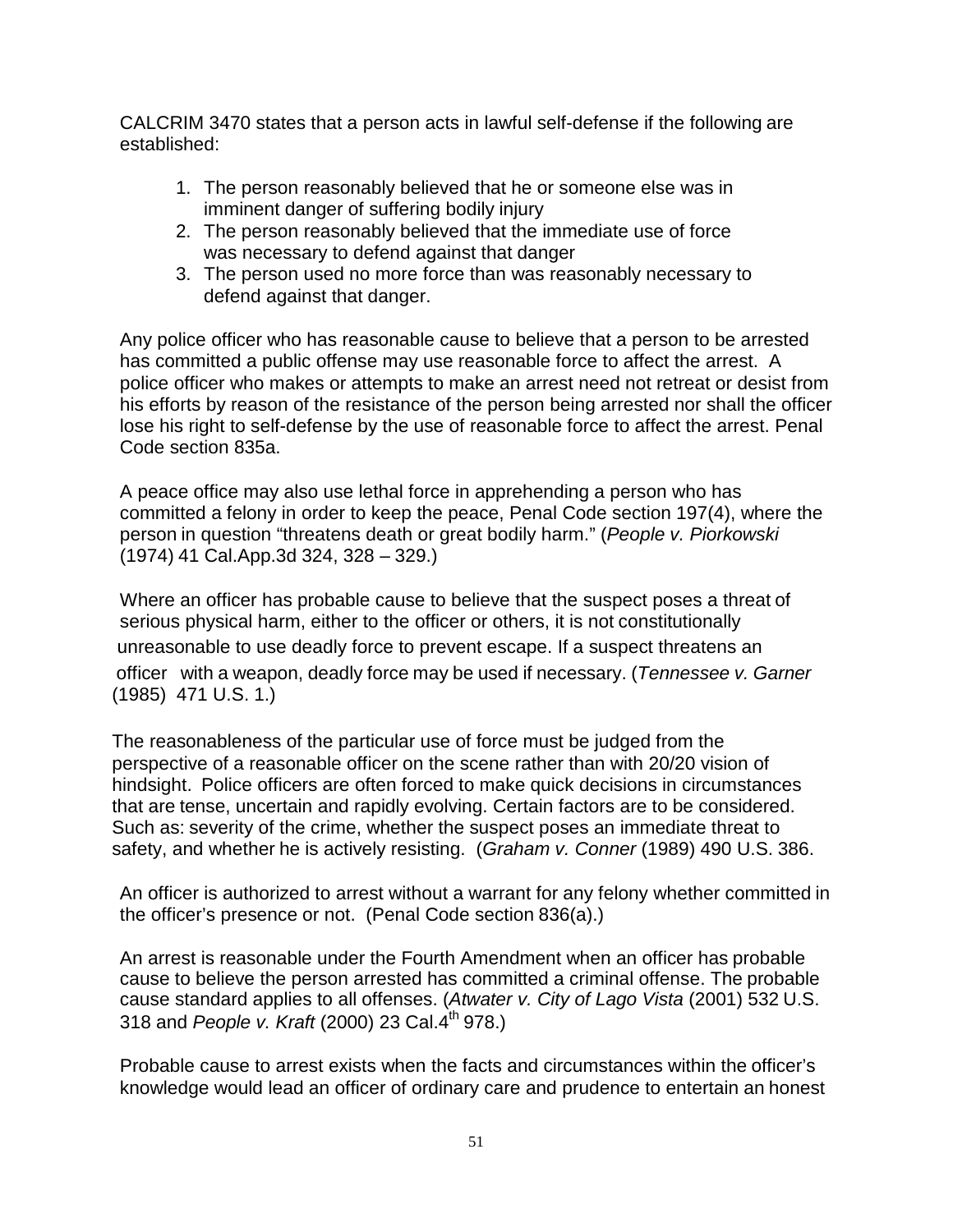and strong suspicion that the person arrested is guilty of a crime. (*Beck v. Ohio* (1964) 379 U.S. 89)

An officer attempting to enforce a detention or arrest may use an amount of force that is reasonably necessary. (*People v. Brown* (1985) 169 Cal.App.3d 159.) Even if unjustified, every person has a duty to submit to the orders of a police officer and may not resist unless excessive force is used. (*Evans v. City of Bakersfield* (1994) 22 Cal.App. $4^{th}$  321.

A police officer may legally arrest someone if he has probable cause to make the arrest. Any other arrest is unlawful. Probable cause exists when the facts known to the arresting officer at the time of the arrest would persuade someone of reasonable caution that the person to be arrested has committed a crime. In deciding the lawfulness of the arrest, you can consider the officer's training, experience and all the circumstances known by the officer. A police officer may use reasonable force to arrest someone or in self-defense. (CALCRIM 2670)

An officer attempting to enforce a detention or an arrest may use an amount of force that is reasonably necessary. (*People v. Brown* (1985) 169 Cal.App.3d 159.) The right to detain or arrest is meaningless unless an officer may, when necessary, forcibly do so. (*People v. Johnson* (1991) 231 Cal.App.3d 1.) Officers are authorized to take such steps as are reasonably necessary to protect their personal safety and to maintain the status quo during the course of an arrest or detention. (*United States v. Hensley* (1985) 469 U.S. 221 *and People v. Soun* (1995) 34 Cal.App.4th 1499.

#### **ANALYSIS**

In this case, an active shooter incident had occurred at the Inland Regional Center in San Bernardino. Officers from multiple law enforcement agencies responded to assist with the investigation. The officers were briefed on the situation and advised that there were possibly one to three suspects and the suspects fled the scene in a black SUV. The officers were aware that multiple innocent people were shot and killed during the shooting and several more innocent people had suffered injuries during the shooting.

Law enforcement officers attempted to conduct a traffic stop of the suspect vehicle but the SUV initially refused to pull over. The driver of the SUV, later identified as Syed Farook, and the passenger, later identified as Tashfeen Malik, started shooting at the pursuing officers to avoid capture. The SUV eventually stopped on San Bernardino Avenue where an extensive gun battle ensued.

Armed with assault rifles, Farook and Malik open fired on law enforcement officers at the scene. Farook and Malik posed an imminent threat of death not only to the officers at the scene but also any civilians in the surrounding area. Farook and Malik had no intention of surrendering to law enforcement officers. It was clear that Farook and Malik wanted to kill massive amounts of people and it did not matter to them whether those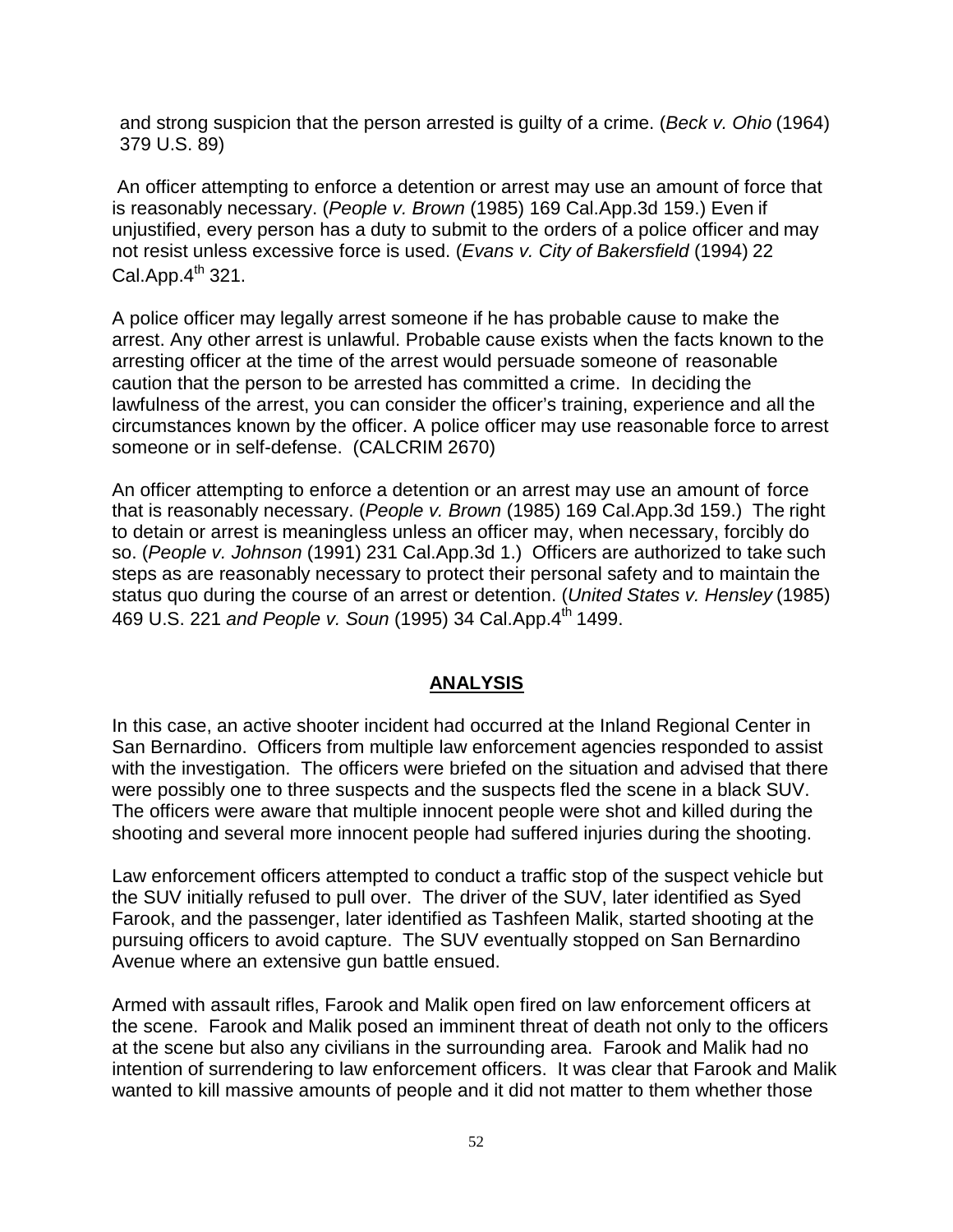people killed were civilians or law enforcement officers. Under the circumstances, the officers engaged in this gun battle had an honest and objectively reasonable belief that their only option to avoid being killed was to respond with lethal force.

The officers involved in this incident demonstrated an extraordinary amount of bravery. Decisions made by the officers involved in following the suspects and attempting to stop them certainly saved more innocent lives. Faced with two heavily armed suspects who had already executed fourteen innocent unarmed civilians and critically injured twenty two others, the officers involved put their lives at risk to prevent what may have been a second mass shooting as evidenced by the fact that the suspects appeared to be driving back to the IRC area and had reloaded. Despite the suspects being heavily armed and completely reckless in shooting at law enforcement on a crowded residential street, no more civilians or law enforcement were killed.

## **CONCLUSION**

Based on the facts presented in the reports and the applicable law, Sgt. Andy Capps' use of deadly force was a proper exercise of his right of self-defense and the defense of others and therefore his actions were legally justified.

Based on the facts presented in the reports and the applicable law, Sgt. Gary Schuelke's use of deadly force was a proper exercise of his right of self-defense and the defense of others and therefore his actions were legally justified.

Based on the facts presented in the reports and the applicable law, Officer Brian Olvera's use of deadly force was a proper exercise of his right of self-defense and the defense of others and therefore his actions were legally justified.

Based on the facts presented in the reports and the applicable law, Deputy Shaun Wallen's use of deadly force was a proper exercise of his right of self-defense and the defense of others and therefore his actions were legally justified.

Based on the facts presented in the reports and the applicable law, Officer Mathias Knudson's use of deadly force was a proper exercise of his right of self-defense and the defense of others and therefore his actions were legally justified.

Based on the facts presented in the reports and the applicable law, Officer Joseph Aguilar's use of deadly force was a proper exercise of his right of self-defense and the defense of others and therefore his actions were legally justified.

Based on the facts presented in the reports and the applicable law, sergeant Scott Murray's use of deadly force was a proper exercise of his right of self-defense and the defense of others and therefore his actions were legally justified.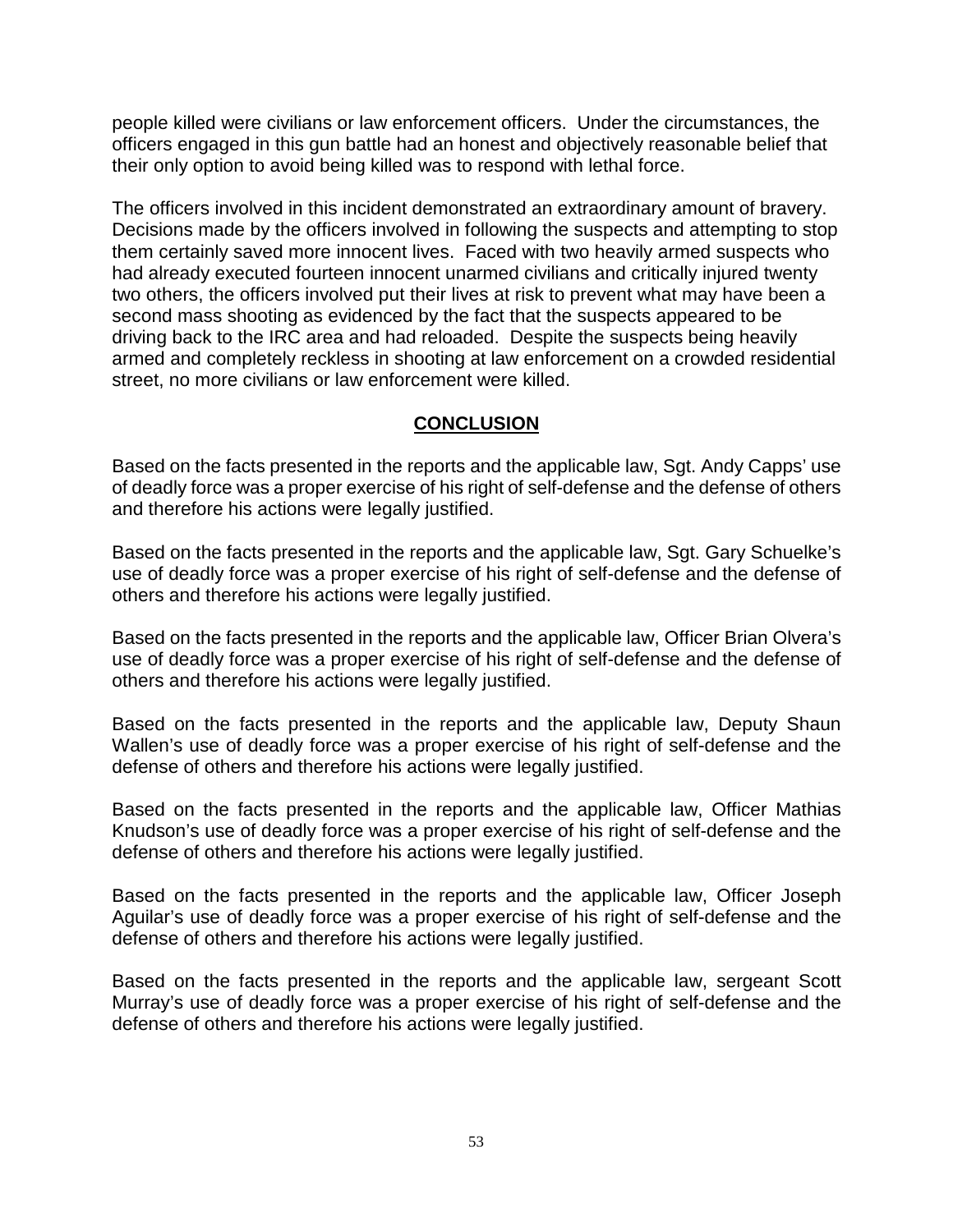Based on the facts presented in the reports and the applicable law, Officer Daniel Gonzales' use of deadly force was a proper exercise of his right of self-defense and the defense of others and therefore his actions were legally justified.

Based on the facts presented in the reports and the applicable law, Officer Jose Loera's use of deadly force was a proper exercise of his right of self-defense and the defense of others and therefore his actions were legally justified.

Based on the facts presented in the reports and the applicable law, Senior Investigator Thomas Boyles' use of deadly force was a proper exercise of his right of self-defense and the defense of others and therefore his actions were legally justified.

Based on the facts presented in the reports and the applicable law, Deputy Bruce Southworth's use of deadly force was a proper exercise of his right of self-defense and the defense of others and therefore his actions were legally justified.

Based on the facts presented in the reports and the applicable law, Officer Raymond Bonshire's use of deadly force was a proper exercise of his right of self-defense and the defense of others and therefore his actions were legally justified.

Based on the facts presented in the reports and the applicable law, Sergeant Jeffrey Harvey's use of deadly force was a proper exercise of his right of self-defense and the defense of others and therefore his actions were legally justified.

Based on the facts presented in the reports and the applicable law, Investigator T.  $C^{1}$ .'s use of deadly force was a proper exercise of his right of self-defense and the defense of others and therefore his actions were legally justified.

Based on the facts presented in the reports and the applicable law, Officer Ryan Schuelke's use of deadly force was a proper exercise of his right of self-defense and the defense of others and therefore his actions were legally justified.

Based on the facts presented in the reports and the applicable law, Officer Jose Vasquez's use of deadly force was a proper exercise of his right of self-defense and the defense of others and therefore his actions were legally justified.

Based on the facts presented in the reports and the applicable law, Brian Karmann's use of deadly force was a proper exercise of his right of self-defense and the defense of others and therefore his actions were legally justified.

Based on the facts presented in the reports and the applicable law, Corporal Rafael Ixco's use of deadly force was a proper exercise of his right of self-defense and the defense of others and therefore his actions were legally justified.

\_\_\_\_\_\_\_\_\_\_\_\_\_\_\_\_\_\_\_\_\_\_\_\_\_\_\_\_\_\_\_\_\_\_\_\_\_\_\_\_\_\_\_\_\_\_ 1 Full name not used in order to protect officer's confidentiality.